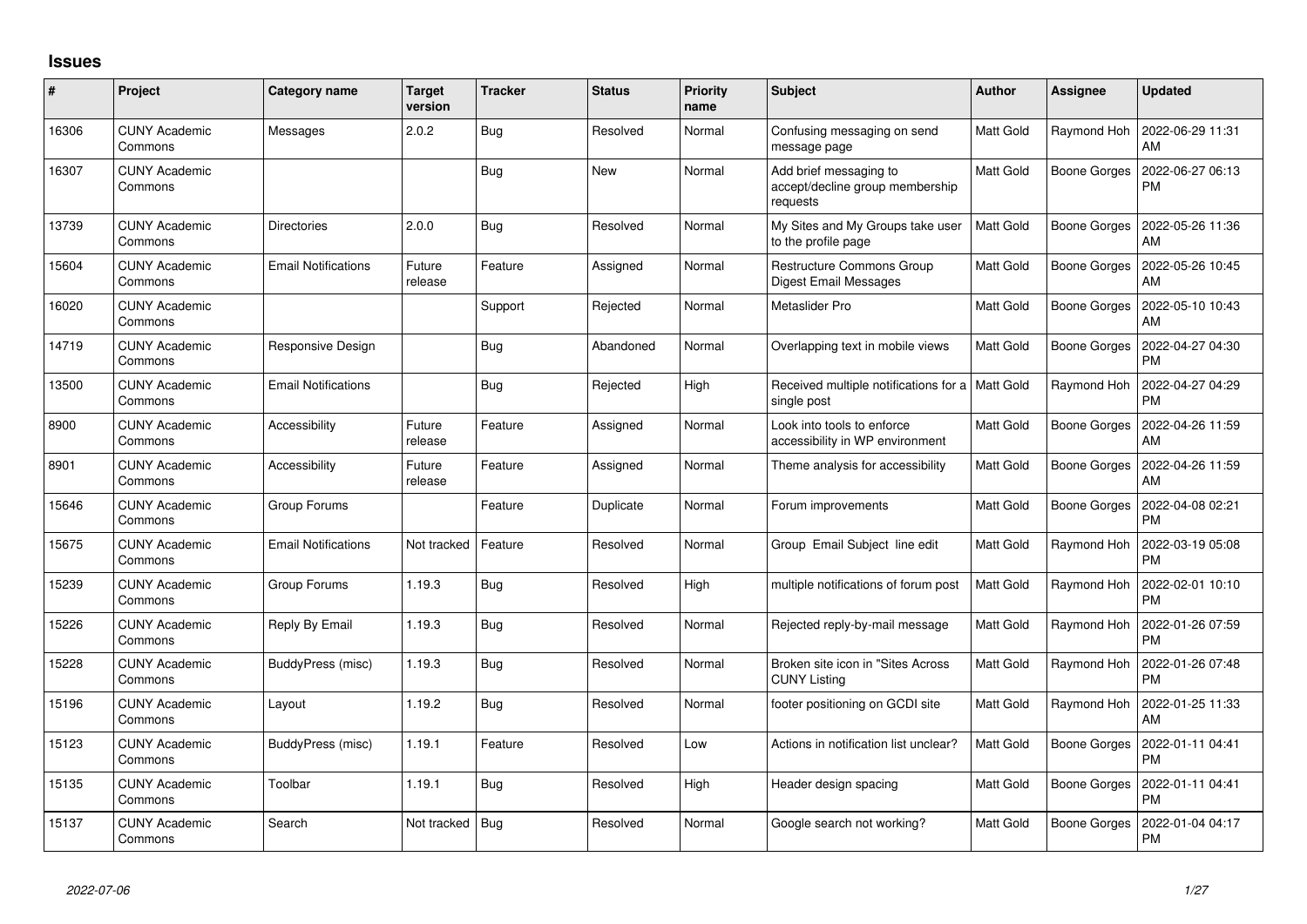| $\pmb{\#}$ | Project                         | Category name              | <b>Target</b><br>version | <b>Tracker</b> | <b>Status</b> | <b>Priority</b><br>name | <b>Subject</b>                                                       | Author           | <b>Assignee</b>     | <b>Updated</b>                |
|------------|---------------------------------|----------------------------|--------------------------|----------------|---------------|-------------------------|----------------------------------------------------------------------|------------------|---------------------|-------------------------------|
| 15087      | <b>CUNY Academic</b><br>Commons | Group Forums               | 1.18.24                  | Bug            | Resolved      | Normal                  | Forum file limit                                                     | Matt Gold        | <b>Boone Gorges</b> | 2021-12-14 11:39<br>AM        |
| 15024      | <b>CUNY Academic</b><br>Commons | Social Paper               | 1.18.24                  | Bug            | Resolved      | Normal                  | Erroneous social paper<br>notifications                              | Matt Gold        | Raymond Hoh         | 2021-12-08 11:07<br>AM        |
| 14951      | <b>CUNY Academic</b><br>Commons |                            | Not tracked              | Bug            | Resolved      | Normal                  | Commons down                                                         | Matt Gold        | Boone Gorges        | 2021-11-23 04:21<br><b>PM</b> |
| 14896      | <b>CUNY Academic</b><br>Commons |                            |                          | Bug            | Resolved      | Urgent                  | site down for maintenance                                            | Matt Gold        | Boone Gorges        | 2021-10-26 11:01<br>AM        |
| 14776      | <b>CUNY Academic</b><br>Commons | Toolbar                    | 1.18.19                  | Bug            | Resolved      | Normal                  | Top-level nav-bar drop-down nav<br>doesn't match navigation          | Matt Gold        | Raymond Hoh         | 2021-09-28 11:06<br>AM        |
| 14450      | <b>CUNY Academic</b><br>Commons | Courses                    | Not tracked              | Bug            | Rejected      | Low                     | Misclassified site                                                   | Matt Gold        | Boone Gorges        | 2021-09-15 10:53<br>PM        |
| 14738      | <b>CUNY Academic</b><br>Commons | Group cloning              | 1.18.18                  | Bug            | Resolved      | Normal                  | unclear language during group/site<br>clone                          | <b>Matt Gold</b> | Jeremy Felt         | 2021-09-14 11:22<br>AM        |
| 13949      | <b>CUNY Academic</b><br>Commons |                            | Not tracked              | Bug            | New           | Normal                  | Continued debugging of runaway<br>MySQL connections                  | Matt Gold        | Boone Gorges        | 2021-09-14 10:42<br>AM        |
| 13890      | <b>CUNY Academic</b><br>Commons | <b>Email Notifications</b> | Not tracked              | Bug            | Resolved      | Low                     | Not sure email notification went out                                 | Matt Gold        | Raymond Hoh         | 2021-09-14 10:42<br>AM        |
| 14737      | <b>CUNY Academic</b><br>Commons |                            |                          | Bug            | Duplicate     | Normal                  | Final step of group/site clone<br>reloads page                       | Matt Gold        | Boone Gorges        | 2021-08-31 11:41<br>AM        |
| 14017      | <b>CUNY Academic</b><br>Commons | Group Blogs                | 1.18.8                   | Bug            | Resolved      | Normal                  | Editing of blog post leads to group<br>notification                  | Matt Gold        | Raymond Hoh         | 2021-04-13 11:21<br><b>AM</b> |
| 14199      | <b>CUNY Academic</b><br>Commons | Email Notifications        |                          | Bug            | Resolved      | Normal                  | Email replies delayed                                                | Matt Gold        | Raymond Hoh         | 2021-03-24 12:17<br><b>PM</b> |
| 14221      | <b>CUNY Academic</b><br>Commons | Group Forums               |                          | Feature        | Rejected      | Normal                  | Allow .ics files to be posted as<br>forum attachments                | Matt Gold        | Boone Gorges        | 2021-03-23 08:53<br><b>PM</b> |
| 14072      | <b>CUNY Academic</b><br>Commons | <b>Email Notifications</b> | Not tracked              | Support        | Rejected      | Low                     | Posting to multiple groups via email                                 | Matt Gold        | Raymond Hoh         | 2021-02-28 05:58<br>PM        |
| 13913      | <b>CUNY Academic</b><br>Commons | Groups (misc)              |                          | Bug            | Rejected      | Normal                  | Group Avatar lost after group<br>creation process                    | Matt Gold        | Boone Gorges        | 2021-02-23 10:45<br>AM        |
| 13934      | <b>CUNY Academic</b><br>Commons | cuny.is                    | 1.18.4                   | Bug            | Resolved      | Low                     | Error message on group settings<br>change                            | Matt Gold        | Boone Gorges        | 2021-02-09 11:05<br>AM        |
| 13862      | <b>CUNY Academic</b><br>Commons |                            |                          | Bug            | Resolved      | Normal                  | Under maintenance message                                            | Matt Gold        | Boone Gorges        | 2021-01-28 08:56<br><b>PM</b> |
| 13136      | <b>CUNY Academic</b><br>Commons | Group Forums               | 1.18.3                   | Feature        | Duplicate     | Normal                  | Post to multiple group forums by<br>email                            | Matt Gold        | Raymond Hoh         | 2021-01-20 05:52<br><b>PM</b> |
| 13669      | <b>CUNY Academic</b><br>Commons | DiRT Integration           | 1.18.1                   | <b>Bug</b>     | Resolved      | Normal                  | Digital Research Tools showing up<br>in top nav for logged out users | Matt Gold        | Boone Gorges        | 2020-12-08 05:11<br>PM        |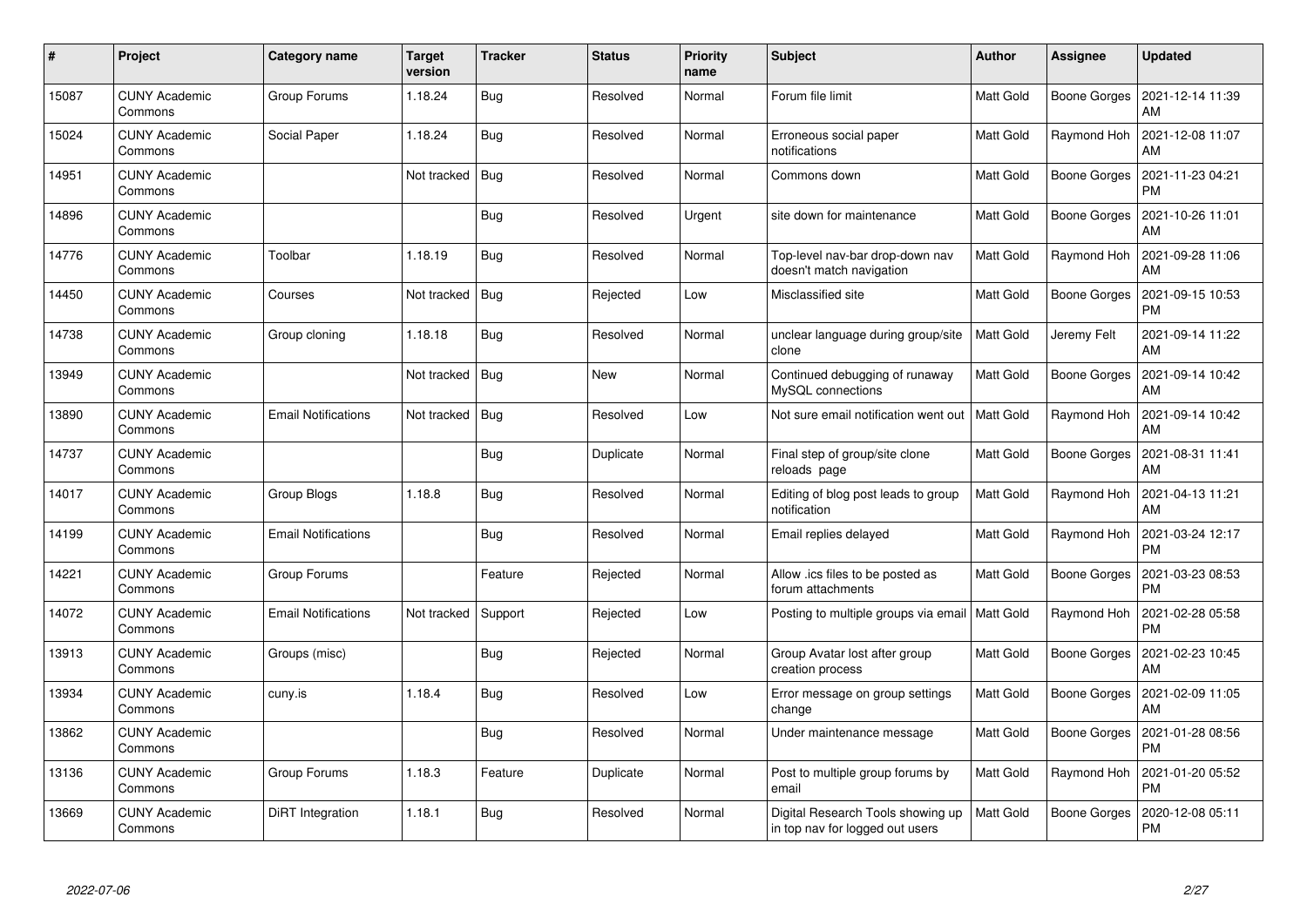| $\#$  | Project                         | <b>Category name</b>       | <b>Target</b><br>version | <b>Tracker</b> | <b>Status</b>        | <b>Priority</b><br>name | <b>Subject</b>                                                                        | <b>Author</b>    | <b>Assignee</b>     | <b>Updated</b>                |
|-------|---------------------------------|----------------------------|--------------------------|----------------|----------------------|-------------------------|---------------------------------------------------------------------------------------|------------------|---------------------|-------------------------------|
| 7115  | <b>CUNY Academic</b><br>Commons | Groups (misc)              | Future<br>release        | Feature        | Reporter<br>Feedback | Normal                  | make licensing info clear during<br>group creation                                    | Matt Gold        | Raymond Hoh         | 2020-12-08 11:32<br>AM        |
| 13458 | <b>CUNY Academic</b><br>Commons | Registration               | 1.18.0                   | Feature        | Resolved             | Normal                  | Simplifying/Reducing verbiage on<br><b>Registration Page</b>                          | Matt Gold        | Boone Gorges        | 2020-12-08 11:31<br>AM        |
| 13496 | <b>CUNY Academic</b><br>Commons | Accessibility              | 1.18.0                   | Bug            | Resolved             | Normal                  | Review contrast issues on<br>registration page and profile page                       | Matt Gold        | Sonja Leix          | 2020-12-08 11:31<br>AM        |
| 13347 | <b>CUNY Academic</b><br>Commons | Public Portfolio           | 1.18.0                   | Feature        | Resolved             | Normal                  | Add Preferred Gender Pronouns to<br><b>CAC Profile</b>                                | Matt Gold        | Boone Gorges        | 2020-12-08 11:31<br>AM        |
| 12136 | <b>CUNY Academic</b><br>Commons | <b>Group Files</b>         | 1.18.0                   | <b>Bug</b>     | Resolved             | Normal                  | "You must login" group file warning<br>shows after log in                             | Matt Gold        | Boone Gorges        | 2020-12-08 11:31<br>AM        |
| 12155 | <b>CUNY Academic</b><br>Commons | DiRT Integration           | 1.18.0                   | Feature        | Resolved             | Normal                  | Update DiRT Tools with new API                                                        | Matt Gold        | Boone Gorges        | 2020-12-08 11:06<br>AM        |
| 13581 | <b>CUNY Academic</b><br>Commons | Group Library              |                          | <b>Bug</b>     | Rejected             | Normal                  | Adding link to library didn't<br>generate notification email                          | Matt Gold        | Raymond Hoh         | 2020-11-17 12:33<br><b>PM</b> |
| 13274 | <b>CUNY Academic</b><br>Commons | <b>Email Notifications</b> | 1.17.8                   | Bug            | Resolved             | Normal                  | Messy links in CAC email<br>notifications                                             | Matt Gold        | Raymond Hoh         | 2020-11-17 12:31<br><b>PM</b> |
| 13459 | <b>CUNY Academic</b><br>Commons | Layout                     | 1.17.6                   | Bug            | Resolved             | Normal                  | Line spacing on forum post title is<br>too small                                      | Matt Gold        | Raymond Hoh         | 2020-10-27 11:00<br>AM        |
| 13429 | CUNY Academic<br>Commons        | <b>Email Notifications</b> | Not tracked   Bug        |                | Resolved             | Normal                  | Multiple forum notifications                                                          | Matt Gold        | Raymond Hoh         | 2020-10-13 05:24<br><b>PM</b> |
| 13243 | <b>CUNY Academic</b><br>Commons | Group Library              | Not tracked              | Support        | Resolved             | Normal                  | Request to copy group library                                                         | Matt Gold        | Boone Gorges        | 2020-08-27 06:05<br><b>PM</b> |
| 13242 | <b>CUNY Academic</b><br>Commons | cuny.is                    |                          | Bug            | Rejected             | Normal                  | Unable to edit a cuny.is shortlink                                                    | Matt Gold        | <b>Boone Gorges</b> | 2020-08-26 01:30<br>AM        |
| 13230 | <b>CUNY Academic</b><br>Commons | Layout                     | 1.17.2                   | <b>Bug</b>     | Resolved             | Normal                  | Overlapping notifications on group<br>management member acceptance                    | Matt Gold        | Raymond Hoh         | 2020-08-25 11:27<br>AM        |
| 10263 | <b>CUNY Academic</b><br>Commons | Groups (misc)              | 1.17.0                   | Feature        | Resolved             | Normal                  | Accept multiple group membership<br>requests                                          | Matt Gold        | Boone Gorges        | 2020-07-28 11:09<br>AM        |
| 3176  | <b>CUNY Academic</b><br>Commons | Group Library              | 1.17.0                   | Design/UX      | Resolved             | Normal                  | Consolidate Doc/File/Forum<br>Attachment interface                                    | Matt Gold        | Boone Gorges        | 2020-07-14 01:06<br><b>PM</b> |
| 12966 | <b>CUNY Academic</b><br>Commons | BuddyPress (misc)          | 1.16.15                  | Feature        | Resolved             | Normal                  | Adjust export data page language<br>to indicate that you should not<br>leave the page | Matt Gold        | Raymond Hoh         | 2020-07-14 12:07<br>PM        |
| 12957 | <b>CUNY Academic</b><br>Commons | BuddyPress (misc)          | 1.16.14                  | Support        | Resolved             | Normal                  | Export data question                                                                  | Matt Gold        | Raymond Hoh         | 2020-06-23 10:53<br>AM        |
| 12847 | <b>CUNY Academic</b><br>Commons | Events                     | 1.16.12                  | Bug            | Resolved             | Normal                  | Error message in event description                                                    | <b>Matt Gold</b> | Raymond Hoh         | 2020-05-26 11:54<br>AM        |
| 12670 | <b>CUNY Academic</b><br>Commons | Responsive Design          | 1.16.10                  | Bug            | Resolved             | Normal                  | Social icons in site header overlap<br>with main nav on mobile                        | Matt Gold        | Raymond Hoh         | 2020-04-28 11:03<br>AM        |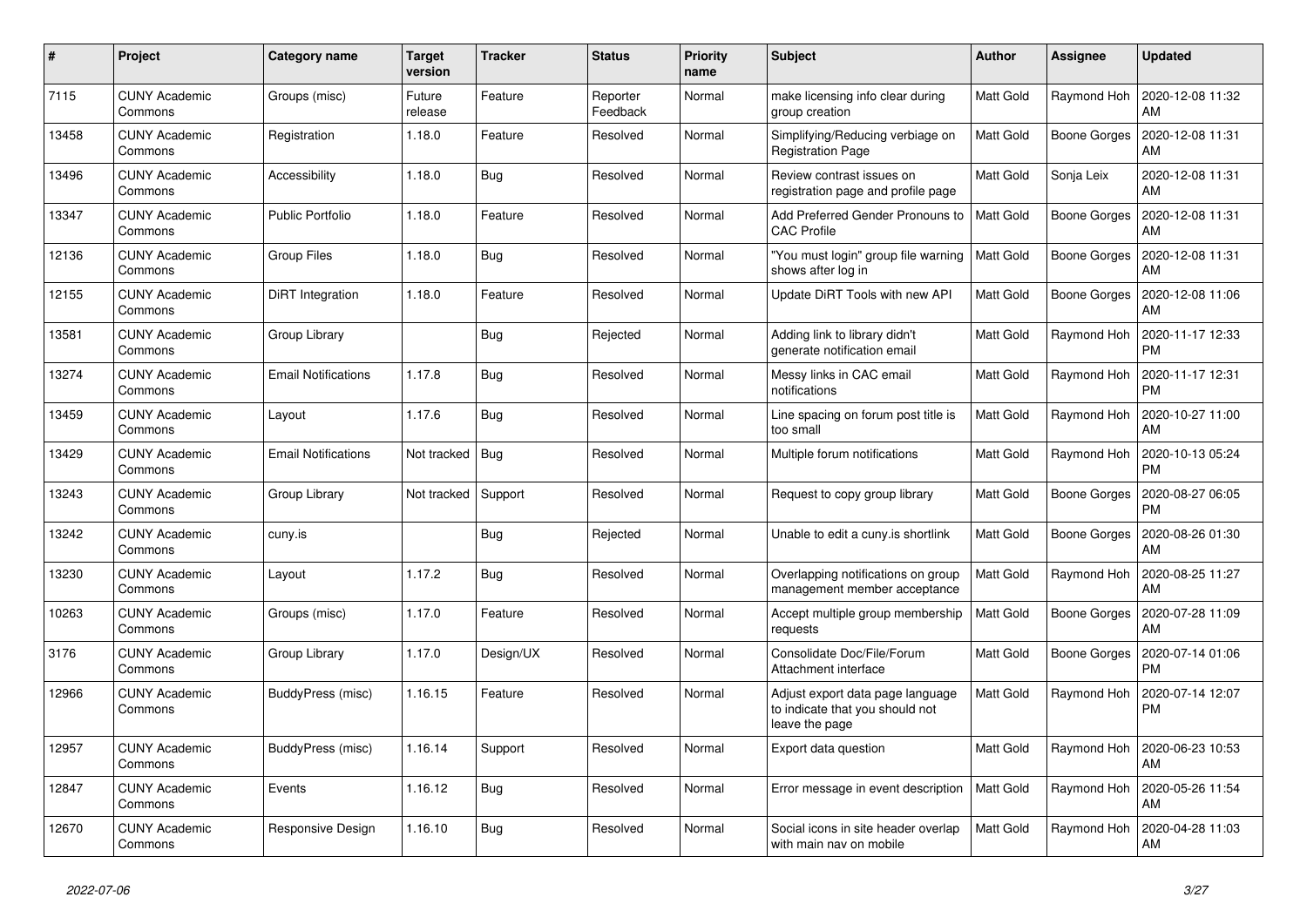| #     | Project                         | <b>Category name</b>       | <b>Target</b><br>version | <b>Tracker</b> | <b>Status</b> | <b>Priority</b><br>name | Subject                                                                                                    | <b>Author</b> | Assignee            | <b>Updated</b>                |
|-------|---------------------------------|----------------------------|--------------------------|----------------|---------------|-------------------------|------------------------------------------------------------------------------------------------------------|---------------|---------------------|-------------------------------|
| 5581  | <b>CUNY Academic</b><br>Commons | Analytics                  | Future<br>release        | Feature        | Assigned      | Normal                  | Explore alternatives to Google<br>Analytics                                                                | Matt Gold     | Valerie<br>Townsend | 2020-04-17 03:12<br><b>PM</b> |
| 12581 | <b>CUNY Academic</b><br>Commons | cuny.is                    | Not tracked              | Bug            | Rejected      | High                    | YOURLS shortlinks not working                                                                              | Matt Gold     | <b>Boone Gorges</b> | 2020-03-27 10:25<br>AM        |
| 12505 | <b>CUNY Academic</b><br>Commons | <b>Email Notifications</b> | 1.16.8                   | Feature        | Resolved      | Normal                  | Email subject lines                                                                                        | Matt Gold     | Luke Waltzer        | 2020-03-24 11:43<br>AM        |
| 12332 | <b>CUNY Academic</b><br>Commons | Events                     | 1.16.8                   | Feature        | Resolved      | Low                     | Limit length of email subject<br>triggered by event activity when<br>activity is linked to multiple groups | Matt Gold     | Raymond Hoh         | 2020-03-24 11:43<br>AM        |
| 12545 | <b>CUNY Academic</b><br>Commons | Email Notifications        | Not tracked              | Bug            | Resolved      | Normal                  | Notifications of replies by email not<br>able to be posted                                                 | Matt Gold     | Raymond Hoh         | 2020-03-24 10:27<br>AM        |
| 12353 | <b>CUNY Academic</b><br>Commons | BuddyPress (misc)          | Not tracked              | Bug            | Abandoned     | Normal                  | Member filtering not working                                                                               | Matt Gold     | Boone Gorges        | 2020-03-10 11:14<br>AM        |
| 12471 | <b>CUNY Academic</b><br>Commons | Email Notifications        | 1.16.7                   | <b>Bug</b>     | Resolved      | Normal                  | forum notificaiton not sent                                                                                | Matt Gold     | Raymond Hoh         | 2020-03-10 10:59<br>AM        |
| 12499 | <b>CUNY Academic</b><br>Commons | Email Notifications        | 1.16.7                   | <b>Bug</b>     | Resolved      | Normal                  | no email notification                                                                                      | Matt Gold     | Raymond Hoh         | 2020-03-03 09:31<br>PM        |
| 12341 | <b>CUNY Academic</b><br>Commons |                            |                          | <b>Bug</b>     | Abandoned     | High                    | Commons down                                                                                               | Matt Gold     |                     | 2020-02-11 10:45<br>AM        |
| 12351 | <b>CUNY Academic</b><br>Commons | <b>Email Notifications</b> | 1.16.5                   | <b>Bug</b>     | Resolved      | Normal                  | No email notification for forum post                                                                       | Matt Gold     | <b>Boone Gorges</b> | 2020-02-03 02:33<br><b>PM</b> |
| 12335 | CUNY Academic<br>Commons        | cuny.is                    |                          | <b>Bug</b>     | Rejected      | Normal                  | cuny.is issue                                                                                              | Matt Gold     | <b>Boone Gorges</b> | 2020-01-30 12:47<br>AM        |
| 12185 | <b>CUNY Academic</b><br>Commons |                            | 1.16.1                   | Bug            | Resolved      | Immediate               | Group links not working                                                                                    | Matt Gold     | <b>Boone Gorges</b> | 2019-12-10 10:35<br>AM        |
| 342   | <b>CUNY Academic</b><br>Commons | <b>Blogs (BuddyPress)</b>  | 1.10.2                   | Feature        | Resolved      | Low                     | <b>Blog Listing Displays User Avatars</b><br>Instead of Blog Avatars                                       | Matt Gold     | Boone Gorges        | 2019-12-06 11:08<br>AM        |
| 11795 | <b>CUNY Academic</b><br>Commons | Events                     | 1.16                     | Feature        | Resolved      | Normal                  | Import Events to group calendars                                                                           | Matt Gold     | Raymond Hoh         | 2019-12-04 10:51<br>AM        |
| 11801 | <b>CUNY Academic</b><br>Commons | Groups (misc)              | 1.16                     | <b>Bug</b>     | Resolved      | Normal                  | Selecting 'CUNY-wide' when<br>creating group/site forbids selection<br>of other campuses                   | Matt Gold     | Sonja Leix          | 2019-11-14 11:14<br>AM        |
| 10531 | <b>CUNY Academic</b><br>Commons | Reckoning                  | Not tracked              | Bug            | Rejected      | Normal                  | Problem with the Reckoning plugin                                                                          | Matt Gold     | Boone Gorges        | 2019-10-04 02:31<br>PM        |
| 8836  | <b>CUNY Academic</b><br>Commons | Blogs (BuddyPress)         | Future<br>release        | Feature        | Assigned      | Normal                  | Redesign site launch process                                                                               | Matt Gold     | <b>Boone Gorges</b> | 2019-10-03 02:49<br><b>PM</b> |
| 3758  | <b>CUNY Academic</b><br>Commons | Documentation              | Not tracked              | Documentation  | Resolved      | Normal                  | Update documentation on adding<br>users to blogs                                                           | Matt Gold     | scott voth          | 2019-09-23 03:25<br><b>PM</b> |
| 8666  | <b>CUNY Academic</b><br>Commons | Teaching                   | Not tracked              | Documentation  | Assigned      | Normal                  | Create Teaching on the Commons<br>Resource Page                                                            | Matt Gold     | Laurie Hurson       | 2019-09-23 03:16<br><b>PM</b> |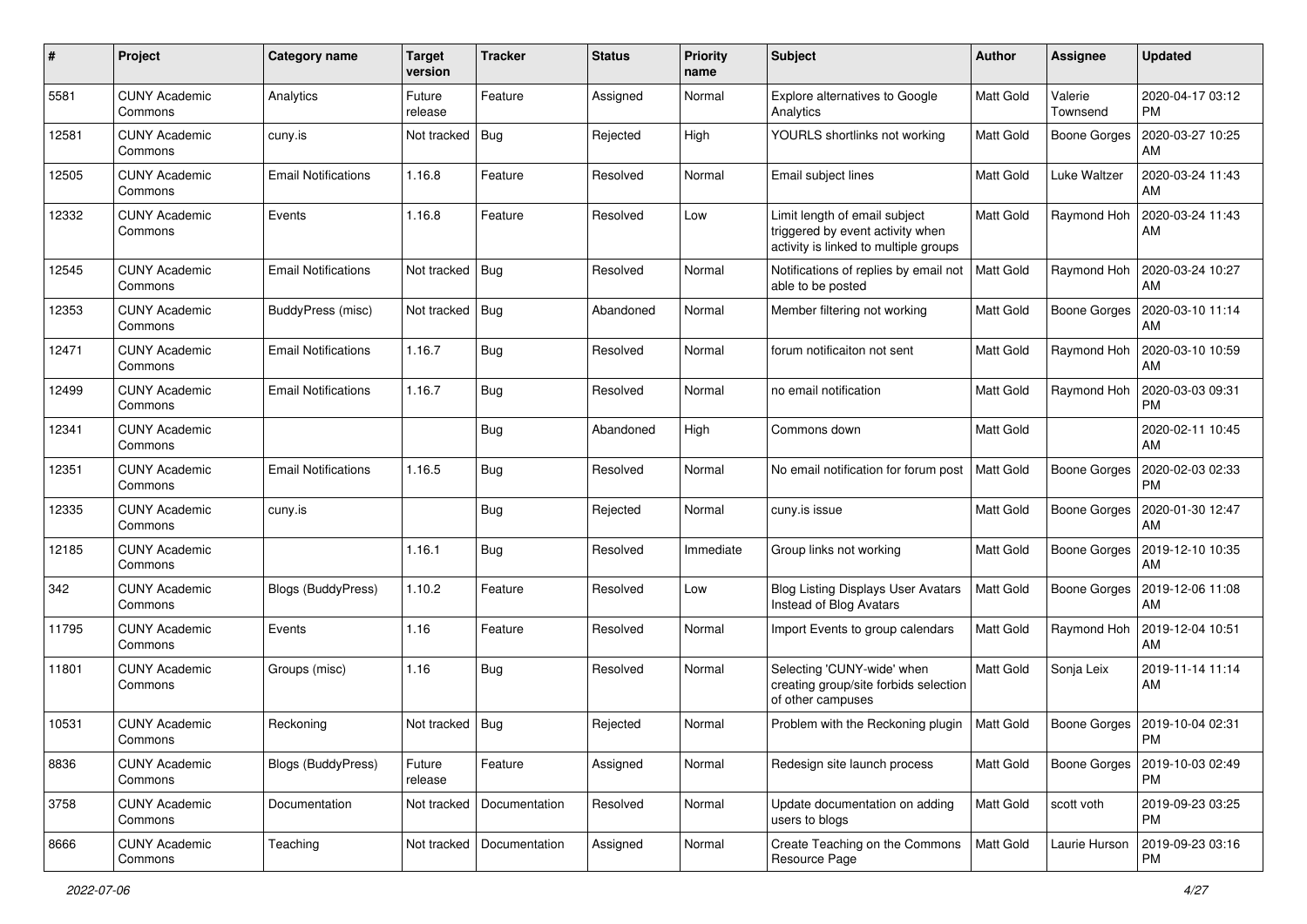| #     | Project                         | Category name              | <b>Target</b><br>version | <b>Tracker</b> | <b>Status</b>        | <b>Priority</b><br>name | Subject                                                                                                          | Author    | <b>Assignee</b>     | <b>Updated</b>                |
|-------|---------------------------------|----------------------------|--------------------------|----------------|----------------------|-------------------------|------------------------------------------------------------------------------------------------------------------|-----------|---------------------|-------------------------------|
| 2389  | <b>CUNY Academic</b><br>Commons | commonsinabox.org          | Not tracked              | Documentation  | Resolved             | Normal                  | <b>CBOX</b> slider documentation                                                                                 | Matt Gold | scott voth          | 2019-09-23 03:03<br><b>PM</b> |
| 11864 | <b>CUNY Academic</b><br>Commons | Events                     | Not tracked              | Support        | Resolved             | Normal                  | Calendar notification question                                                                                   | Matt Gold | <b>Boone Gorges</b> | 2019-09-16 05:39<br>PM        |
| 11808 | <b>CUNY Academic</b><br>Commons | Messages                   | 1.15.9                   | Bug            | Resolved             | Normal                  | Search function on messages not<br>working                                                                       | Matt Gold | Boone Gorges        | 2019-08-30 11:03<br>AM        |
| 11800 | <b>CUNY Academic</b><br>Commons | Groups (misc)              | 1.15.9                   | Bug            | Resolved             | Normal                  | 'CUNY-wide' Campus option not<br>saving on groups/sites                                                          | Matt Gold | Boone Gorges        | 2019-08-27 04:17<br><b>PM</b> |
| 11619 | <b>CUNY Academic</b><br>Commons |                            | 1.15.5                   | <b>Bug</b>     | Rejected             | Normal                  | Homepage thumbnails not loading                                                                                  | Matt Gold | Raymond Hoh         | 2019-07-09 03:49<br>AM        |
| 11610 | <b>CUNY Academic</b><br>Commons |                            | 1.15.5                   | Bug            | Resolved             | Normal                  | Homepage thumbnails not loading                                                                                  | Matt Gold | Boone Gorges        | 2019-06-29 10:38<br>PM        |
| 11585 | <b>CUNY Academic</b><br>Commons | <b>WordPress Plugins</b>   | Not tracked              | Bug            | Rejected             | Normal                  | The The Tabs and Accordion plugin   Matt Gold<br>weirdness                                                       |           | scott voth          | 2019-06-25 04:17<br><b>PM</b> |
| 11522 | <b>CUNY Academic</b><br>Commons | Reply By Email             | Not tracked              | Bug            | Resolved             | Normal                  | Reply by email didn't work                                                                                       | Matt Gold | Raymond Hoh         | 2019-06-05 10:40<br>AM        |
| 11223 | <b>CUNY Academic</b><br>Commons | Design                     | 1.15                     | Feature        | Resolved             | Normal                  | Adjust CC licensing statement on<br>sitewide footer                                                              | Matt Gold | Sonja Leix          | 2019-05-07 02:31<br><b>PM</b> |
| 11121 | <b>CUNY Academic</b><br>Commons | Design                     | 1.15                     | Bug            | Resolved             | Low                     | Overlapping elements on mobile<br>view of CAC                                                                    | Matt Gold | Boone Gorges        | 2019-04-23 03:55<br><b>PM</b> |
| 11209 | <b>CUNY Academic</b><br>Commons | BuddyPress (misc)          | 1.14.11                  | Bug            | Resolved             | Normal                  | Activity timestamp errors                                                                                        | Matt Gold | Raymond Hoh         | 2019-04-23 12:27<br><b>PM</b> |
| 11086 | <b>CUNY Academic</b><br>Commons | Email Notifications        | 1.15                     | Bug            | Resolved             | Normal                  | Users clicking "unsubscribe" on a<br>forwarded CAC group email can<br>unsubscribe a another user from a<br>group | Matt Gold | Raymond Hoh         | 2019-04-16 12:40<br><b>PM</b> |
| 11084 | <b>CUNY Academic</b><br>Commons | Documentation              | Not tracked              | Documentation  | Resolved             | Normal                  | document new padlet, voicethread,<br>suturi functionality                                                        | Matt Gold | scott voth          | 2019-03-27 03:07<br><b>PM</b> |
| 10658 | <b>CUNY Academic</b><br>Commons | Design                     | 1.14.8                   | Design/UX      | Resolved             | Normal                  | Condense sitewide footer                                                                                         | Matt Gold | Sonja Leix          | 2019-03-12 11:20<br>AM        |
| 4331  | <b>CUNY Academic</b><br>Commons | Group Forums               | Future<br>release        | Feature        | Resolved             | Normal                  | Improve visibility of forum "post by<br>email" information                                                       | Matt Gold | Chris Stein         | 2019-03-12 12:39<br>AM        |
| 11174 | <b>CUNY Academic</b><br>Commons | <b>Email Notifications</b> | 1.14.8                   | Bug            | Resolved             | High                    | Email notifications of spammed<br>comment on groupblog                                                           | Matt Gold | Raymond Hoh         | 2019-03-11 11:42<br>PM        |
| 5884  | <b>CUNY Academic</b><br>Commons | Reply By Email             | Not tracked   Bug        |                | Resolved             | Normal                  | Reply by email double posting<br>issues                                                                          | Matt Gold | Raymond Hoh         | 2019-03-11 11:32<br>PM        |
| 3858  | <b>CUNY Academic</b><br>Commons | Reply By Email             | Future<br>release        | Bug            | Duplicate            | Normal                  | Improved groupblog-RBE<br>integration                                                                            | Matt Gold | Raymond Hoh         | 2019-03-11 02:32<br><b>PM</b> |
| 1544  | <b>CUNY Academic</b><br>Commons | Groups (misc)              | Future<br>release        | Feature        | Reporter<br>Feedback | Normal                  | Group Filtering and Sorting                                                                                      | Matt Gold | Chris Stein         | 2019-03-01 02:25<br><b>PM</b> |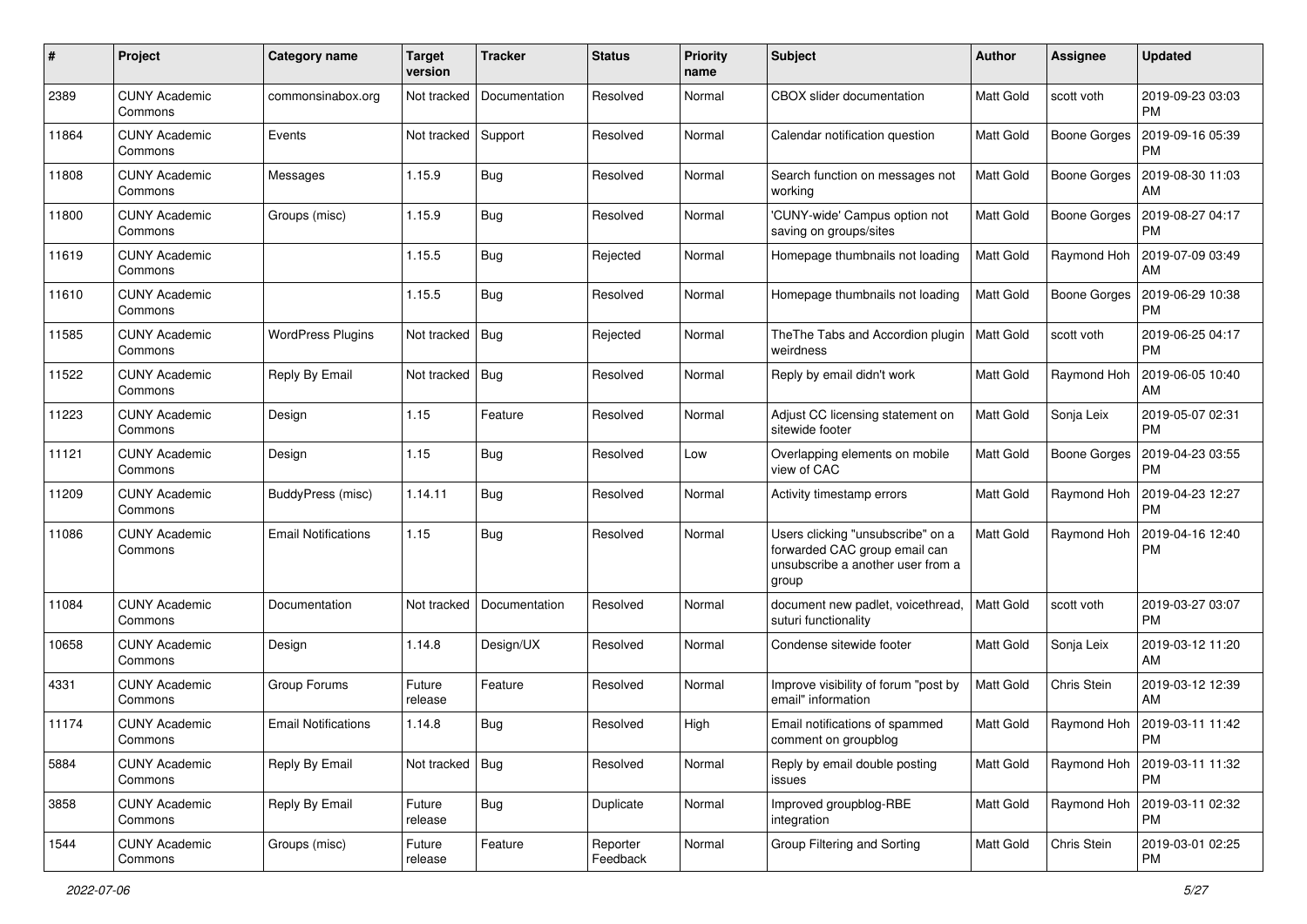| $\#$  | Project                         | Category name               | <b>Target</b><br>version | <b>Tracker</b> | <b>Status</b> | <b>Priority</b><br>name | <b>Subject</b>                                                    | Author    | Assignee     | <b>Updated</b>                |
|-------|---------------------------------|-----------------------------|--------------------------|----------------|---------------|-------------------------|-------------------------------------------------------------------|-----------|--------------|-------------------------------|
| 5016  | <b>CUNY Academic</b><br>Commons | Events                      | Future<br>release        | Feature        | Assigned      | Low                     | Allow comments to be posted on<br>events                          | Matt Gold | Raymond Hoh  | 2019-03-01 02:23<br>PM        |
| 11016 | <b>CUNY Academic</b><br>Commons | Home Page                   | 1.14.7                   | Bug            | Resolved      | Normal                  | Activity timestamps on homepage<br>are borked                     | Matt Gold | Raymond Hoh  | 2019-02-26 02:04<br><b>PM</b> |
| 10970 | <b>CUNY Academic</b><br>Commons | Reply By Email              | Not tracked              | <b>Bug</b>     | Resolved      | High                    | Post by email failure                                             | Matt Gold | Raymond Hoh  | 2019-01-22 12:05<br><b>PM</b> |
| 10955 | <b>CUNY Academic</b><br>Commons | Home Page                   | 1.14.5                   | Support        | Resolved      | Normal                  | Homepage help link                                                | Matt Gold | Boone Gorges | 2019-01-22 11:53<br>AM        |
| 10950 | <b>CUNY Academic</b><br>Commons |                             |                          | Support        | Resolved      | High                    | Create slide for system<br>maintenance                            | Matt Gold | scott voth   | 2019-01-12 10:23<br>AM        |
| 10859 | <b>CUNY Academic</b><br>Commons | WordPress (misc)            |                          | Support        | Resolved      | Low                     | Prevent trackbacks on previously<br>published pages and posts     | Matt Gold | Boone Gorges | 2018-12-23 07:17<br><b>PM</b> |
| 10854 | <b>CUNY Academic</b><br>Commons | Groups (misc)               | 1.14.3                   | Bug            | Resolved      | Normal                  | Group membership request not<br>appearing on Requests admin tab   | Matt Gold |              | 2018-12-21 04:12<br><b>PM</b> |
| 10789 | <b>CUNY Academic</b><br>Commons | <b>Email Notifications</b>  | 1.14.2                   | Bug            | Resolved      | High                    | Forum Posts not generating email<br>notifications                 | Matt Gold | Boone Gorges | 2018-12-10 07:19<br><b>PM</b> |
| 10659 | <b>CUNY Academic</b><br>Commons | Group Forums                | Future<br>release        | Feature        | Assigned      | Normal                  | Post to multiple groups via email                                 | Matt Gold | Raymond Hoh  | 2018-11-15 12:54<br>AM        |
| 9235  | <b>CUNY Academic</b><br>Commons | Reply By Email              | 1.14                     | Bug            | Resolved      | Normal                  | Better RBE error messaging when<br>duplicate content is detected  | Matt Gold | Raymond Hoh  | 2018-11-14 10:35<br>AM        |
| 7112  | <b>CUNY Academic</b><br>Commons | WordPress (misc)            | 1.14                     | Feature        | Resolved      | Normal                  | Add Copyright option/question to<br>users on blog creation wizard | Matt Gold | Raymond Hoh  | 2018-11-14 10:34<br>AM        |
| 9801  | <b>CUNY Academic</b><br>Commons | Courses                     | 1.14                     | Feature        | Resolved      | Normal                  | Add courses item to main<br>Commons nav                           | Matt Gold | Boone Gorges | 2018-11-13 02:15<br><b>PM</b> |
| 10647 | <b>CUNY Academic</b><br>Commons | Publicity                   |                          | Publicity      | Resolved      | Normal                  | Add JTD to list of Publications on<br>the Commmons                | Matt Gold | scott voth   | 2018-11-01 01:33<br><b>PM</b> |
| 10356 | <b>CUNY Academic</b><br>Commons | Reply By Email              | 1.13.12                  | Bug            | Resolved      | Normal                  | <b>RBE</b> error                                                  | Matt Gold | Raymond Hoh  | 2018-10-27 04:51<br><b>PM</b> |
| 10229 | <b>CUNY Academic</b><br>Commons | Information<br>Architecture | 1.14                     | Feature        | Resolved      | Normal                  | Remove 1 item from main nav bar<br>when we add courses            | Matt Gold | Chris Stein  | 2018-10-25 02:59<br><b>PM</b> |
| 10597 | <b>CUNY Academic</b><br>Commons | cuny.is                     | Not tracked              | Bug            | Resolved      | Normal                  | cuny is admin unavailable                                         | Matt Gold | Boone Gorges | 2018-10-25 01:44<br><b>PM</b> |
| 502   | <b>CUNY Academic</b><br>Commons | <b>WordPress Themes</b>     | 1.14                     | Feature        | Duplicate     | High                    | <b>Create Site Templates</b>                                      | Matt Gold | Chris Stein  | 2018-10-24 12:34<br><b>PM</b> |
| 9028  | <b>CUNY Academic</b><br>Commons | Onboarding                  | Future<br>release        | Feature        | Assigned      | Normal                  | suggest groups to new members<br>during the registration process  | Matt Gold | Chris Stein  | 2018-10-24 12:34<br><b>PM</b> |
| 10553 | <b>CUNY Academic</b><br>Commons | Group Files                 | 1.13.12                  | Bug            | Resolved      | Normal                  | File category view persists after<br>clicking away                | Matt Gold | Boone Gorges | 2018-10-23 11:47<br>AM        |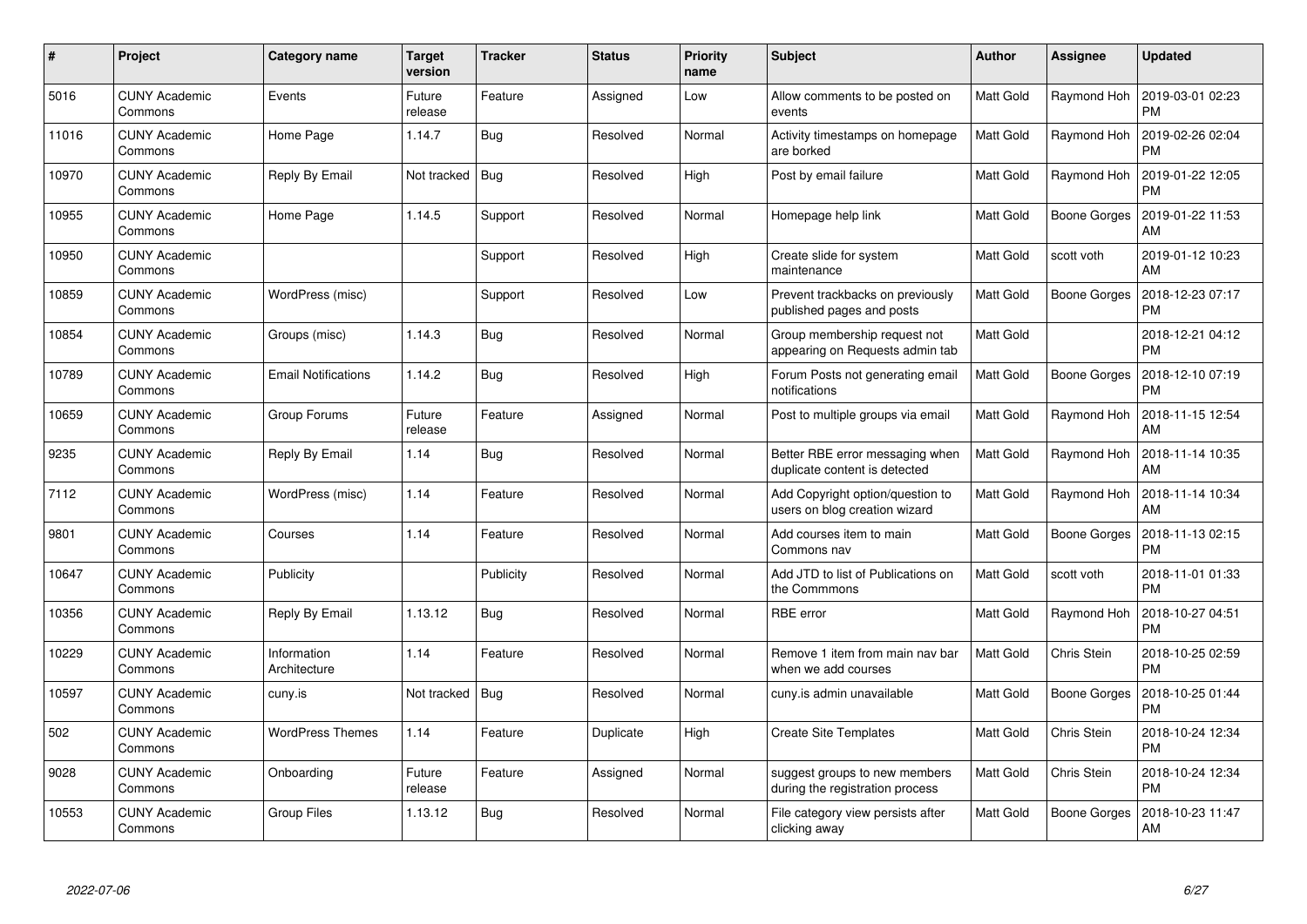| $\pmb{\#}$ | Project                         | Category name              | <b>Target</b><br>version | <b>Tracker</b> | <b>Status</b>        | Priority<br>name | <b>Subject</b>                                                                                     | <b>Author</b>    | Assignee            | <b>Updated</b>                |
|------------|---------------------------------|----------------------------|--------------------------|----------------|----------------------|------------------|----------------------------------------------------------------------------------------------------|------------------|---------------------|-------------------------------|
| 10563      | <b>CUNY Academic</b><br>Commons |                            | 1.13.12                  | Bug            | Resolved             | Urgent           | cllicking on links from site menu<br>leads to 500 error                                            | <b>Matt Gold</b> | Boone Gorges        | 2018-10-23 10:48<br>AM        |
| 10538      | <b>CUNY Academic</b><br>Commons |                            |                          | <b>Bug</b>     | Resolved             | Normal           | 'This Site Can't be Reached"                                                                       | Matt Gold        | <b>Boone Gorges</b> | 2018-10-16 09:39<br>РM        |
| 10410      | <b>CUNY Academic</b><br>Commons | Group Invitations          | 1.13.11                  | Bug            | Resolved             | Normal           | Navigating to another user's<br>'invites' page leads to portfolio<br>page without redirect message | Matt Gold        | Raymond Hoh         | 2018-10-09 10:43<br>AM        |
| 10381      | <b>CUNY Academic</b><br>Commons | <b>Email Notifications</b> | 1.13.11                  | <b>Bug</b>     | Resolved             | Normal           | Group Blog Comment notification<br>doesn't include username                                        | <b>Matt Gold</b> | Raymond Hoh         | 2018-10-09 10:36<br>AM        |
| 10144      | <b>CUNY Academic</b><br>Commons | Group Forums               | 1.13.10                  | Bug            | Resolved             | Normal           | Subscription set to "no email"                                                                     | Matt Gold        | Raymond Hoh         | 2018-09-25 10:26<br>AM        |
| 10360      | <b>CUNY Academic</b><br>Commons | Groups (misc)              |                          | Support        | Resolved             | Normal           | Pruning groups                                                                                     | Matt Gold        | Boone Gorges        | 2018-09-20 02:57<br><b>PM</b> |
| 10357      | <b>CUNY Academic</b><br>Commons | Onboarding                 |                          | Bug            | Rejected             | Normal           | Invitation snafu                                                                                   | <b>Matt Gold</b> | Boone Gorges        | 2018-09-20 02:14<br><b>PM</b> |
| 2650       | CUNY Academic<br>Commons        | commonsinabox.org          | Not tracked              | Design/UX      | Resolved             | Normal           | Redo CBOX homepage                                                                                 | <b>Matt Gold</b> | scott voth          | 2018-09-12 02:08<br>PM        |
| 6584       | <b>CUNY Academic</b><br>Commons | cuny.is                    | Not tracked              | Feature        | Resolved             | Normal           | Create form for requesting cuny.is<br>links                                                        | <b>Matt Gold</b> | scott voth          | 2018-09-12 02:07<br><b>PM</b> |
| 9947       | <b>CUNY Academic</b><br>Commons | <b>WordPress Plugins</b>   | Future<br>release        | Feature        | Reporter<br>Feedback | Normal           | Install H5P quiz plugin                                                                            | Matt Gold        | <b>Boone Gorges</b> | 2018-09-11 11:01<br>AM        |
| 9894       | <b>CUNY Academic</b><br>Commons | Onboarding                 |                          | <b>Bug</b>     | Rejected             | Normal           | Super Admin can't add user to site                                                                 | <b>Matt Gold</b> | Boone Gorges        | 2018-09-11 09:57<br>AM        |
| 9979       | <b>CUNY Academic</b><br>Commons | <b>Email Notifications</b> | Not tracked              | Bug            | Reporter<br>Feedback | Normal           | Reports of slow email activation<br>emails                                                         | <b>Matt Gold</b> | Boone Gorges        | 2018-08-29 09:40<br>PM        |
| 10210      | <b>CUNY Academic</b><br>Commons | Onboarding                 | 1.13.8                   | Bug            | Resolved             | Normal           | Spacing wonky on invite screen                                                                     | <b>Matt Gold</b> | Boone Gorges        | 2018-08-29 05:39<br>PM        |
| 10209      | <b>CUNY Academic</b><br>Commons | BuddyPress (misc)          | 1.13.8                   | Bug            | Resolved             | Normal           | Additional login prompt                                                                            | Matt Gold        | Raymond Hoh         | 2018-08-29 03:23<br><b>PM</b> |
| 10228      | <b>CUNY Academic</b><br>Commons | <b>WordPress Plugins</b>   | Not tracked              | Bug            | Rejected             | Normal           | NS Cloner network activated                                                                        | <b>Matt Gold</b> | Boone Gorges        | 2018-08-27 09:27<br>AM        |
| 10164      | <b>CUNY Academic</b><br>Commons | Group Forums               | 1.13.8                   | Bug            | Resolved             | Normal           | A few oddities related to a<br>cross-posted forum post                                             | <b>Matt Gold</b> | Boone Gorges        | 2018-08-17 10:12<br>AM        |
| 10040      | <b>CUNY Academic</b><br>Commons | WordPress (misc)           | Not tracked              | Bug            | Reporter<br>Feedback | Normal           | User doesn't see full list of themes                                                               | <b>Matt Gold</b> | Boone Gorges        | 2018-07-25 10:12<br>AM        |
| 9977       | <b>CUNY Academic</b><br>Commons | <b>WordPress Plugins</b>   | 1.13.5                   | <b>Bug</b>     | Rejected             | High             | ACERT website down                                                                                 | <b>Matt Gold</b> | Boone Gorges        | 2018-07-03 02:09<br><b>PM</b> |
| 9941       | <b>CUNY Academic</b><br>Commons | Wiki                       | Not tracked              | Support        | Assigned             | Normal           | Wiki functionality                                                                                 | Matt Gold        | Boone Gorges        | 2018-06-26 10:57<br>AM        |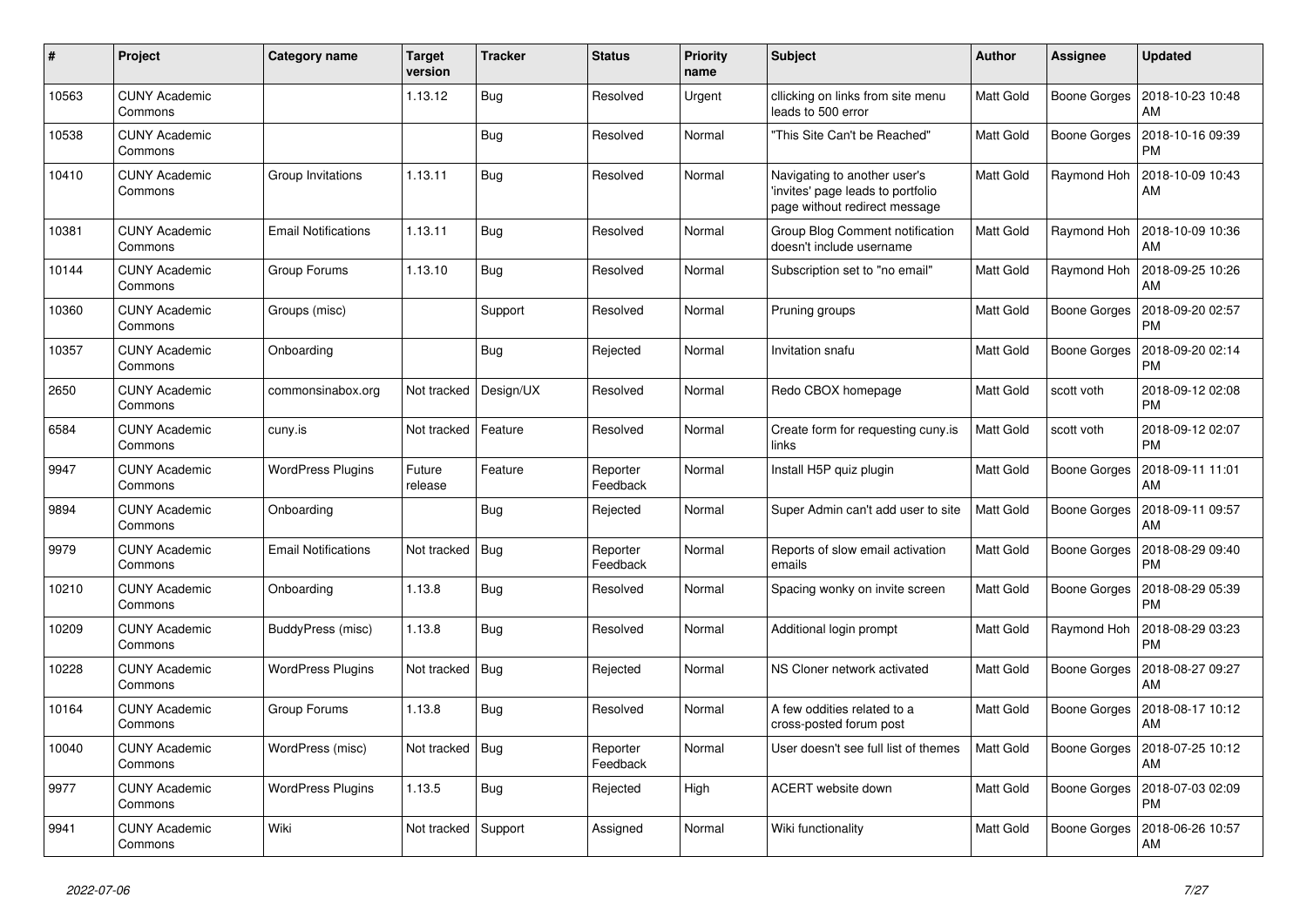| $\#$ | Project                         | Category name           | <b>Target</b><br>version | <b>Tracker</b> | <b>Status</b> | <b>Priority</b><br>name | <b>Subject</b>                                                                     | <b>Author</b>    | Assignee            | <b>Updated</b>                |
|------|---------------------------------|-------------------------|--------------------------|----------------|---------------|-------------------------|------------------------------------------------------------------------------------|------------------|---------------------|-------------------------------|
| 9875 | <b>CUNY Academic</b><br>Commons | Messages                | 1.13.3                   | <b>Bug</b>     | Resolved      | Low                     | Can't mark message as read                                                         | Matt Gold        | Boone Gorges        | 2018-06-01 07:54<br><b>PM</b> |
| 9876 | <b>CUNY Academic</b><br>Commons | Messages                | 1.13.3                   | Bug            | Resolved      | Normal                  | System erroneously indicates<br>super-admin is part of private<br>message exchange | <b>Matt Gold</b> | Boone Gorges        | 2018-06-01 07:36<br><b>PM</b> |
| 9814 | <b>CUNY Academic</b><br>Commons | Groups (misc)           | Not tracked              | Bug            | Resolved      | Normal                  | Group email settings "No Email"<br>issue                                           | <b>Matt Gold</b> | Raymond Hoh         | 2018-05-22 11:45<br>AM        |
| 9749 | <b>CUNY Academic</b><br>Commons | Onboarding              | 1.13.2                   | <b>Bug</b>     | Resolved      | Normal                  | New invitation message mentions<br>username as opposed to First/Last<br>Name       | <b>Matt Gold</b> | Boone Gorges        | 2018-05-22 10:49<br>AM        |
| 9782 | <b>CUNY Academic</b><br>Commons | Groups (misc)           | 1.13.2                   | Bug            | Resolved      | Normal                  | Site loads/skips last step of group<br>creation                                    | <b>Matt Gold</b> | Boone Gorges        | 2018-05-22 10:45<br>AM        |
| 9492 | <b>CUNY Academic</b><br>Commons | WordPress (misc)        | Not tracked              | Support        | Resolved      | Normal                  | Importing Wikispaces Articles to<br><b>Blogs in Academic Commons</b>               | <b>Matt Gold</b> | Raymond Hoh         | 2018-05-21 03:58<br><b>PM</b> |
| 9748 | <b>CUNY Academic</b><br>Commons | Onboarding              | Not tracked              | Support        | Resolved      | Normal                  | Non-CUNY codes and the new<br>invitation system                                    | Matt Gold        | Boone Gorges        | 2018-05-14 12:54<br>PM        |
| 8929 | <b>CUNY Academic</b><br>Commons | Groups (misc)           | 1.13                     | Feature        | Resolved      | Normal                  | Editing group forum email address                                                  | <b>Matt Gold</b> | Raymond Hoh         | 2018-05-07 12:44<br><b>PM</b> |
| 8225 | <b>CUNY Academic</b><br>Commons | Group Blogs             | 1.13                     | Bug            | Resolved      | Normal                  | replies to a blog post activity item                                               | <b>Matt Gold</b> | Raymond Hoh         | 2018-05-07 12:32<br><b>PM</b> |
| 9010 | <b>CUNY Academic</b><br>Commons | Groups (misc)           | 1.13                     | Feature        | Resolved      | Normal                  | Add group email address in<br>prominent way to Group homepage                      | <b>Matt Gold</b> | <b>Erik Trainer</b> | 2018-05-07 12:32<br><b>PM</b> |
| 8899 | <b>CUNY Academic</b><br>Commons | Accessibility           | 1.13                     | Feature        | Resolved      | Normal                  | <b>Accessibility Fixes</b>                                                         | Matt Gold        | Boone Gorges        | 2018-04-23 10:55<br>AM        |
| 3768 | <b>CUNY Academic</b><br>Commons | Public Portfolio        | Future<br>release        | Feature        | Assigned      | Normal                  | Institutions/Past positions on public<br>portfolios                                | Matt Gold        | Boone Gorges        | 2018-04-23 10:44<br>AM        |
| 9622 | <b>CUNY Academic</b><br>Commons | WordPress (misc)        | 1.12.13                  | Feature        | Resolved      | Normal                  | <b>Redirect site URL</b>                                                           | Matt Gold        | <b>Boone Gorges</b> | 2018-04-19 11:45<br>AM        |
| 9191 | <b>CUNY Academic</b><br>Commons | Reply By Email          | Future<br>release        | Bug            | Rejected      | Normal                  | multiple RBE messages                                                              | <b>Matt Gold</b> | Raymond Hoh         | 2018-04-13 05:08<br><b>PM</b> |
| 9051 | <b>CUNY Academic</b><br>Commons | Groups (misc)           | 1.13                     | Bug            | Duplicate     | Normal                  | Difficult to know how to change<br>group email address                             | <b>Matt Gold</b> | Raymond Hoh         | 2018-04-13 05:01<br><b>PM</b> |
| 9466 | <b>CUNY Academic</b><br>Commons | Reply By Email          | 1.12.11                  | Bug            | Resolved      | Normal                  | email post notification does not<br>post notice of attachment                      | Matt Gold        | Raymond Hoh         | 2018-03-27 12:48<br><b>PM</b> |
| 9148 | <b>CUNY Academic</b><br>Commons | Layout                  | 1.12.11                  | <b>Bug</b>     | Resolved      | Normal                  | CAC on Microsoft Edge                                                              | Matt Gold        | Matt Gold           | 2018-03-27 11:34<br>AM        |
| 9489 | <b>CUNY Academic</b><br>Commons | Spam/Spam<br>Prevention | 1.12.11                  | Bug            | Resolved      | Normal                  | Email spam possibly related to<br>CAC form                                         | Matt Gold        | Raymond Hoh         | 2018-03-26 05:28<br>PM        |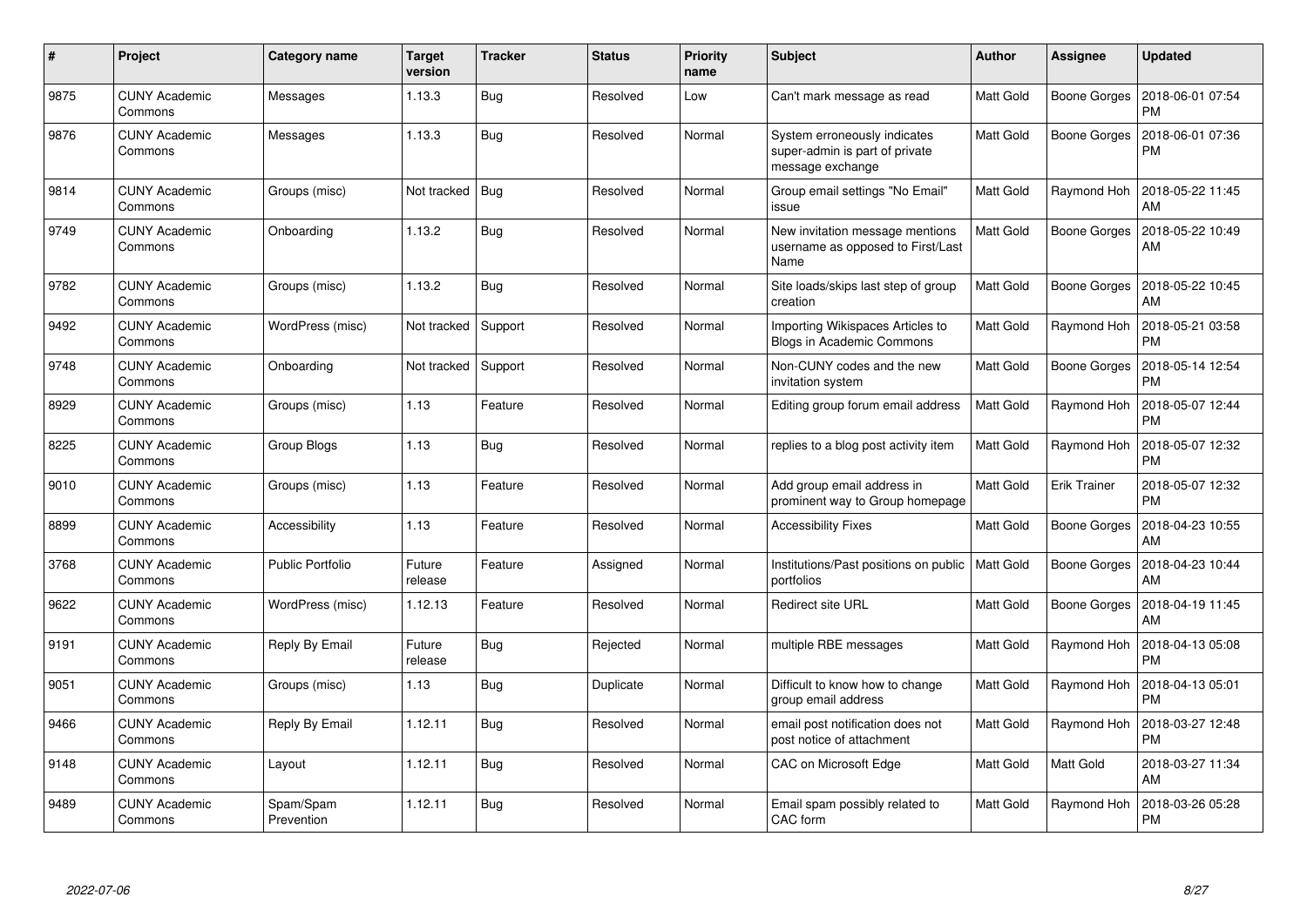| $\#$ | Project                         | Category name              | <b>Target</b><br>version | <b>Tracker</b> | <b>Status</b> | <b>Priority</b><br>name | <b>Subject</b>                                                                     | <b>Author</b>    | <b>Assignee</b> | <b>Updated</b>                |
|------|---------------------------------|----------------------------|--------------------------|----------------|---------------|-------------------------|------------------------------------------------------------------------------------|------------------|-----------------|-------------------------------|
| 8935 | <b>CUNY Academic</b><br>Commons | <b>Public Portfolio</b>    | 1.13                     | Feature        | Resolved      | Normal                  | Create a better-looking null state<br>for Portfolios without About You<br>sections | Matt Gold        | Boone Gorges    | 2018-03-23 04:37<br>PM        |
| 9421 | <b>CUNY Academic</b><br>Commons | <b>Reply By Email</b>      |                          | <b>Bug</b>     | Rejected      | Normal                  | RBE posting error                                                                  | Matt Gold        | Raymond Hoh     | 2018-03-19 03:00<br><b>PM</b> |
| 9319 | <b>CUNY Academic</b><br>Commons | Group Blogs                |                          | Bug            | Duplicate     | Normal                  | Question about group/site<br>connections                                           | Matt Gold        | Boone Gorges    | 2018-02-28 01:45<br>PM        |
| 8991 | <b>CUNY Academic</b><br>Commons | Reply By Email             | Not tracked              | <b>Bug</b>     | Hold          | Normal                  | RBE duplicate email message<br>issue                                               | Matt Gold        | Raymond Hoh     | 2018-02-18 08:53<br>PM        |
| 9115 | <b>CUNY Academic</b><br>Commons |                            | Not tracked              | Support        | Resolved      | Normal                  | question about invite by email                                                     | Matt Gold        | Matt Gold       | 2018-02-13 11:14<br>AM        |
| 9124 | <b>CUNY Academic</b><br>Commons | Reply By Email             | 1.12.8                   | <b>Bug</b>     | Resolved      | Normal                  | Old RBE new topic email address<br>appears on post editing screen                  | <b>Matt Gold</b> | Raymond Hoh     | 2018-02-13 10:49<br>AM        |
| 9132 | <b>CUNY Academic</b><br>Commons | My Commons                 | 1.12.8                   | <b>Bug</b>     | Resolved      | Normal                  | empty activity items on My<br>Commons                                              | Matt Gold        | Raymond Hoh     | 2018-02-13 10:49<br>AM        |
| 9149 | <b>CUNY Academic</b><br>Commons | <b>BuddyPress Docs</b>     | 1.12.8                   | <b>Bug</b>     | Resolved      | Normal                  | Doc listing layout issue                                                           | Matt Gold        | Boone Gorges    | 2018-02-13 10:36<br>AM        |
| 9127 | <b>CUNY Academic</b><br>Commons | <b>WordPress Plugins</b>   |                          | Documentation  | Resolved      | Normal                  | update taxonomy of plugins                                                         | Matt Gold        | scott voth      | 2018-02-12 12:03<br><b>PM</b> |
| 9144 | <b>CUNY Academic</b><br>Commons | <b>WordPress Themes</b>    | Not tracked              | Support        | Resolved      | Normal                  | CSS question                                                                       | Matt Gold        | Boone Gorges    | 2018-01-30 10:23<br>PM        |
| 9114 | <b>CUNY Academic</b><br>Commons | Home Page                  | 1.12.8                   | Bug            | Resolved      | Normal                  | group with long name messes up<br>homepage layout                                  | Matt Gold        | Boone Gorges    | 2018-01-24 05:17<br><b>PM</b> |
| 9112 | <b>CUNY Academic</b><br>Commons |                            | Not tracked              | Bug            | Resolved      | High                    | <b>GCDI</b> site down                                                              | Matt Gold        | Boone Gorges    | 2018-01-23 10:18<br>PM        |
| 9107 | <b>CUNY Academic</b><br>Commons | Non-CUNY sign up<br>codes  | 1.12.7                   | Bug            | Resolved      | Normal                  | Can't add group to non-CUNY<br>sign-up code                                        | Matt Gold        | Boone Gorges    | 2018-01-23 04:15<br>PM        |
| 9085 | <b>CUNY Academic</b><br>Commons | <b>Email Notifications</b> | 1.12.7                   | <b>Bug</b>     | Resolved      | Normal                  | Email notification for group doc<br>creation                                       | Matt Gold        | Raymond Hoh     | 2018-01-23 11:11<br>AM        |
| 9105 | <b>CUNY Academic</b><br>Commons | <b>BuddyPress Docs</b>     | 1.12.7                   | <b>Bug</b>     | Resolved      | Urgent                  | BP doc titles/dates messed up                                                      | Matt Gold        | Boone Gorges    | 2018-01-23 11:00<br>AM        |
| 9095 | <b>CUNY Academic</b><br>Commons | <b>Email Notifications</b> |                          | <b>Bug</b>     | Rejected      | Normal                  | Email notifications of events may<br>not be going out                              | Matt Gold        | Raymond Hoh     | 2018-01-19 04:58<br>PM        |
| 9015 | <b>CUNY Academic</b><br>Commons | Groups (misc)              | Not tracked              | Outreach       | Assigned      | Normal                  | Email group admins the email<br>addresses of their groups                          | Matt Gold        | Matt Gold       | 2018-01-02 09:54<br><b>AM</b> |
| 8943 | <b>CUNY Academic</b><br>Commons | Reply By Email             | 1.12.6                   | Bug            | Resolved      | Normal                  | RBE email attachment not posted<br>from new topic email address                    | <b>Matt Gold</b> | Raymond Hoh     | 2017-12-28 03:49<br><b>PM</b> |
| 8976 | <b>CUNY Academic</b><br>Commons | Reply By Email             | Not tracked              | Feature        | Assigned      | Normal                  | Package RBE new topics posting?                                                    | Matt Gold        | Raymond Hoh     | 2017-12-04 02:34<br>PM        |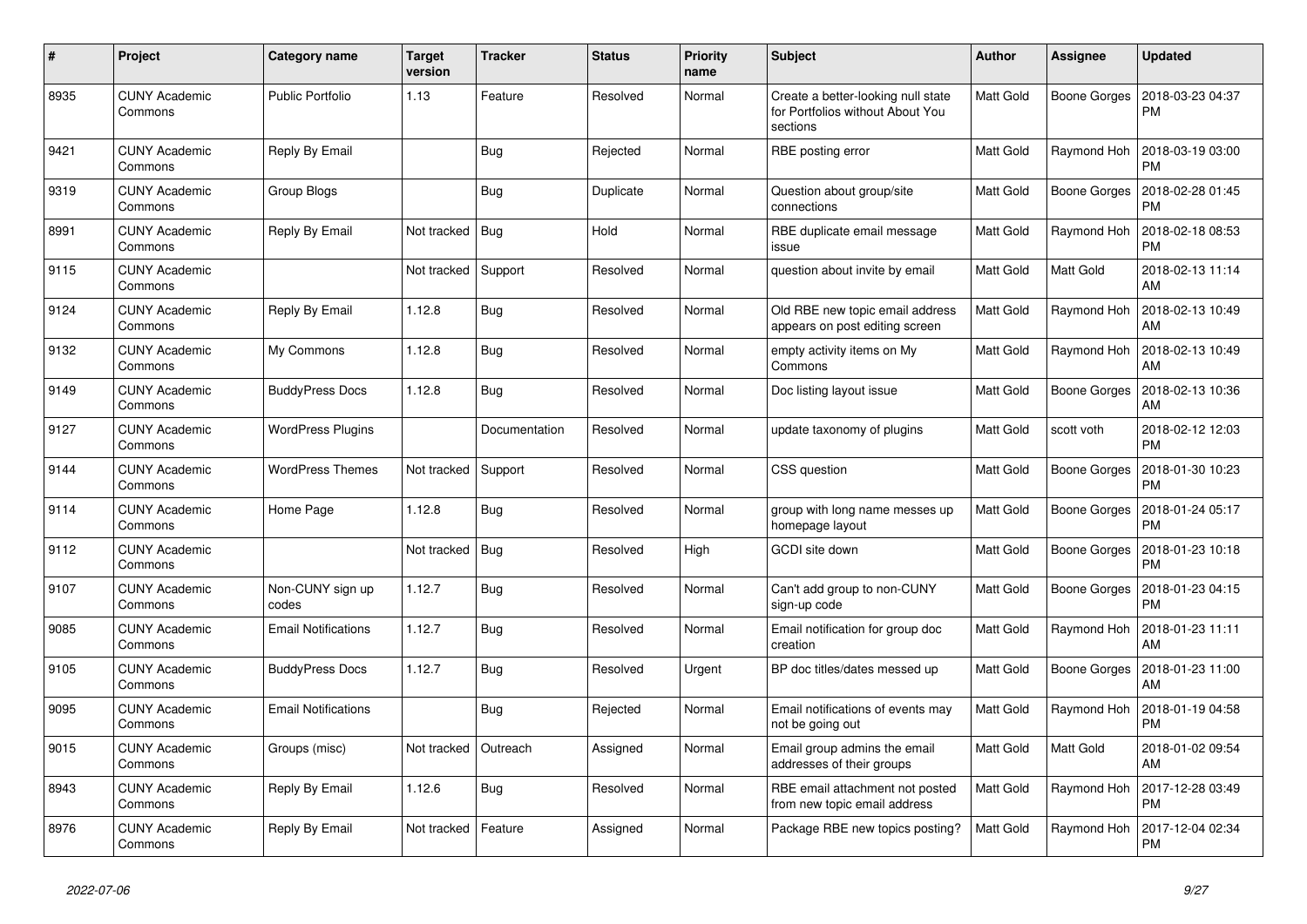| $\pmb{\#}$ | Project                         | Category name              | <b>Target</b><br>version | <b>Tracker</b> | <b>Status</b> | <b>Priority</b><br>name | <b>Subject</b>                                                                        | <b>Author</b>    | Assignee      | <b>Updated</b>                |
|------------|---------------------------------|----------------------------|--------------------------|----------------|---------------|-------------------------|---------------------------------------------------------------------------------------|------------------|---------------|-------------------------------|
| 8945       | <b>CUNY Academic</b><br>Commons | <b>BuddyPress Docs</b>     | Not tracked              | Support        | Duplicate     | Normal                  | Spam report                                                                           | Matt Gold        | Boone Gorges  | 2017-11-28 01:39<br>PM        |
| 8793       | CUNY Academic<br>Commons        | Help/Codex                 | 1.12.3                   | <b>Bug</b>     | Resolved      | Normal                  | Bold email address on help page                                                       | Matt Gold        | Paige Dupont  | 2017-11-28 11:21<br>AM        |
| 8898       | CUNY Academic<br>Commons        | Social Paper               | Not tracked              | Feature        | Assigned      | Normal                  | Usage data on docs and social<br>paper                                                | Matt Gold        | Matt Gold     | 2017-11-16 11:32<br>AM        |
| 3555       | <b>CUNY Academic</b><br>Commons | Publicity                  | Not tracked   Bug        |                | Resolved      | High                    | Mailchimp email display issue                                                         | Matt Gold        | Matt Gold     | 2017-11-15 05:47<br>PM        |
| 3785       | <b>CUNY Academic</b><br>Commons | Registration               | Not tracked              | Bug            | Resolved      | Normal                  | New CUNY email addresses                                                              | Matt Gold        | Marilyn Weber | 2017-11-15 05:47<br>PM        |
| 2272       | <b>CUNY Academic</b><br>Commons | commonsinabox.org          | Not tracked              | Feature        | Rejected      | Normal                  | Edit inline help on<br>commonsinabox.org                                              | Matt Gold        | Chris Stein   | 2017-11-15 05:26<br><b>PM</b> |
| 2285       | <b>CUNY Academic</b><br>Commons | commonsinabox.org          | Not tracked              | Feature        | Rejected      | Normal                  | Feature Community/Group Forums<br>on commonsinabox.org<br>homepage?                   | <b>Matt Gold</b> | Chris Stein   | 2017-11-15 05:24<br>PM        |
| 6456       | CUNY Academic<br>Commons        | Documentation              | Not tracked              | Documentation  | Resolved      | Normal                  | Update Dev Blog Free Software<br><b>Contributions Page</b>                            | <b>Matt Gold</b> | Boone Gorges  | 2017-11-15 05:09<br><b>PM</b> |
| 1200       | CUNY Academic<br>Commons        | WordPress (misc)           | Not tracked              | Feature        | Rejected      | Normal                  | Create Changelog for the<br>Commons                                                   | Matt Gold        | Boone Gorges  | 2017-11-15 05:06<br>PM        |
| 6467       | <b>CUNY Academic</b><br>Commons | BuddyPress (misc)          | Not tracked              | Support        | Resolved      | Normal                  | Question about what happens<br>when people leave/are removed<br>from groups           | Matt Gold        | Boone Gorges  | 2017-11-15 01:24<br>РM        |
| 8837       | <b>CUNY Academic</b><br>Commons |                            | Not tracked              | Feature        | Assigned      | Normal                  | Create a form to request info from<br>people requesting premium themes<br>and plugins | Matt Gold        | Marilyn Weber | 2017-11-14 03:35<br>PM        |
| 8902       | <b>CUNY Academic</b><br>Commons | Design                     | Not tracked              | Feature        | Assigned      | Normal                  | Report back on research on<br><b>BuddyPress themes</b>                                | <b>Matt Gold</b> | Michael Smith | 2017-11-10 12:31<br><b>PM</b> |
| 8386       | <b>CUNY Academic</b><br>Commons | Reply By Email             | 1.12                     | Bug            | Resolved      | Normal                  | Post by email did not include<br>attachment                                           | Matt Gold        | Raymond Hoh   | 2017-10-30 10:03<br>AM        |
| 8659       | <b>CUNY Academic</b><br>Commons | Help/Codex                 | 1.11.16                  | Bug            | Resolved      | Normal                  | Help email us link not working                                                        | <b>Matt Gold</b> | Raymond Hoh   | 2017-10-11 03:51<br><b>PM</b> |
| 8239       | <b>CUNY Academic</b><br>Commons |                            |                          | Bug            | Duplicate     | Normal                  | Help page should have an email<br>address on it                                       | Matt Gold        | Paige Dupont  | 2017-10-11 11:28<br>AM        |
| 8692       | <b>CUNY Academic</b><br>Commons | <b>Email Notifications</b> | 1.11.15                  | <b>Bug</b>     | Resolved      | Normal                  | HTML not rendering in email<br>notifications                                          | <b>Matt Gold</b> | Raymond Hoh   | 2017-10-11 11:08<br>AM        |
| 8670       | <b>CUNY Academic</b><br>Commons | <b>Email Notifications</b> | 1.11.15                  | Feature        | Resolved      | Normal                  | <b>Group Forum Notifications</b>                                                      | <b>Matt Gold</b> | Raymond Hoh   | 2017-10-03 02:38<br>PM        |
| 8756       | CUNY Academic<br>Commons        | Group Blogs                | Future<br>release        | Feature        | Hold          | Normal                  | Connect multiple blogs to one<br>group?                                               | <b>Matt Gold</b> | Boone Gorges  | 2017-09-30 10:42<br>AM        |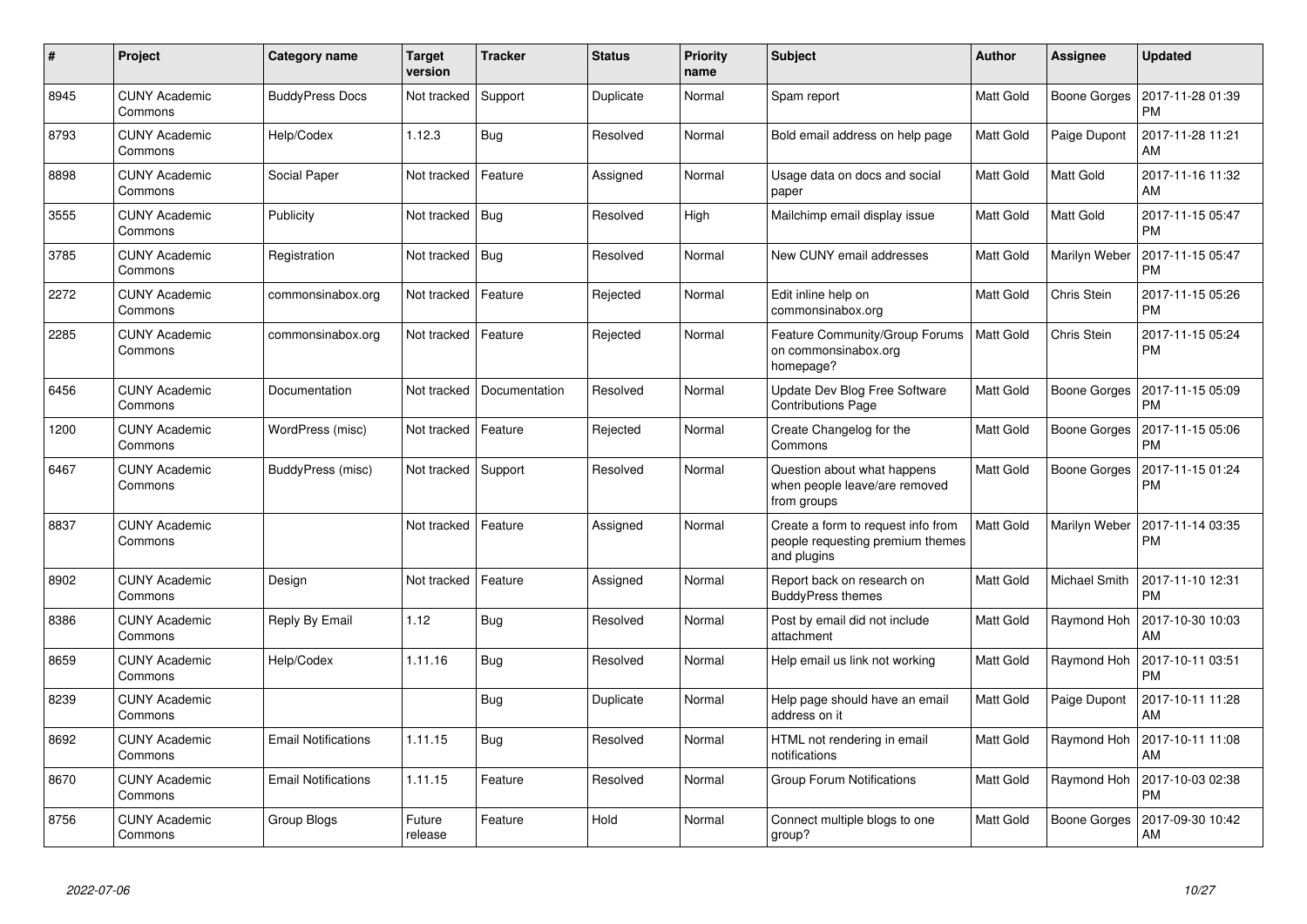| $\#$ | Project                         | Category name            | <b>Target</b><br>version | <b>Tracker</b> | <b>Status</b> | <b>Priority</b><br>name | <b>Subject</b>                                                          | <b>Author</b>    | <b>Assignee</b>     | <b>Updated</b>                |
|------|---------------------------------|--------------------------|--------------------------|----------------|---------------|-------------------------|-------------------------------------------------------------------------|------------------|---------------------|-------------------------------|
| 8676 | <b>CUNY Academic</b><br>Commons | <b>Group Files</b>       | 1.12                     | Feature        | Resolved      | Normal                  | Share file description when a file is<br>uploaded in Email Notification | <b>Matt Gold</b> | Paige Dupont        | 2017-09-28 03:58<br><b>PM</b> |
| 8702 | CUNY Academic<br>Commons        | Homepage Slides          | 1.11.13                  | <b>Bug</b>     | Resolved      | Normal                  | Homepage slider doesn't offer<br>option to move through slides          | Matt Gold        | Boone Gorges        | 2017-09-14 11:37<br><b>PM</b> |
| 8660 | <b>CUNY Academic</b><br>Commons | <b>WordPress Themes</b>  | 1.11.12                  | Bug            | Resolved      | Normal                  | Search within theme directory<br>issue                                  | Matt Gold        | <b>Boone Gorges</b> | 2017-09-05 11:48<br>AM        |
| 8625 | <b>CUNY Academic</b><br>Commons | Group Blogs              | 1.11.11                  | Support        | Resolved      | Normal                  | Group / Blog user role syncing not<br>working                           | Matt Gold        | Boone Gorges        | 2017-08-30 04:07<br><b>PM</b> |
| 8025 | <b>CUNY Academic</b><br>Commons | Group Forums             | 1.11.11                  | Bug            | Resolved      | Normal                  | HTML markup in group forum<br>notification                              | Matt Gold        | Daniel Jones        | 2017-08-25 11:38<br>AM        |
| 8510 | <b>CUNY Academic</b><br>Commons | <b>Public Portfolio</b>  | 1.11.10                  | <b>Bug</b>     | Resolved      | Normal                  | Social media icons crowded on<br>mobile view of Portfolio               | Matt Gold        | Boone Gorges        | 2017-08-22 05:31<br><b>PM</b> |
| 8183 | <b>CUNY Academic</b><br>Commons | Group Blogs              | 1.11.2                   | Bug            | Resolved      | Normal                  | Edit of Post creates notification<br>emails                             | Matt Gold        | <b>Boone Gorges</b> | 2017-08-15 05:14<br><b>PM</b> |
| 8463 | <b>CUNY Academic</b><br>Commons | Public Portfolio         | 1.11.9                   | Bug            | Resolved      | Normal                  | Continued issues with portfolio<br>view on mobile device                | Matt Gold        | Daniel Jones        | 2017-08-13 07:44<br><b>PM</b> |
| 8460 | <b>CUNY Academic</b><br>Commons | <b>Public Portfolio</b>  | 1.11.9                   | Feature        | Resolved      | Normal                  | ORCID should be a social<br>networking field                            | Matt Gold        | Boone Gorges        | 2017-08-13 06:40<br><b>PM</b> |
| 5961 | <b>CUNY Academic</b><br>Commons | <b>WordPress Plugins</b> | 1.9.26                   | Bug            | Resolved      | Normal                  | Multisite Clone duplicator plugin                                       | Matt Gold        | Boone Gorges        | 2017-07-18 02:56<br><b>PM</b> |
| 8290 | <b>CUNY Academic</b><br>Commons | <b>Public Portfolio</b>  | 1.11.6                   | Design/UX      | Resolved      | Normal                  | Problems with Commons profile on<br>mobile view                         | Matt Gold        | Daniel Jones        | 2017-07-10 03:07<br><b>PM</b> |
| 8380 | <b>CUNY Academic</b><br>Commons | commonsinabox.org        | Not tracked              | Support        | Resolved      | Normal                  | Commons In a Box login issue                                            | Matt Gold        | Raymond Hoh         | 2017-06-29 03:44<br><b>PM</b> |
| 6683 | <b>CUNY Academic</b><br>Commons | Groups (misc)            | 1.11.2                   | Feature        | Resolved      | Normal                  | Update social network connection<br>options during group creation       | Matt Gold        | Daniel Jones        | 2017-06-01 11:39<br><b>PM</b> |
| 8204 | <b>CUNY Academic</b><br>Commons | commonsinabox.org        | Not tracked              | Support        | Resolved      | Normal                  | How to create a group on<br>commonsinabox.org                           | Matt Gold        | <b>Boone Gorges</b> | 2017-05-26 02:50<br><b>PM</b> |
| 8161 | <b>CUNY Academic</b><br>Commons |                          |                          | <b>Bug</b>     | Rejected      | Normal                  | Contact form info sent to Commons<br>email                              | <b>Matt Gold</b> | <b>Boone Gorges</b> | 2017-05-21 10:52<br><b>PM</b> |
| 2880 | <b>CUNY Academic</b><br>Commons | BuddyPress (misc)        | 1.11                     | Feature        | Resolved      | Normal                  | RBE Group Post New Topic<br><b>Shortlink Addresses</b>                  | Matt Gold        | Raymond Hoh         | 2017-05-18 01:04<br><b>PM</b> |
| 588  | <b>CUNY Academic</b><br>Commons | Group Forums             | 1.11                     | Feature        | Resolved      | Low                     | Quote feature on forums                                                 | Matt Gold        | Raymond Hoh         | 2017-05-18 12:49<br><b>PM</b> |
| 8121 | <b>CUNY Academic</b><br>Commons | Group Forums             |                          | Bug            | Rejected      | Normal                  | Forum reply oddities --<br>RBE/Hidden replies                           | Matt Gold        | Raymond Hoh         | 2017-05-10 01:39<br><b>PM</b> |
| 8023 | <b>CUNY Academic</b><br>Commons | Reply By Email           | 1.10.18                  | <b>Bug</b>     | Resolved      | High                    | Reply to CAC Message gets<br>posted to forum                            | Matt Gold        | Raymond Hoh         | 2017-04-25 02:35<br>PM        |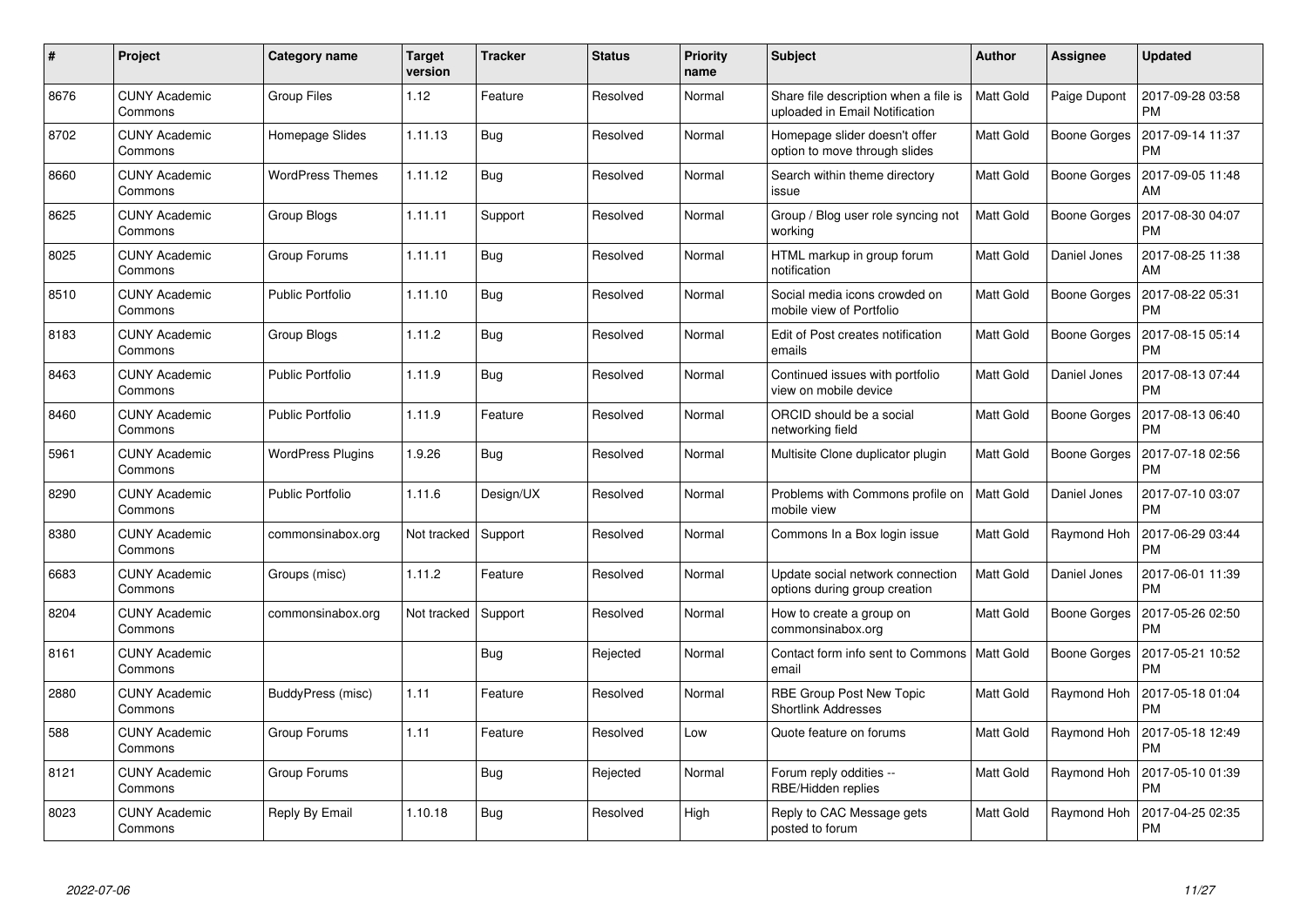| #    | Project                         | Category name           | <b>Target</b><br>version | <b>Tracker</b> | <b>Status</b> | <b>Priority</b><br>name | <b>Subject</b>                                                                  | Author           | <b>Assignee</b>     | <b>Updated</b>                |
|------|---------------------------------|-------------------------|--------------------------|----------------|---------------|-------------------------|---------------------------------------------------------------------------------|------------------|---------------------|-------------------------------|
| 3175 | <b>CUNY Academic</b><br>Commons | Group Forums            | 1.11                     | Feature        | Resolved      | Normal                  | Replace Announcements with a<br>force-email option on new forum<br>posts        | <b>Matt Gold</b> | Daniel Jones        | 2017-04-24 02:54<br><b>PM</b> |
| 7908 | <b>CUNY Academic</b><br>Commons | WordPress (misc)        | Not tracked              | Bug            | Resolved      | Low                     | Top nav inconsistent height issue                                               | <b>Matt Gold</b> | Boone Gorges        | 2017-04-04 09:45<br>РM        |
| 7907 | <b>CUNY Academic</b><br>Commons | WordPress (misc)        |                          | <b>Bug</b>     | Resolved      | High                    | Site header image shows up for<br>logged in user but not for logged<br>out user | Matt Gold        | Boone Gorges        | 2017-04-04 03:16<br><b>PM</b> |
| 7906 | <b>CUNY Academic</b><br>Commons | Reply By Email          |                          | Bug            | Rejected      | Normal                  | RBE Did not post                                                                | <b>Matt Gold</b> | Raymond Hoh         | 2017-04-04 01:10<br><b>PM</b> |
| 7755 | <b>CUNY Academic</b><br>Commons | Help/Codex              | Not tracked              | <b>Bug</b>     | Resolved      | Normal                  | help page not loading                                                           | Matt Gold        | scott voth          | 2017-03-25 11:10<br>AM        |
| 7823 | <b>CUNY Academic</b><br>Commons | Home Page               |                          | Feature        | Resolved      | High                    | animated gif on frontpage                                                       | <b>Matt Gold</b> | <b>Boone Gorges</b> | 2017-03-22 04:36<br>PM        |
| 7723 | <b>CUNY Academic</b><br>Commons | <b>Public Portfolio</b> |                          | <b>Bug</b>     | Rejected      | Normal                  | Profile brackets                                                                | Matt Gold        | Boone Gorges        | 2017-02-27 04:00<br>PM        |
| 7715 | <b>CUNY Academic</b><br>Commons | Reply By Email          |                          | <b>Bug</b>     | Resolved      | Normal                  | 4 notifications of a single post by<br>email                                    | <b>Matt Gold</b> | Raymond Hoh         | 2017-02-23 04:09<br><b>PM</b> |
| 7689 | <b>CUNY Academic</b><br>Commons |                         |                          | Bug            | Duplicate     | Immediate               | Commons in Blank State                                                          | <b>Matt Gold</b> | Boone Gorges        | 2017-02-15 10:19<br>РM        |
| 7262 | <b>CUNY Academic</b><br>Commons | Home Page               | 1.10.6                   | Feature        | Resolved      | Normal                  | replace "take a tour" widget on<br>CAC homepage                                 | Matt Gold        | Boone Gorges        | 2016-12-28 03:34<br>PM        |
| 5316 | <b>CUNY Academic</b><br>Commons | User Experience         | Future<br>release        | Feature        | Assigned      | Normal                  | Prompt user email address<br>updates                                            | <b>Matt Gold</b> | Stephen Real        | 2016-12-21 03:30<br><b>PM</b> |
| 7127 | <b>CUNY Academic</b><br>Commons | cuny.is                 |                          | Feature        | Resolved      | Normal                  | Remove cuny.is form                                                             | Matt Gold        | Matt Gold           | 2016-12-18 02:06<br>PM        |
| 4980 | <b>CUNY Academic</b><br>Commons | Home Page               | Future<br>release        | Feature        | Assigned      | Normal                  | CAC Featured Content -- Adding<br>Randomization                                 | <b>Matt Gold</b> | <b>Boone Gorges</b> | 2016-12-12 03:01<br>PM        |
| 769  | <b>CUNY Academic</b><br>Commons | Search                  |                          | Feature        | Duplicate     | Normal                  | Test Out and Consider Installing<br>Sphinx Search Plugin                        | <b>Matt Gold</b> | Dominic Giglio      | 2016-12-12 02:47<br>PM        |
| 1151 | <b>CUNY Academic</b><br>Commons | Wiki                    | Not tracked              | Feature        | Rejected      | High                    | Upgrade MediaWiki to latest                                                     | Matt Gold        | Dominic Giglio      | 2016-12-12 10:46<br>AM        |
| 6995 | <b>CUNY Academic</b><br>Commons | Home Page               | Not tracked   Bug        |                | Assigned      | Normal                  | member filter on homepage not<br><b>working</b>                                 | <b>Matt Gold</b> | Raymond Hoh         | 2016-12-11 09:46<br>PM        |
| 6992 | <b>CUNY Academic</b><br>Commons | Registration            | Not tracked              | Support        | Resolved      | High                    | User cannot activate account                                                    | Matt Gold        | Boone Gorges        | 2016-12-08 11:13<br>AM        |
| 6686 | <b>CUNY Academic</b><br>Commons | Group Invitations       | 1.10.3                   | Bug            | Resolved      | Normal                  | Problems with auto-complete on<br>Send Invites tab                              | <b>Matt Gold</b> | Boone Gorges        | 2016-12-01 03:14<br><b>PM</b> |
| 6674 | <b>CUNY Academic</b><br>Commons | Reply By Email          | 1.10.3                   | <b>Bug</b>     | Resolved      | Normal                  | Member RBE responses to<br>document uploads                                     | Matt Gold        | Raymond Hoh         | 2016-11-29 09:44<br><b>PM</b> |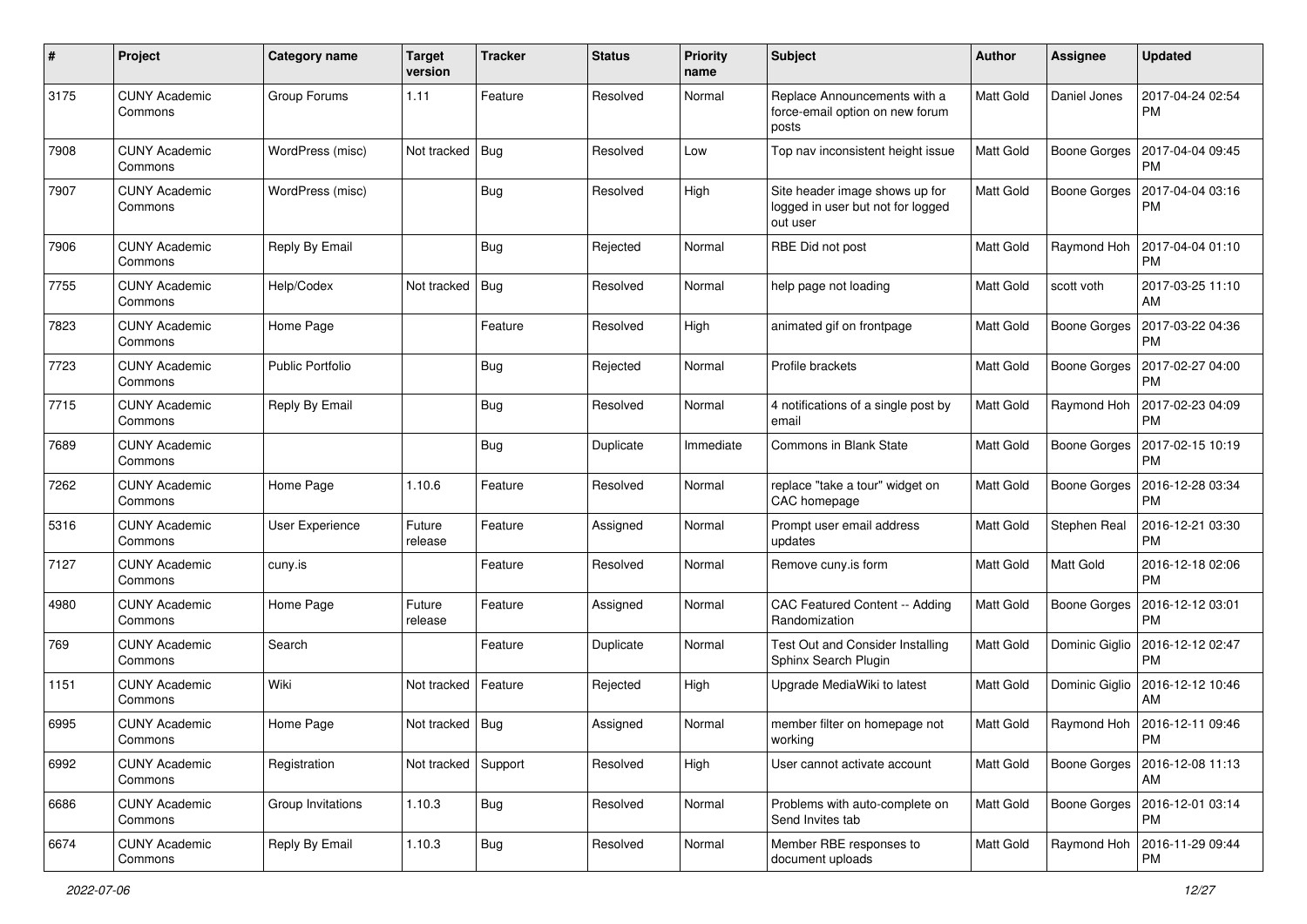| #    | Project                         | <b>Category name</b>       | <b>Target</b><br>version | <b>Tracker</b> | <b>Status</b> | <b>Priority</b><br>name | <b>Subject</b>                                                                     | <b>Author</b>    | <b>Assignee</b>     | <b>Updated</b>                |
|------|---------------------------------|----------------------------|--------------------------|----------------|---------------|-------------------------|------------------------------------------------------------------------------------|------------------|---------------------|-------------------------------|
| 6869 | <b>CUNY Academic</b><br>Commons | <b>Email Notifications</b> |                          | Bug            | Resolved      | Urgent                  | Report: Email notifications not<br>going out                                       | Matt Gold        | Raymond Hoh         | 2016-11-29 09:44<br><b>PM</b> |
| 6872 | <b>CUNY Academic</b><br>Commons | <b>Group Files</b>         | Not tracked              | Bug            | Resolved      | Normal                  | Seeing a red PHP warning                                                           | Matt Gold        | <b>Boone Gorges</b> | 2016-11-29 02:39<br><b>PM</b> |
| 6695 | <b>CUNY Academic</b><br>Commons | <b>Group Announcments</b>  | 1.10.3                   | Bug            | Duplicate     | Normal                  | Member reply to announcement<br>goes to Commons address                            | Matt Gold        | Raymond Hoh         | 2016-11-22 01:46<br>AM        |
| 6629 | <b>CUNY Academic</b><br>Commons | <b>Email Notifications</b> | 1.10.2                   | <b>Bug</b>     | Resolved      | Normal                  | email footer demphasizes RBE                                                       | Matt Gold        | Raymond Hoh         | 2016-11-20 09:23<br>AM        |
| 6773 | <b>CUNY Academic</b><br>Commons | Registration               |                          | Support        | Resolved      | Normal                  | tracking non-CUNY sign-up codes                                                    | Matt Gold        | Boone Gorges        | 2016-11-17 01:15<br>AM        |
| 6680 | <b>CUNY Academic</b><br>Commons | Groups (misc)              | 1.10.2                   | Feature        | Resolved      | Normal                  | Make "All email" default on group<br>creation                                      | Matt Gold        | Boone Gorges        | 2016-11-11 04:20<br><b>PM</b> |
| 6143 | <b>CUNY Academic</b><br>Commons | Events                     | 1.10.1                   | Documentation  | Resolved      | Normal                  | Calendar Embed documentation                                                       | Matt Gold        | scott voth          | 2016-11-11 11:02<br>AM        |
| 6671 | <b>CUNY Academic</b><br>Commons | Reply By Email             | Not tracked              | Bug            | Assigned      | Normal                  | "Post too often" RBE error<br>message                                              | Matt Gold        | Raymond Hoh         | 2016-11-11 09:55<br>AM        |
| 6623 | <b>CUNY Academic</b><br>Commons | <b>Email Notifications</b> | 1.10.1                   | <b>Bug</b>     | Resolved      | Normal                  | Add blank line in cross-posted<br>email notifications                              | Matt Gold        | Daniel Jones        | 2016-11-08 01:07<br><b>PM</b> |
| 6075 | <b>CUNY Academic</b><br>Commons | WordPress (misc)           | 1.9.32                   | Bug            | Resolved      | Normal                  | Suppress useless warnings on<br>sub-blog dashboards                                | Matt Gold        | Daniel Jones        | 2016-11-01 10:06<br><b>PM</b> |
| 2049 | <b>CUNY Academic</b><br>Commons | Group Forums               | 1.10                     | Feature        | Resolved      | Normal                  | Rich-text forum posts                                                              | Matt Gold        | Raymond Hoh         | 2016-11-01 11:21<br>AM        |
| 5342 | <b>CUNY Academic</b><br>Commons | Registration               | 1.10                     | Feature        | Resolved      | Normal                  | Create auto-emails to people on<br>Unconfirmed list to nudge towards<br>completion | Matt Gold        | <b>Boone Gorges</b> | 2016-10-31 01:48<br><b>PM</b> |
| 5717 | <b>CUNY Academic</b><br>Commons | Events                     | 1.10                     | <b>Bug</b>     | Resolved      | Normal                  | Events not showing up on sitewide<br>events calendar                               | Matt Gold        | Raymond Hoh         | 2016-10-27 11:49<br>AM        |
| 6404 | <b>CUNY Academic</b><br>Commons | Registration               | 1.9.32                   | Feature        | Resolved      | Normal                  | Registration page text change                                                      | Matt Gold        | Boone Gorges        | 2016-10-25 01:47<br><b>PM</b> |
| 6426 | <b>CUNY Academic</b><br>Commons | Spam/Spam<br>Prevention    | Future<br>release        | Feature        | Assigned      | Normal                  | Force captcha on all comments?                                                     | Matt Gold        | <b>Tahir Butt</b>   | 2016-10-24 02:06<br><b>PM</b> |
| 615  | <b>CUNY Academic</b><br>Commons | BuddyPress (misc)          |                          | Feature        | Rejected      | Low                     | "Enter" should trigger autocomplete   Matt Gold<br>event                           |                  | <b>Boone Gorges</b> | 2016-10-24 11:49<br>AM        |
| 1215 | <b>CUNY Academic</b><br>Commons | <b>WordPress Themes</b>    |                          | Feature        | Rejected      | Normal                  | <b>Consider Buying Viva Themes</b><br>Pack                                         | Matt Gold        | Matt Gold           | 2016-10-24 11:41<br>AM        |
| 3090 | <b>CUNY Academic</b><br>Commons | Twitter page               | Future<br>release        | Feature        | Assigned      | Normal                  | Prevent Retweets from showing up<br>on Commons twitter page                        | <b>Matt Gold</b> | <b>Tahir Butt</b>   | 2016-10-24 11:31<br>AM        |
| 506  | <b>CUNY Academic</b><br>Commons | BuddyPress (misc)          |                          | Feature        | Rejected      | Normal                  | <b>Attachments for Group</b><br><b>Announcement Posts</b>                          | Matt Gold        | <b>Boone Gorges</b> | 2016-10-24 11:20<br>AM        |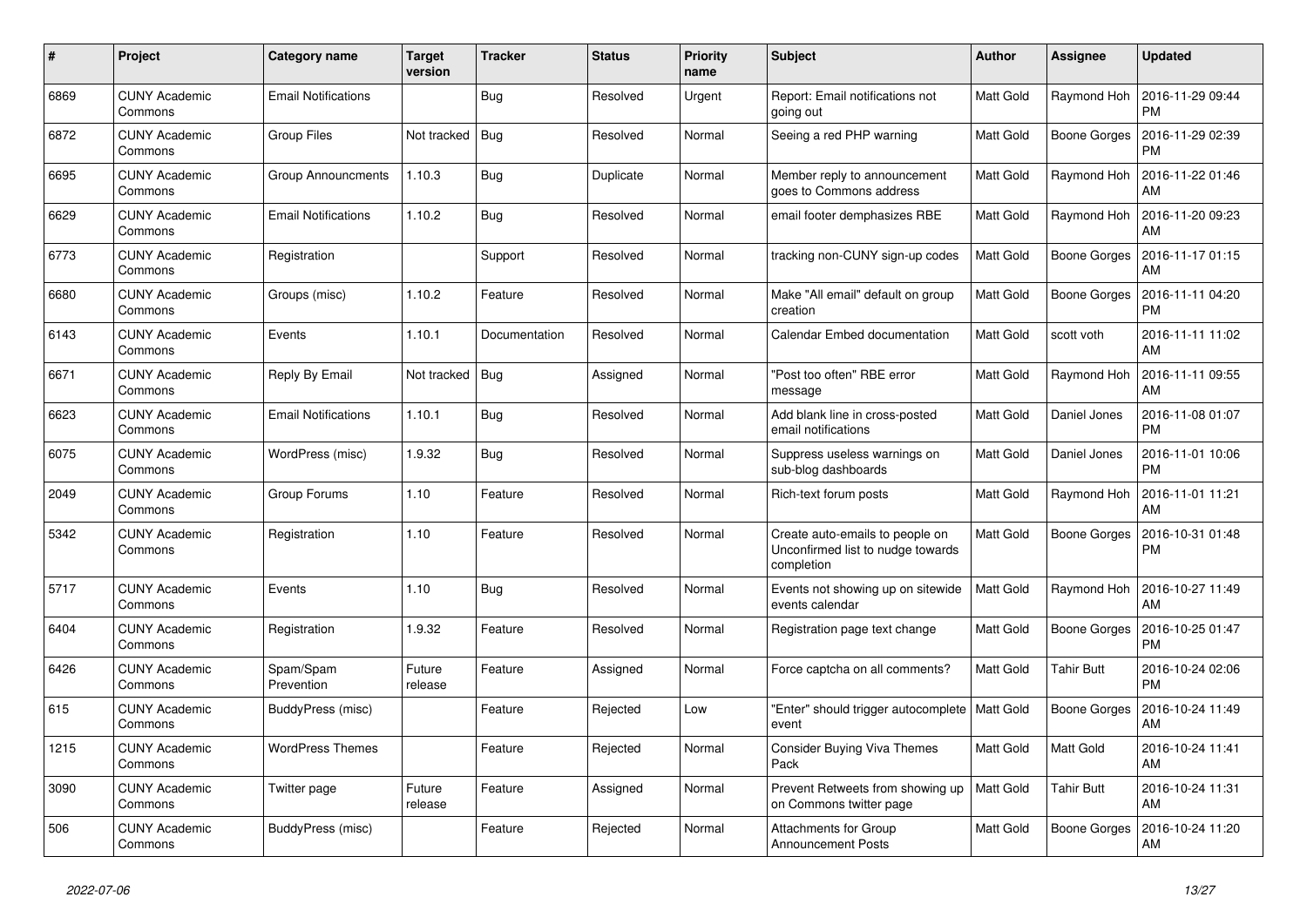| #    | Project                         | <b>Category name</b>    | <b>Target</b><br>version | <b>Tracker</b> | <b>Status</b>        | <b>Priority</b><br>name | <b>Subject</b>                                                            | Author    | <b>Assignee</b>     | <b>Updated</b>                |
|------|---------------------------------|-------------------------|--------------------------|----------------|----------------------|-------------------------|---------------------------------------------------------------------------|-----------|---------------------|-------------------------------|
| 6413 | <b>CUNY Academic</b><br>Commons | WordPress - Media       |                          | <b>Bug</b>     | Duplicate            | Normal                  | Images not showing up                                                     | Matt Gold | Boone Gorges        | 2016-10-24 10:16<br>AM        |
| 5221 | <b>CUNY Academic</b><br>Commons | Reply By Email          | 1.10                     | Bug            | Resolved             | Normal                  | Alter Error messages for RBE                                              | Matt Gold | Raymond Hoh         | 2016-10-24 02:11<br>AM        |
| 6365 | <b>CUNY Academic</b><br>Commons | BuddyPress (misc)       | Not tracked              | Feature        | Duplicate            | Normal                  | Create Undergraduate Student<br>status/role on the CAC                    | Matt Gold | <b>Boone Gorges</b> | 2016-10-20 11:38<br>AM        |
| 6350 | <b>CUNY Academic</b><br>Commons | Blogs (BuddyPress)      | 1.9.31                   | Bug            | Resolved             | Normal                  | Editing blog posts results in activity<br>items                           | Matt Gold | Boone Gorges        | 2016-10-18 09:24<br><b>PM</b> |
| 2695 | <b>CUNY Academic</b><br>Commons | WordPress (misc)        | 1.10                     | Feature        | Resolved             | Normal                  | Create Private File Uploads for<br><b>Blogs</b>                           | Matt Gold | Boone Gorges        | 2016-10-18 09:45<br>AM        |
| 6220 | <b>CUNY Academic</b><br>Commons | Support                 | Not tracked              | Documentation  | Resolved             | Normal                  | Add password protection info to<br>privacy page                           | Matt Gold | scott voth          | 2016-10-16 11:36<br>AM        |
| 6298 | <b>CUNY Academic</b><br>Commons | User Experience         | Not tracked              | Design/UX      | Assigned             | Normal                  | Examine data from survey                                                  | Matt Gold | Margaret<br>Galvan  | 2016-10-14 12:16<br><b>PM</b> |
| 4082 | <b>CUNY Academic</b><br>Commons | Events                  | 1.10                     | Feature        | Resolved             | Normal                  | Events Calendar: Expose sitewide<br>events listings                       | Matt Gold | Samantha<br>Raddatz | 2016-10-13 03:58<br><b>PM</b> |
| 2670 | <b>CUNY Academic</b><br>Commons | Public Portfolio        |                          | Feature        | Duplicate            | Normal                  | Design review of our new profile<br>header                                | Matt Gold | Matt Gold           | 2016-10-13 12:46<br><b>PM</b> |
| 4903 | <b>CUNY Academic</b><br>Commons | Events                  | Future<br>release        | Design/UX      | Assigned             | Normal                  | Improving visual appearance of<br>event calendars                         | Matt Gold | Boone Gorges        | 2016-10-13 11:51<br>AM        |
| 5696 | <b>CUNY Academic</b><br>Commons | Events                  | Future<br>release        | Feature        | Assigned             | Normal                  | Events Calendar - display options /<br>calendar aggregation               | Matt Gold | <b>Boone Gorges</b> | 2016-10-13 11:44<br>AM        |
| 6115 | <b>CUNY Academic</b><br>Commons | Publicity               | Not tracked              | Feature        | Assigned             | Normal                  | create digital signage for GC                                             | Matt Gold | scott voth          | 2016-10-11 10:09<br><b>PM</b> |
| 6126 | <b>CUNY Academic</b><br>Commons | Wiki                    | Not tracked              | <b>Bug</b>     | Resolved             | Normal                  | <b>CUNY DHI Guide</b>                                                     | Matt Gold | Boone Gorges        | 2016-10-09 02:59<br><b>PM</b> |
| 6082 | <b>CUNY Academic</b><br>Commons | <b>WordPress Themes</b> | 1.9.29                   | <b>Bug</b>     | Resolved             | Immediate               | Sites down                                                                | Matt Gold | Boone Gorges        | 2016-09-23 03:32<br><b>PM</b> |
| 5954 | <b>CUNY Academic</b><br>Commons |                         | Not tracked              | Feature        | Resolved             | Normal                  | replace video on homepage with<br>featured sites/groups                   | Matt Gold | <b>Boone Gorges</b> | 2016-09-23 02:23<br><b>PM</b> |
| 6014 | <b>CUNY Academic</b><br>Commons | Publicity               | Future<br>release        | Publicity      | Reporter<br>Feedback | Normal                  | Google search listing                                                     | Matt Gold | Boone Gorges        | 2016-09-21 03:48<br><b>PM</b> |
| 5978 | <b>CUNY Academic</b><br>Commons | BuddyPress (misc)       | Not tracked              | Feature        | Resolved             | Normal                  | Add Undergraduate Student to<br>Checkable filters on People page          | Matt Gold | Boone Gorges        | 2016-09-04 09:48<br><b>PM</b> |
| 5977 | <b>CUNY Academic</b><br>Commons | Registration            | Not tracked              | Feature        | Resolved             | Normal                  | Add Undergraduate Student to list<br>of Profile choices upon registration | Matt Gold | <b>Boone Gorges</b> | 2016-09-04 09:47<br><b>PM</b> |
| 5955 | <b>CUNY Academic</b><br>Commons | Outreach                | Future<br>release        | Feature        | Assigned             | Normal                  | Create auto-newsletter for<br>commons members                             | Matt Gold | Luke Waltzer        | 2016-08-30 10:34<br>AM        |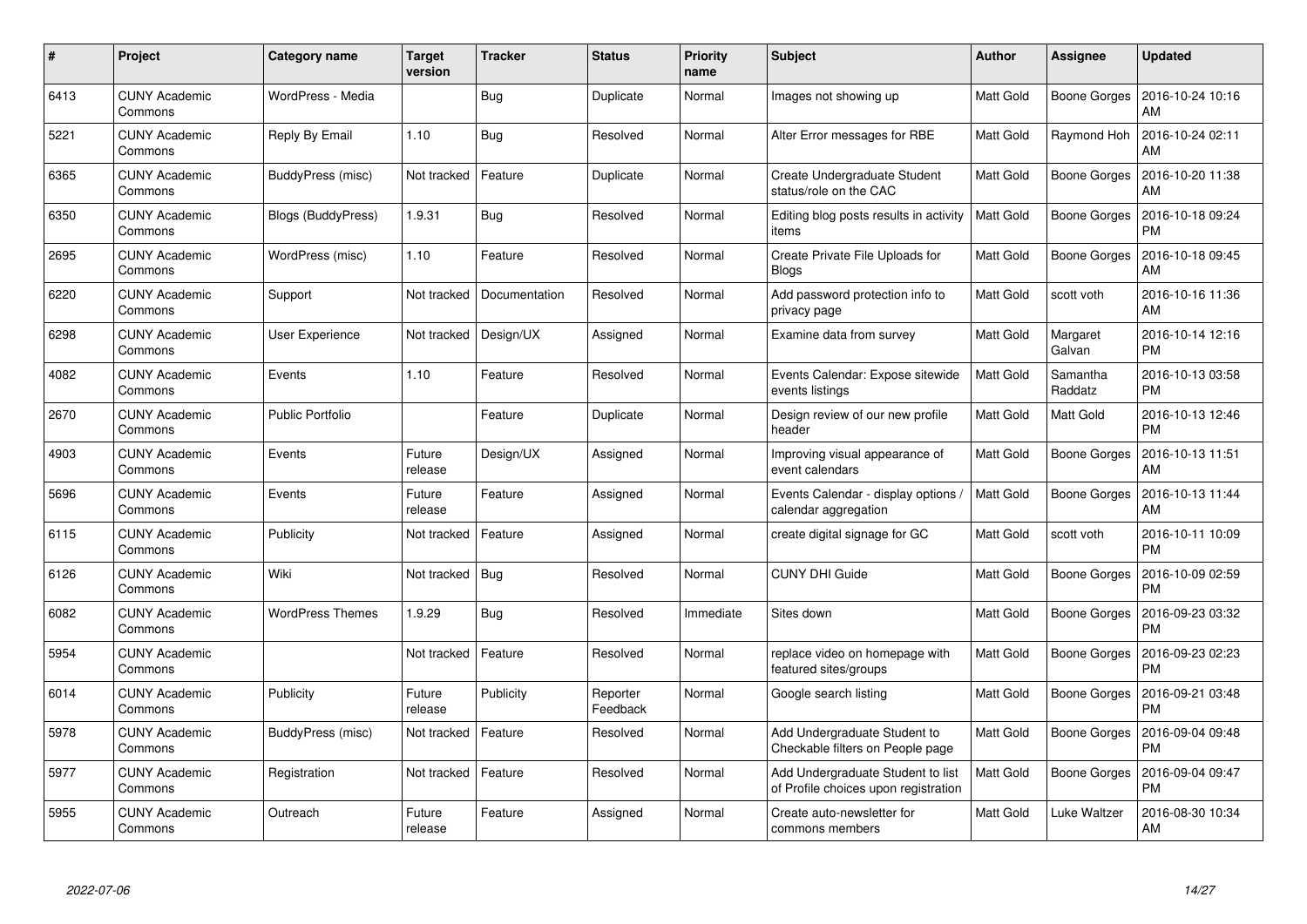| #    | Project                         | <b>Category name</b>     | <b>Target</b><br>version | <b>Tracker</b> | <b>Status</b> | <b>Priority</b><br>name | Subject                                                                                                  | Author           | Assignee            | <b>Updated</b>                |
|------|---------------------------------|--------------------------|--------------------------|----------------|---------------|-------------------------|----------------------------------------------------------------------------------------------------------|------------------|---------------------|-------------------------------|
| 5925 | <b>CUNY Academic</b><br>Commons | <b>WordPress Plugins</b> | 1.9.26                   | Feature        | Resolved      | High                    | Add Github Embed plugin                                                                                  | Matt Gold        | Boone Gorges        | 2016-08-24 12:56<br><b>PM</b> |
| 5890 | <b>CUNY Academic</b><br>Commons | <b>Commons Profile</b>   | 1.9.24                   | Bug            | Resolved      | Normal                  | Commons user profile erroneously<br>indicates a group for a member                                       | Matt Gold        | Boone Gorges        | 2016-08-11 11:53<br><b>PM</b> |
| 5881 | <b>CUNY Academic</b><br>Commons | Groups (misc)            | 1.9.24                   | Bug            | Resolved      | Normal                  | shown "Request membership"<br>button when admin/creator of<br>group                                      | Matt Gold        | <b>Boone Gorges</b> | 2016-08-11 10:56<br><b>PM</b> |
| 5879 | <b>CUNY Academic</b><br>Commons | Group Forums             | 1.10                     | Feature        | Resolved      | Normal                  | Enable Group Forums By Default                                                                           | Matt Gold        | <b>Boone Gorges</b> | 2016-08-11 10:40<br><b>PM</b> |
| 5880 | <b>CUNY Academic</b><br>Commons | Groups (misc)            | 1.10                     | Bug            | Resolved      | Normal                  | Option to send invites to group<br>shown in group creation process<br>even when no invitees are selected | Matt Gold        | Paige Dupont        | 2016-08-11 11:55<br>AM        |
| 5878 | <b>CUNY Academic</b><br>Commons | Group Blogs              | 1.10                     | <b>Bug</b>     | Resolved      | Normal                  | Group Blog creation improvements                                                                         | Matt Gold        | <b>Boone Gorges</b> | 2016-08-10 09:36<br><b>PM</b> |
| 5823 | <b>CUNY Academic</b><br>Commons | Domain Mapping           | 1.9.22                   | Support        | Resolved      | Normal                  | <b>Redirect CFR sites</b>                                                                                | Matt Gold        | Boone Gorges        | 2016-08-01 11:58<br><b>PM</b> |
| 5767 | <b>CUNY Academic</b><br>Commons | WordPress (misc)         | 1.9.20                   | Feature        | Resolved      | Normal                  | Migrate the social paper cbox site<br>into the Commons                                                   | Matt Gold        | Boone Gorges        | 2016-07-21 03:52<br><b>PM</b> |
| 5738 | <b>CUNY Academic</b><br>Commons | Group Forums             |                          | Bug            | Rejected      | Normal                  | Forum post list formatting didn't<br>come through                                                        | Matt Gold        | <b>Boone Gorges</b> | 2016-07-02 01:09<br><b>PM</b> |
| 5736 | <b>CUNY Academic</b><br>Commons | WordPress (misc)         | Not tracked              | Support        | Resolved      | Normal                  | Create GCDI dev site                                                                                     | Matt Gold        | <b>Boone Gorges</b> | 2016-06-27 04:23<br><b>PM</b> |
| 5516 | <b>CUNY Academic</b><br>Commons | Social Paper             | 1.9.19                   | Bug            | Rejected      | Normal                  | Adding a link to Social Paper jumps   Matt Gold<br>position to top of page                               |                  | Boone Gorges        | 2016-06-21 09:54<br><b>PM</b> |
| 5693 | <b>CUNY Academic</b><br>Commons | Social Paper             | Not tracked              | Publicity      | Resolved      | Normal                  | Social Paper Stats for grant report                                                                      | Matt Gold        | <b>Boone Gorges</b> | 2016-06-14 09:21<br>PM        |
| 5691 | <b>CUNY Academic</b><br>Commons | Blogs (BuddyPress)       | Future<br>release        | Bug            | Assigned      | High                    | Differing numbers on Sites display                                                                       | <b>Matt Gold</b> | Raymond Hoh         | 2016-06-13 01:37<br><b>PM</b> |
| 5631 | <b>CUNY Academic</b><br>Commons | <b>WordPress Plugins</b> | 1.9.17                   | Feature        | Resolved      | Normal                  | WP Super Edit Plugin                                                                                     | Matt Gold        | Boone Gorges        | 2016-06-01 11:57<br><b>PM</b> |
| 335  | <b>CUNY Academic</b><br>Commons | Wiki                     |                          | Bug            | Rejected      | Normal                  | Link attribute on images is stripped<br>when MW pages are edited                                         | Matt Gold        | Boone Gorges        | 2016-05-31 12:17<br><b>PM</b> |
| 5513 | <b>CUNY Academic</b><br>∪ommons | Reply By Email           | 1.9.17                   | <b>Bug</b>     | Resolved      | Low                     | Header issues on a RBE post                                                                              | Matt Gold        | Raymond Hoh         | 2016-05-31 11:44<br>AM        |
| 5606 | <b>CUNY Academic</b><br>Commons | Group Forums             | Not tracked              | Feature        | Resolved      | Normal                  | Allow .txt files as forum post<br>attachments                                                            | Matt Gold        | Boone Gorges        | 2016-05-24 07:37<br>AM        |
| 5556 | <b>CUNY Academic</b><br>Commons | WordPress (misc)         | 1.9.16                   | <b>Bug</b>     | Resolved      | Normal                  | Blog comment leads to<br>unauthorized post warning                                                       | Matt Gold        | Boone Gorges        | 2016-05-21 11:12<br><b>PM</b> |
| 5512 | <b>CUNY Academic</b><br>Commons | <b>WordPress Plugins</b> | 1.9.15                   | Feature        | Resolved      | Normal                  | Update premium plugin -- Google<br><b>Drive</b>                                                          | Matt Gold        | Boone Gorges        | 2016-05-11 11:12<br><b>PM</b> |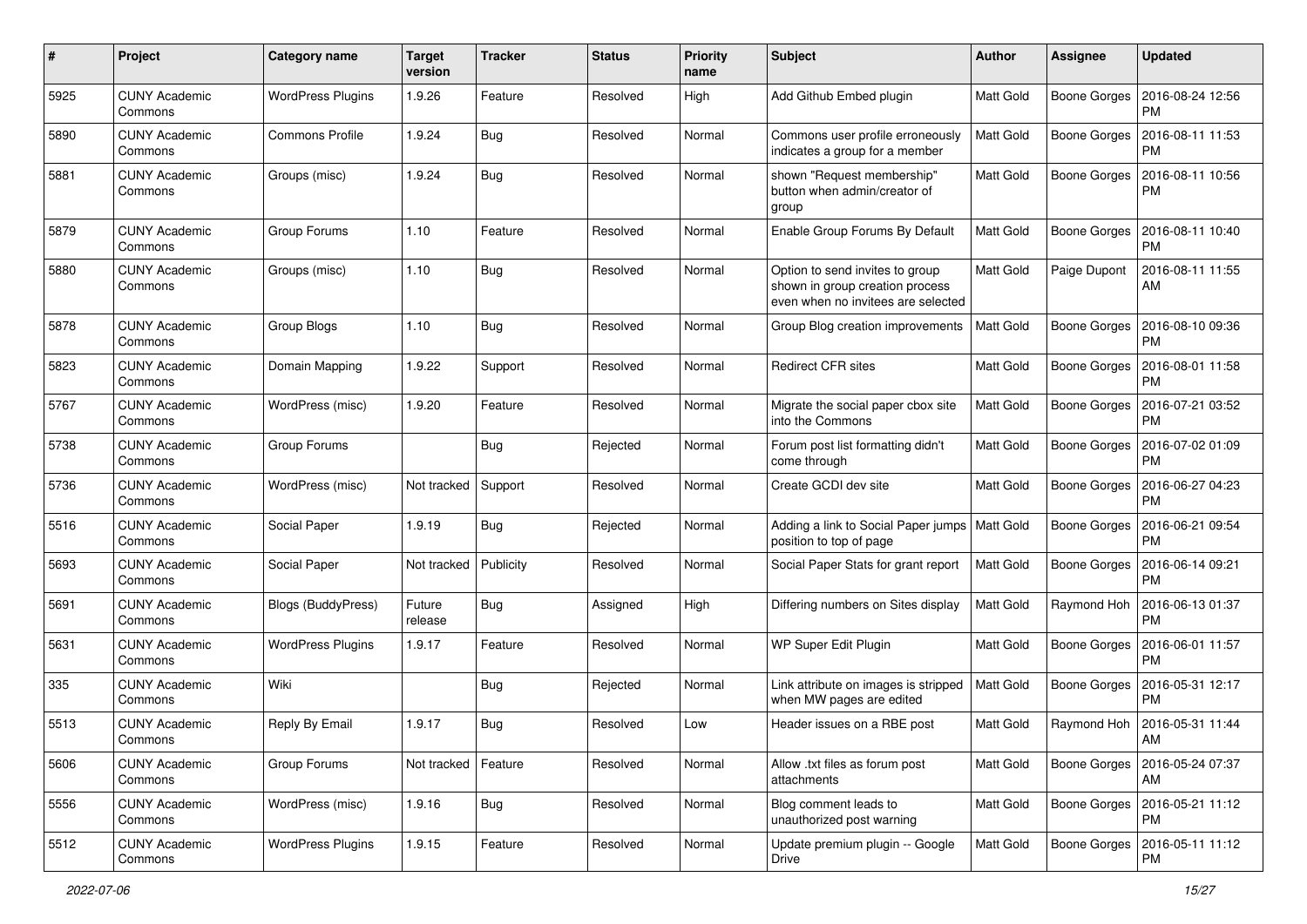| #    | Project                         | Category name              | <b>Target</b><br>version | <b>Tracker</b> | <b>Status</b> | <b>Priority</b><br>name | Subject                                                                                      | Author           | Assignee            | <b>Updated</b>                            |
|------|---------------------------------|----------------------------|--------------------------|----------------|---------------|-------------------------|----------------------------------------------------------------------------------------------|------------------|---------------------|-------------------------------------------|
| 5411 | <b>CUNY Academic</b><br>Commons | <b>WordPress Themes</b>    | 1.10                     | Feature        | Resolved      | Normal                  | Child theme for the MALS program                                                             | Matt Gold        | Daniel Jones        | 2016-05-09 08:51<br>PM                    |
| 5504 | <b>CUNY Academic</b><br>Commons | <b>WordPress Plugins</b>   |                          | Support        | Resolved      | Normal                  | Embedding CartoDB maps                                                                       | <b>Matt Gold</b> | <b>Boone Gorges</b> | 2016-04-30 10:49<br>AM                    |
| 5486 | CUNY Academic<br>Commons        | <b>BuddyPress Docs</b>     | 1.9.15                   | Bug            | Resolved      | Low                     | Doc history not showing up                                                                   | Matt Gold        | Boone Gorges        | 2016-04-24 11:50<br>AM                    |
| 5440 | <b>CUNY Academic</b><br>Commons |                            |                          | Bug            | Rejected      | Normal                  | New account notification email<br>auestion                                                   | <b>Matt Gold</b> | Raymond Hoh         | 2016-04-21 12:12<br>AM                    |
| 3657 | <b>CUNY Academic</b><br>Commons | WordPress (misc)           | Not tracked              | Feature        | New           | Normal                  | Create alert for GC email<br>addresses                                                       | <b>Matt Gold</b> | Matt Gold           | 2016-04-14 11:29<br><b>PM</b>             |
| 5442 | <b>CUNY Academic</b><br>Commons | cuny.is                    | 1.9.14                   | Bug            | Resolved      | Normal                  | Shortlink creation problem                                                                   | <b>Matt Gold</b> | <b>Boone Gorges</b> | 2016-04-12 11:03<br>PM                    |
| 5222 | <b>CUNY Academic</b><br>Commons | <b>Email Notifications</b> | Not tracked              | Feature        | Resolved      | Normal                  | Change email address in the footer<br>of email notifications                                 | Matt Gold        | Matt Gold           | 2016-04-08 11:49<br>AM                    |
| 5415 | <b>CUNY Academic</b><br>Commons | Reply By Email             | 1.9.13                   | Bug            | Resolved      | Normal                  | Received a "Your RBE Message<br>could not be posted" error even<br>though the message posted | Matt Gold        | Raymond Hoh         | 2016-04-07 03:41<br>PM                    |
| 5097 | <b>CUNY Academic</b><br>Commons | Registration               | Not tracked              | Support        | Resolved      | Normal                  | Bulk account creation                                                                        | Matt Gold        | Boone Gorges        | 2016-04-07 11:14<br>AM                    |
| 4405 | <b>CUNY Academic</b><br>Commons | Public Portfolio           | 1.9.12                   | <b>Bug</b>     | Resolved      | Normal                  | New portfolio text not saving                                                                | Matt Gold        | <b>Boone Gorges</b> | 2016-04-04 02:12<br><b>PM</b>             |
| 4676 | <b>CUNY Academic</b><br>Commons | Events                     | 1.9.12                   | Feature        | Resolved      | Normal                  | Offer silent option (no email<br>notification) for events calendar in<br>groups              | Matt Gold        | Daniel Jones        | 2016-03-28 03:57<br>PM                    |
| 3497 | <b>CUNY Academic</b><br>Commons | Publicity                  | Not tracked              | Bug            | Resolved      | Normal                  | News blog post & hero slide on<br>free software contributions                                | <b>Matt Gold</b> | scott voth          | 2016-03-09 06:48<br>PM                    |
| 3370 | <b>CUNY Academic</b><br>Commons | <b>WordPress Plugins</b>   | Not tracked              | Outreach       | Resolved      | Normal                  | Package Registration Plugin for<br><b>WP Repo Release</b>                                    | <b>Matt Gold</b> | Raymond Hoh         | 2016-03-08 11:57<br>AM                    |
| 1382 | <b>CUNY Academic</b><br>Commons | WordPress (misc)           | Not tracked   Outreach   |                | Resolved      | Normal                  | <b>Add Recent Commons</b><br>Presentations to "Campus<br>Outreach" Tab on News Blog          | Matt Gold        | scott voth          | 2016-03-04 08:48<br>AM                    |
| 3369 | <b>CUNY Academic</b><br>Commons | Reply By Email             | Not tracked              | Outreach       | Hold          | Normal                  | Release reply by email to WP<br>plugin directory                                             | <b>Matt Gold</b> | Raymond Hoh         | 2016-03-01 12:46<br><b>PM</b>             |
| 5220 | <b>CUNY Academic</b><br>Commons | Reply By Email             | 1.9.9                    | <b>Bug</b>     | Resolved      | Normal                  | Post by Email error                                                                          | Matt Gold        |                     | Raymond Hoh 2016-03-01 12:30<br><b>PM</b> |
| 5274 | <b>CUNY Academic</b><br>Commons |                            |                          | Bug            | Resolved      | Normal                  | RBE - received erroneous<br>notification of reply not being<br>posted                        | Matt Gold        |                     | 2016-02-29 03:46<br>PM                    |
| 4986 | <b>CUNY Academic</b><br>Commons | ZenDesk                    | Not tracked Support      |                | Assigned      | Normal                  | Prepare documentation for<br>Zendesk re web widget                                           | Matt Gold        | Samantha<br>Raddatz | 2016-02-25 03:09<br>PM                    |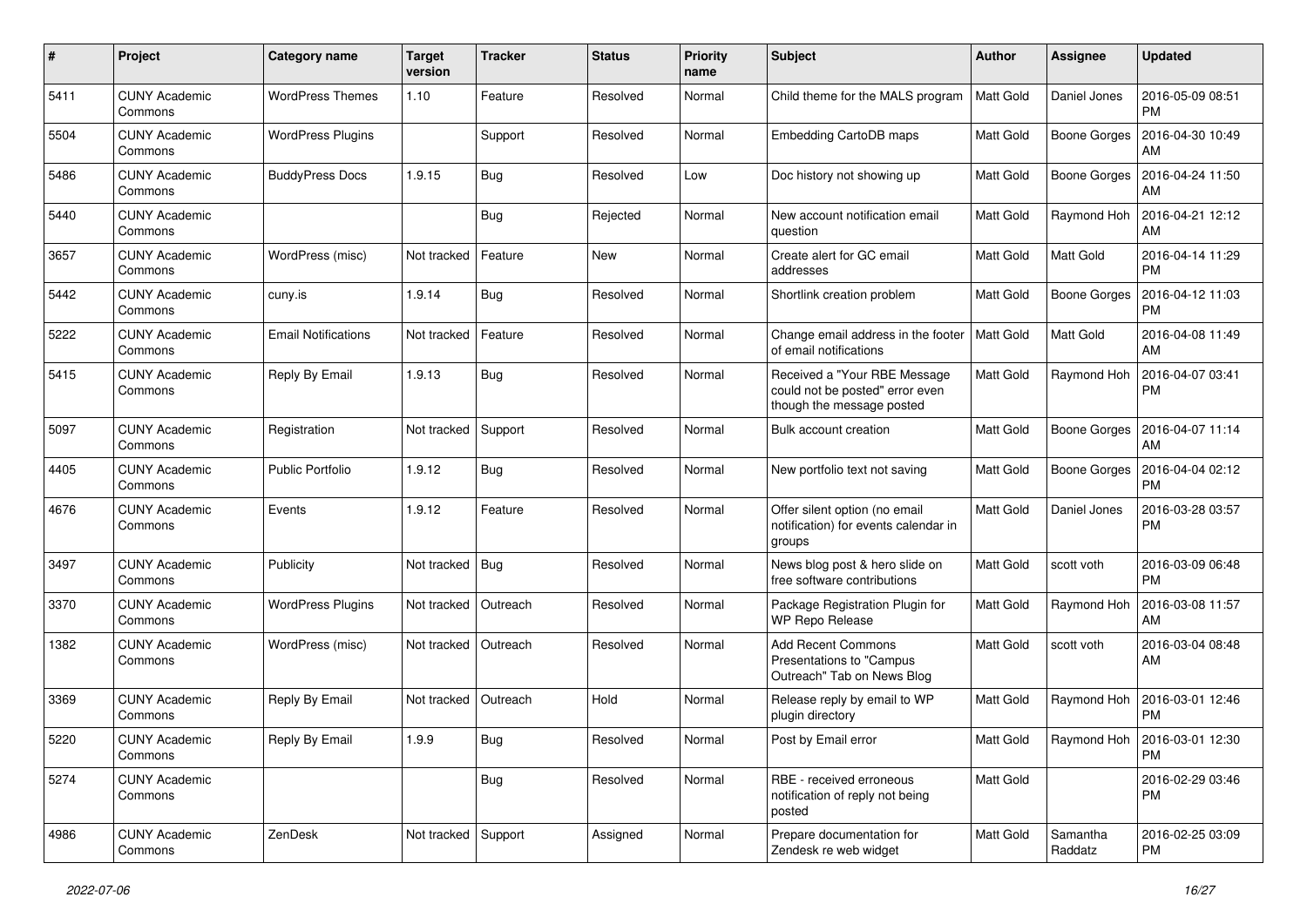| #    | Project                         | Category name              | <b>Target</b><br>version | <b>Tracker</b> | <b>Status</b> | <b>Priority</b><br>name | <b>Subject</b>                                                                      | <b>Author</b>    | <b>Assignee</b>     | <b>Updated</b>                |
|------|---------------------------------|----------------------------|--------------------------|----------------|---------------|-------------------------|-------------------------------------------------------------------------------------|------------------|---------------------|-------------------------------|
| 861  | <b>CUNY Academic</b><br>Commons | WordPress (misc)           | Not tracked              | Feature        | Rejected      | Normal                  | Embed Wikipedia Page in About<br>Page                                               | <b>Matt Gold</b> | <b>Matt Gold</b>    | 2016-02-23 06:00<br><b>PM</b> |
| 636  | <b>CUNY Academic</b><br>Commons | WordPress (misc)           | Not tracked Support      |                | Assigned      | Normal                  | Create Lynda.com-like Table of<br>Contents for Prospective Tutorial<br>Screencasts  | <b>Matt Gold</b> | scott voth          | 2016-02-23 03:12<br>PM        |
| 4070 | <b>CUNY Academic</b><br>Commons | Analytics                  | Not tracked              | Support        | Assigned      | Normal                  | Request for JITP site analytics                                                     | Matt Gold        | Seth Persons        | 2016-02-23 03:09<br>PM        |
| 5237 | CUNY Academic<br>Commons        | Email Invitations          | 1.9.8                    | Feature        | Resolved      | Normal                  | Remove restrictions on undergrad<br>student email domains                           | <b>Matt Gold</b> | <b>Boone Gorges</b> | 2016-02-19 03:16<br>PM        |
| 5231 | <b>CUNY Academic</b><br>Commons | Registration               | 1.9.8                    | Feature        | Resolved      | Normal                  | Create role that allows community<br>facilitators to access the<br>Unconfirmed tool | Matt Gold        | <b>Boone Gorges</b> | 2016-02-19 01:31<br>AM        |
| 2580 | <b>CUNY Academic</b><br>Commons | Events                     |                          | Feature        | Rejected      | Low                     | Time.ly - possible calendar plugin                                                  | <b>Matt Gold</b> | Chris Stein         | 2016-02-15 11:19<br><b>PM</b> |
| 5127 | CUNY Academic<br>Commons        | <b>Email Notifications</b> | 1.9.7                    | Bug            | Resolved      | Normal                  | Forum posts to multiple groups --<br>no notice in attachment                        | <b>Matt Gold</b> | Daniel Jones        | 2016-02-07 10:08<br><b>PM</b> |
| 3153 | <b>CUNY Academic</b><br>Commons | Documentation              | Not tracked              | Documentation  | Resolved      | Normal                  | Update Sliders Page on Codex                                                        | Matt Gold        | scott voth          | 2016-02-07 10:05<br>PM        |
| 4180 | <b>CUNY Academic</b><br>Commons | WordPress (misc)           | Not tracked              | Bug            | Resolved      | High                    | Cache issues: site deletion process                                                 | Matt Gold        | <b>Boone Gorges</b> | 2016-02-07 10:05<br>РM        |
| 5179 | <b>CUNY Academic</b><br>Commons | Homepage Slides            | 1.9.6                    | <b>Bug</b>     | Resolved      | High                    | homepage slider image broken                                                        | Matt Gold        | Raymond Hoh         | 2016-02-01 11:26<br>PM        |
| 3706 | <b>CUNY Academic</b><br>Commons | commonsinabox.org          | Not tracked              | Feature        | Resolved      | Normal                  | CBOX nav bar                                                                        | <b>Matt Gold</b> | scott voth          | 2016-01-26 05:26<br><b>PM</b> |
| 4979 | CUNY Academic<br>Commons        | Group Forums               | Not tracked              | Bug            | Resolved      | Normal                  | File size limit exceeded?                                                           | Matt Gold        | Matt Gold           | 2016-01-26 05:16<br>PM        |
| 383  | <b>CUNY Academic</b><br>Commons | Documentation              | Not tracked              | Feature        | Rejected      | Normal                  | Purchase WP101 Videos                                                               | Matt Gold        | Matt Gold           | 2016-01-26 05:12<br><b>PM</b> |
| 176  | <b>CUNY Academic</b><br>Commons | Documentation              | Not tracked              | Feature        | Rejected      | Normal                  | Consider adding submenu to Help<br>section                                          | <b>Matt Gold</b> | <b>Matt Gold</b>    | 2016-01-26 05:12<br><b>PM</b> |
| 3547 | <b>CUNY Academic</b><br>Commons | <b>Email Notifications</b> | Not tracked   Bug        |                | Resolved      | Urgent                  | Email notifications not working                                                     | Matt Gold        | <b>Matt Gold</b>    | 2016-01-26 05:11<br>PM        |
| 3489 | <b>CUNY Academic</b><br>Commons | commonsinabox.org          | Not tracked              | Feature        | Resolved      | Normal                  | Tighten security on CBOX demo<br>site registration                                  | <b>Matt Gold</b> | <b>Boone Gorges</b> | 2016-01-26 04:32<br>PM        |
| 3518 | <b>CUNY Academic</b><br>Commons | WordPress (misc)           | Not tracked              | Support        | Rejected      | Normal                  | Moderated comment spam                                                              | Matt Gold        | Boone Gorges        | 2016-01-26 03:26<br>PM        |
| 3437 | <b>CUNY Academic</b><br>Commons | Registration               | Not tracked Support      |                | Resolved      | Normal                  | Unconfirmed question                                                                | <b>Matt Gold</b> | Boone Gorges        | 2016-01-26 12:07<br><b>PM</b> |
| 3410 | <b>CUNY Academic</b><br>Commons | cuny.is                    | Not tracked   Publicity  |                | Resolved      | Normal                  | DH Praxis cuny.is request                                                           | Matt Gold        | Boone Gorges        | 2016-01-26 12:03<br>PM        |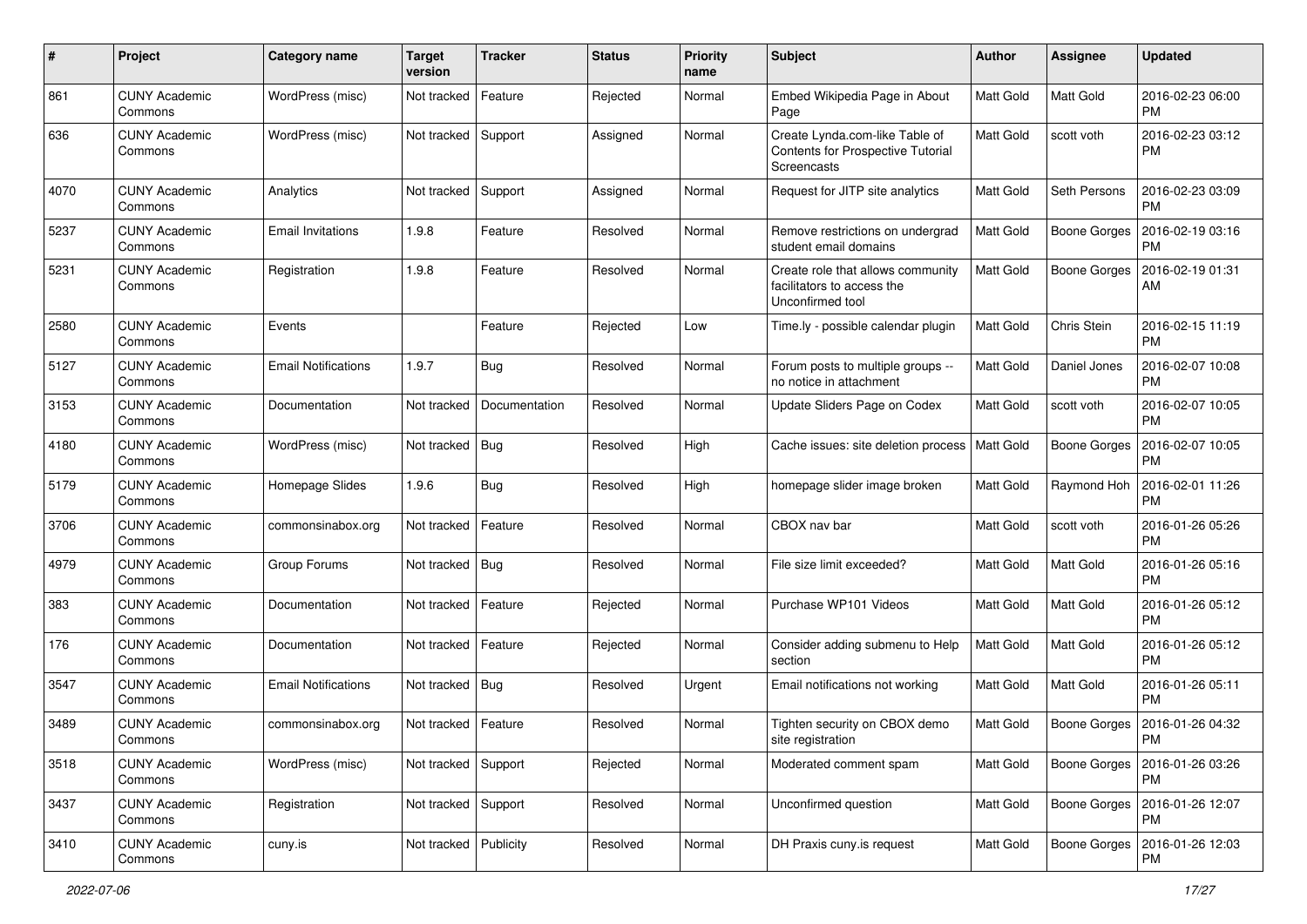| #    | Project                         | <b>Category name</b>       | <b>Target</b><br>version | <b>Tracker</b> | <b>Status</b> | <b>Priority</b><br>name | <b>Subject</b>                                                     | Author           | <b>Assignee</b>      | <b>Updated</b>         |
|------|---------------------------------|----------------------------|--------------------------|----------------|---------------|-------------------------|--------------------------------------------------------------------|------------------|----------------------|------------------------|
| 3243 | <b>CUNY Academic</b><br>Commons | <b>Email Notifications</b> | Not tracked              | Support        | Rejected      | Normal                  | LAGCC email system stripping<br>links from email message           | <b>Matt Gold</b> | Micki Kaufman        | 2016-01-26 11:55<br>AM |
| 3127 | <b>CUNY Academic</b><br>Commons | <b>WordPress Plugins</b>   | Not tracked              | Documentation  | Resolved      | Normal                  | Document our Google Form embed   Matt Gold                         |                  | scott voth           | 2016-01-26 11:27<br>AM |
| 2150 | <b>CUNY Academic</b><br>Commons | WordPress (misc)           | Not tracked              | Support        | Rejected      | Normal                  | Issue getting new member onto the   Matt Gold<br>Commons           |                  | Matt Gold            | 2016-01-26 11:03<br>AM |
| 1260 | <b>CUNY Academic</b><br>Commons | WordPress (misc)           | Not tracked              | Outreach       | Resolved      | Normal                  | Send email blast                                                   | Matt Gold        | Michael Smith        | 2016-01-26 11:01<br>AM |
| 637  | <b>CUNY Academic</b><br>Commons | WordPress (misc)           | Not tracked              | Outreach       | Resolved      | Normal                  | Create Table of Contents for<br>Hour-Long Commons presentation     | Matt Gold        | <b>Michael Smith</b> | 2016-01-26 10:55<br>AM |
| 598  | <b>CUNY Academic</b><br>Commons | Wiki                       | Not tracked              | Feature        | Rejected      | Normal                  | Get wiki redesign info to CIC                                      | Matt Gold        | Matt Gold            | 2016-01-26 10:54<br>AM |
| 654  | <b>CUNY Academic</b><br>Commons | <b>BuddyPress (misc)</b>   | Not tracked              | Feature        | Rejected      | Normal                  | User Interface Issues                                              | Matt Gold        | Chris Stein          | 2016-01-26 10:53<br>AM |
| 329  | <b>CUNY Academic</b><br>Commons |                            | Not tracked              | Support        | Resolved      | Normal                  | 10 Things to Do After You Sign Up                                  | Matt Gold        | <b>Brian Foote</b>   | 2016-01-26 10:51<br>AM |
| 122  | <b>CUNY Academic</b><br>Commons | <b>Upgrades</b>            | Not tracked              | Feature        | Rejected      | Normal                  | Create Single Sign on for<br><b>UserVoice</b>                      | Matt Gold        | Zach Davis           | 2016-01-26 10:50<br>AM |
| 2355 | <b>CUNY Academic</b><br>Commons | commonsinabox.org          | Not tracked              | Feature        | Resolved      | Normal                  | Set up cbox.org                                                    | <b>Matt Gold</b> | Boone Gorges         | 2016-01-26 12:34<br>AM |
| 2271 | <b>CUNY Academic</b><br>Commons | commonsinabox.org          | Not tracked              | Feature        | Resolved      | Normal                  | CBOX forum posts include "notify<br>by email" checkbox             | Matt Gold        | <b>Boone Gorges</b>  | 2016-01-26 12:33<br>AM |
| 2106 | <b>CUNY Academic</b><br>Commons | BuddyPress (misc)          | Not tracked              | Support        | Resolved      | Normal                  | Blog posts part of group activity<br>feed                          | Matt Gold        | Boone Gorges         | 2016-01-26 12:30<br>AM |
| 2084 | <b>CUNY Academic</b><br>Commons | WordPress (misc)           | Not tracked              | Support        | Rejected      | Normal                  | User reports redirect error                                        | Matt Gold        | Boone Gorges         | 2016-01-26 12:27<br>AM |
| 1177 | <b>CUNY Academic</b><br>Commons | WordPress (misc)           | Not tracked              | Support        | Rejected      | Normal                  | Member claims that a previously<br>created account has disappeared | Matt Gold        | <b>Boone Gorges</b>  | 2016-01-26 12:23<br>AM |
| 1103 | <b>CUNY Academic</b><br>Commons | WordPress (misc)           | Not tracked              | Support        | Resolved      | Normal                  | Slideshare Embeds?                                                 | Matt Gold        | <b>Boone Gorges</b>  | 2016-01-26 12:21<br>AM |
| 1095 | <b>CUNY Academic</b><br>Commons | <b>WordPress Plugins</b>   | Not tracked              | Feature        | Rejected      | Normal                  | Install ComicPress Theme and<br>Plugin                             | Matt Gold        | Boone Gorges         | 2016-01-26 12:19<br>AM |
| 812  | <b>CUNY Academic</b><br>Commons | <b>WordPress Plugins</b>   | Not tracked              | Feature        | Resolved      | Normal                  | Wiki Inc on the Main Commons<br>blog                               | Matt Gold        | Boone Gorges         | 2016-01-26 12:19<br>AM |
| 708  | <b>CUNY Academic</b><br>Commons | WordPress (misc)           | Not tracked              | Support        | Rejected      | Normal                  | Question about Backup                                              | Matt Gold        | <b>Boone Gorges</b>  | 2016-01-26 12:17<br>AM |
| 157  | CUNY Academic<br>Commons        | BuddyPress (misc)          | Not tracked              | Feature        | Rejected      | Normal                  | Conduct a review of BuddyPress<br>plugins                          | Matt Gold        | Boone Gorges         | 2016-01-26 12:16<br>AM |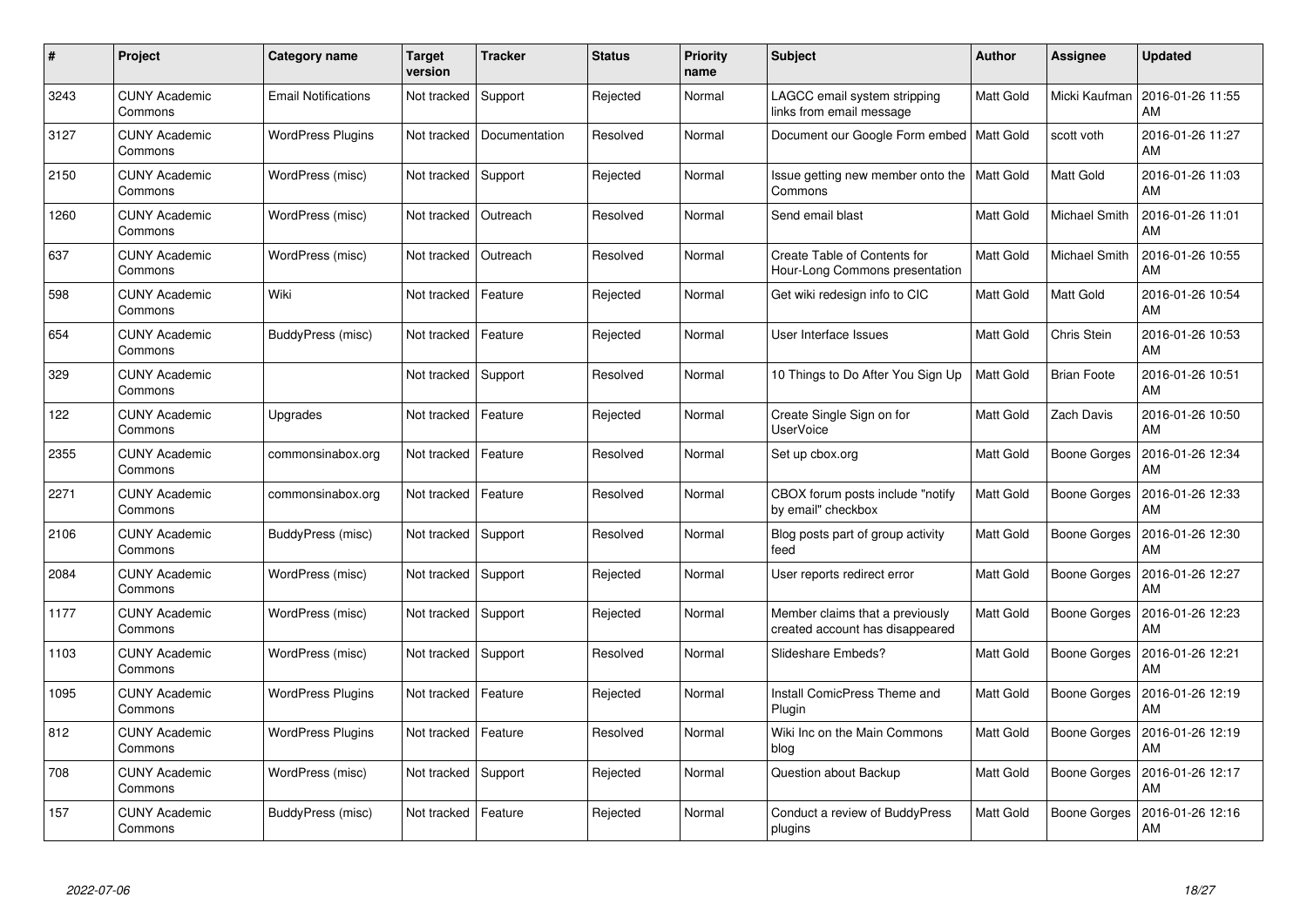| #    | Project                         | <b>Category name</b>   | <b>Target</b><br>version | <b>Tracker</b> | <b>Status</b> | <b>Priority</b><br>name | <b>Subject</b>                                                                                | <b>Author</b>    | Assignee            | <b>Updated</b>                |
|------|---------------------------------|------------------------|--------------------------|----------------|---------------|-------------------------|-----------------------------------------------------------------------------------------------|------------------|---------------------|-------------------------------|
| 402  | <b>CUNY Academic</b><br>Commons | BuddyPress (misc)      | Not tracked              | Support        | Resolved      | Normal                  | Name Change Request                                                                           | Matt Gold        | Boone Gorges        | 2016-01-26 12:15<br>AM        |
| 2059 | <b>CUNY Academic</b><br>Commons | Domain Mapping         | 1.9.6                    | <b>Bug</b>     | Resolved      | Low                     | Domain Mapping Issue                                                                          | Matt Gold        | <b>Boone Gorges</b> | 2016-01-25 11:54<br><b>PM</b> |
| 5128 | <b>CUNY Academic</b><br>Commons | Group Forums           | 1.9.5                    | Bug            | Resolved      | Normal                  | Botched forum display of posting to   Matt Gold<br>multiple groups info                       |                  | Daniel Jones        | 2016-01-19 03:13<br><b>PM</b> |
| 5131 | <b>CUNY Academic</b><br>Commons | Commons In A Box       |                          | Outreach       | Resolved      | Normal                  | Add digital archaeology commons<br>to CBOX showcase                                           | Matt Gold        | scott voth          | 2016-01-16 03:27<br><b>PM</b> |
| 4648 | <b>CUNY Academic</b><br>Commons | Wiki                   | 1.10                     | Feature        | Duplicate     | Normal                  | Create plan for deprecating the wiki   Matt Gold                                              |                  | Stephen Real        | 2016-01-06 12:35<br><b>PM</b> |
| 5014 | <b>CUNY Academic</b><br>Commons | Social Paper           | 1.9.1                    | <b>Bug</b>     | Resolved      | Normal                  | Slow loading of new SP papers                                                                 | Matt Gold        | Boone Gorges        | 2015-12-14 10:08<br>AM        |
| 5022 | <b>CUNY Academic</b><br>Commons | Wiki                   | 1.9.1                    | <b>Bug</b>     | Resolved      | High                    | Main nav bar different on wiki page                                                           | <b>Matt Gold</b> | Boone Gorges        | 2015-12-11 09:31<br><b>PM</b> |
| 5017 | <b>CUNY Academic</b><br>Commons | Social Paper           | 1.9.1                    | <b>Bug</b>     | Resolved      | Normal                  | Paper Hub styling issue                                                                       | Matt Gold        | <b>Boone Gorges</b> | 2015-12-11 03:36<br><b>PM</b> |
| 4080 | <b>CUNY Academic</b><br>Commons | Events                 | 1.9                      | <b>Bug</b>     | Resolved      | Normal                  | Events Calendar: Allow sites to<br>embed calendars from groups<br>(perhaps via BP group blog) | Matt Gold        | Raymond Hoh         | 2015-12-03 06:24<br><b>PM</b> |
| 4939 | <b>CUNY Academic</b><br>Commons | Social Paper           | 1.9                      | Design/UX      | Resolved      | Normal                  | Embiggen the Create New Paper<br>button on the Social Paper Hub                               | Matt Gold        | Samantha<br>Raddatz | 2015-11-30 08:51<br>AM        |
| 4636 | <b>CUNY Academic</b><br>Commons | Group Forums           | 1.8.18                   | <b>Bug</b>     | Resolved      | Normal                  | Silent edit option for editing forum<br>posts                                                 | Matt Gold        | Raymond Hoh         | 2015-11-29 04:20<br><b>PM</b> |
| 4923 | <b>CUNY Academic</b><br>Commons | WordPress (misc)       | Not tracked              | Support        | Resolved      | Normal                  | Comment posting censoring                                                                     | Matt Gold        | Boone Gorges        | 2015-11-20 10:37<br><b>PM</b> |
| 4244 | <b>CUNY Academic</b><br>Commons | User Experience        | 1.9                      | Design/UX      | Resolved      | Normal                  | Posting to multiple groups                                                                    | Matt Gold        | Daniel Jones        | 2015-11-12 05:20<br><b>PM</b> |
| 291  | <b>CUNY Academic</b><br>Commons | BuddyPress (misc)      | Future<br>release        | Feature        | Rejected      | Normal                  | Add Chat/IM functionality                                                                     | Matt Gold        | Boone Gorges        | 2015-11-12 01:36<br>AM        |
| 120  | <b>CUNY Academic</b><br>Commons | BuddyPress (misc)      | 1.4                      | Feature        | Resolved      | Normal                  | <b>Consider Adding Privacy Options</b><br><b>Plugin for Profiles</b>                          | Matt Gold        | Boone Gorges        | 2015-11-12 01:02<br>AM        |
| 260  | <b>CUNY Academic</b><br>Commons | <b>Group Files</b>     | Future<br>release        | Feature        | Rejected      | Normal                  | Possible synergy between Group<br>Docs plugin and Forum<br>Attachments?                       | Matt Gold        |                     | 2015-11-12 01:00<br>AM        |
| 1187 | <b>CUNY Academic</b><br>Commons | <b>BuddyPress Docs</b> | Future<br>release        | Feature        | Rejected      | Normal                  | <b>Personal Docs</b>                                                                          | Matt Gold        | Boone Gorges        | 2015-11-12 12:58<br>AM        |
| 1334 | <b>CUNY Academic</b><br>Commons | Analytics              | Future<br>release        | Feature        | Abandoned     | Normal                  | <b>Create Tool To Count Email</b><br>Notifications                                            | Matt Gold        | Matt Gold           | 2015-11-12 12:56<br>AM        |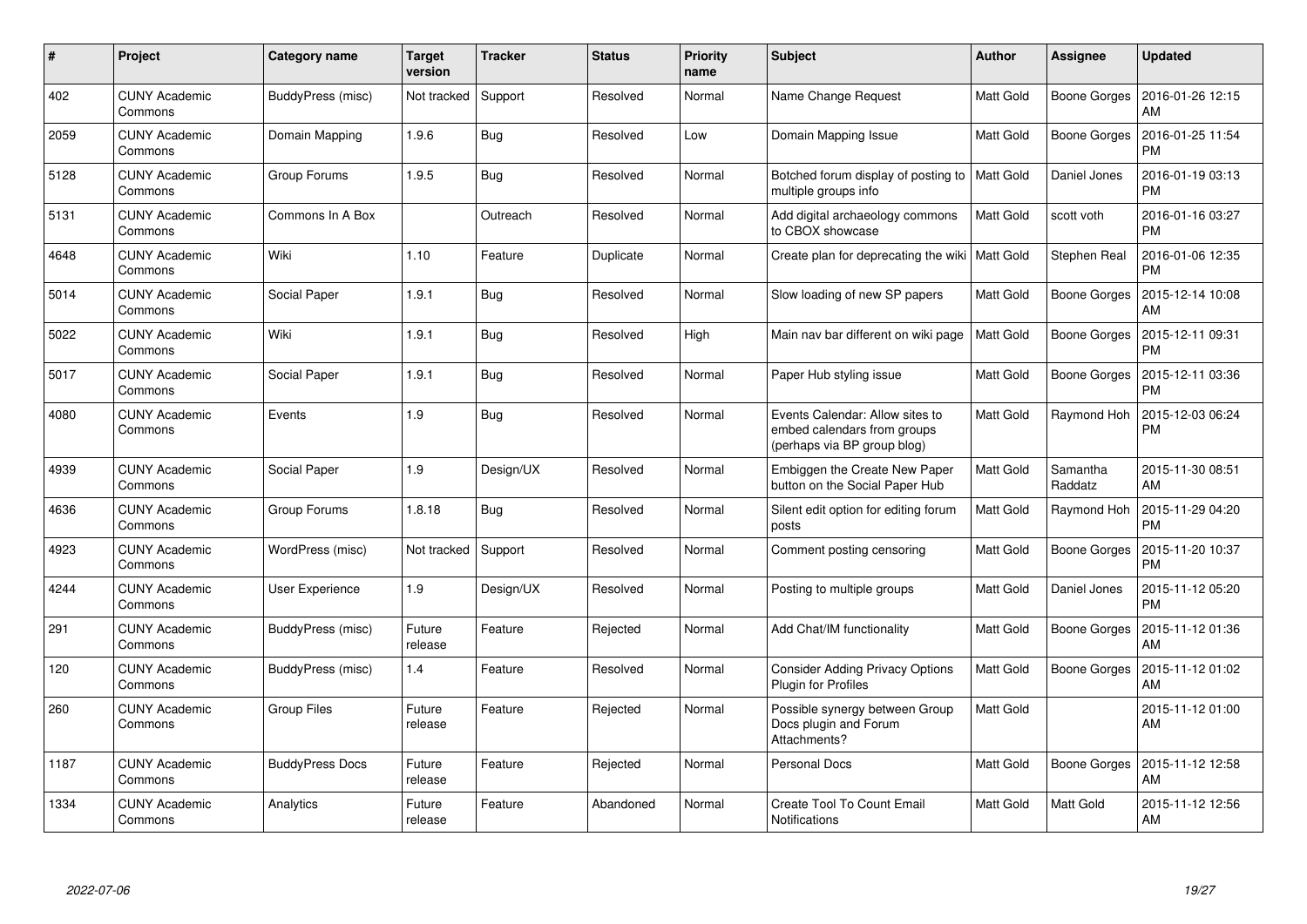| #    | Project                         | Category name              | <b>Target</b><br>version | <b>Tracker</b> | <b>Status</b>        | <b>Priority</b><br>name | <b>Subject</b>                                                                       | <b>Author</b>    | <b>Assignee</b>     | <b>Updated</b>                |
|------|---------------------------------|----------------------------|--------------------------|----------------|----------------------|-------------------------|--------------------------------------------------------------------------------------|------------------|---------------------|-------------------------------|
| 4602 | <b>CUNY Academic</b><br>Commons | Group Forums               | Future<br>release        | Bug            | Duplicate            | Normal                  | "Home" button in forum search<br>leads to CAC homepage rather<br>than group homepage | Matt Gold        | Raymond Hoh         | 2015-11-09 06:43<br>PM        |
| 1105 | <b>CUNY Academic</b><br>Commons | WordPress (misc)           | Future<br>release        | Feature        | Assigned             | Normal                  | Rephrase Blog Privacy Options                                                        | Matt Gold        | Samantha<br>Raddatz | 2015-11-09 06:19<br><b>PM</b> |
| 554  | <b>CUNY Academic</b><br>Commons | BuddyPress (misc)          | Future<br>release        | Feature        | Assigned             | Normal                  | Add Trackback notifications to<br>site-wide activity feed                            | Matt Gold        | Boone Gorges        | 2015-11-09 06:19<br><b>PM</b> |
| 365  | <b>CUNY Academic</b><br>Commons | WordPress (misc)           | Future<br>release        | Feature        | Assigned             | Normal                  | <b>Create Mouseover Tooltips</b><br>throughout Site                                  | Matt Gold        | Chris Stein         | 2015-11-09 06:18<br>PM        |
| 497  | <b>CUNY Academic</b><br>Commons | <b>WordPress Plugins</b>   | Future<br>release        | Feature        | Assigned             | Normal                  | Drag and Drop Ordering on Gallery<br>Post Plugin                                     | <b>Matt Gold</b> | Ron Rennick         | 2015-11-09 06:18<br>PM        |
| 287  | <b>CUNY Academic</b><br>Commons | WordPress (misc)           | Future<br>release        | Feature        | Assigned             | Normal                  | Create troubleshooting tool for<br>account sign-up                                   | Matt Gold        | Boone Gorges        | 2015-11-09 06:17<br>PM        |
| 2523 | <b>CUNY Academic</b><br>Commons | <b>BuddyPress Docs</b>     | Future<br>release        | Feature        | Assigned             | Normal                  | Allow Users to Upload Images to<br><b>BP</b> Docs                                    | Matt Gold        | Boone Gorges        | 2015-11-09 06:14<br><b>PM</b> |
| 2013 | <b>CUNY Academic</b><br>Commons | <b>Public Portfolio</b>    | Future<br>release        | Feature        | Assigned             | Low                     | Have Profile Privacy Options show<br>up only for filled-in fields                    | <b>Matt Gold</b> | Boone Gorges        | 2015-11-09 06:09<br><b>PM</b> |
| 333  | <b>CUNY Academic</b><br>Commons | <b>Email Notifications</b> | Future<br>release        | Feature        | Assigned             | Low                     | Delay Forum Notification Email<br>Delivery Until After Editing Period<br>Ends        | Matt Gold        | Raymond Hoh         | 2015-11-09 06:01<br>PM        |
| 1456 | <b>CUNY Academic</b><br>Commons | Group Invitations          | Future<br>release        | Feature        | Reporter<br>Feedback | Low                     | Invite to Group Button from Profile<br>Field                                         | <b>Matt Gold</b> | Samantha<br>Raddatz | 2015-11-09 05:59<br><b>PM</b> |
| 1192 | <b>CUNY Academic</b><br>Commons | <b>Group Files</b>         | Future<br>release        | Feature        | Assigned             | Low                     | When posting group files, allow<br>users to add a category without<br>saving         | Matt Gold        | Raymond Hoh         | 2015-11-09 05:53<br><b>PM</b> |
| 1228 | <b>CUNY Academic</b><br>Commons | Groups (misc)              |                          | Feature        | Rejected             | Normal                  | Listserv-Like Group Email<br>Announcements for Non-Members                           | Matt Gold        | Boone Gorges        | 2015-11-09 05:53<br>PM        |
| 1191 | <b>CUNY Academic</b><br>Commons | BuddyPress (misc)          |                          | Feature        | Rejected             | Normal                  | Integrate Zotero Libraries into<br><b>Individual and Group Profiles</b>              | Matt Gold        | Boone Gorges        | 2015-11-09 05:46<br>PM        |
| 653  | <b>CUNY Academic</b><br>Commons | Group Blogs                | Future<br>release        | Feature        | Assigned             | Normal                  | Redesign Integration of Groups<br>and Blogs                                          | Matt Gold        | Samantha<br>Raddatz | 2015-11-09 05:40<br><b>PM</b> |
| 310  | <b>CUNY Academic</b><br>Commons | BuddyPress (misc)          | Future<br>release        | Feature        | Assigned             | Low                     | <b>Friend Request Email</b>                                                          | Matt Gold        | Samantha<br>Raddatz | 2015-11-09 05:08<br><b>PM</b> |
| 253  | <b>CUNY Academic</b><br>Commons | Groups (misc)              | Future<br>release        | Feature        | Duplicate            | Low                     | Group Keywords, Taxonomies, and   Matt Gold<br><b>Suggestion Systems</b>             |                  | Boone Gorges        | 2015-11-09 05:04<br><b>PM</b> |
| 1981 | <b>CUNY Academic</b><br>Commons | WordPress (misc)           |                          | Feature        | Rejected             | Normal                  | Create a WordPress-based<br>alternative to UserVoice                                 | Matt Gold        | Boone Gorges        | 2015-11-09 02:50<br><b>PM</b> |
| 4402 | CUNY Academic<br>Commons        | <b>Public Portfolio</b>    | 1.9                      | <b>Bug</b>     | Resolved             | Normal                  | Github link needs full URL rather<br>than ID                                         | <b>Matt Gold</b> | Daniel Jones        | 2015-11-09 02:21<br>PM        |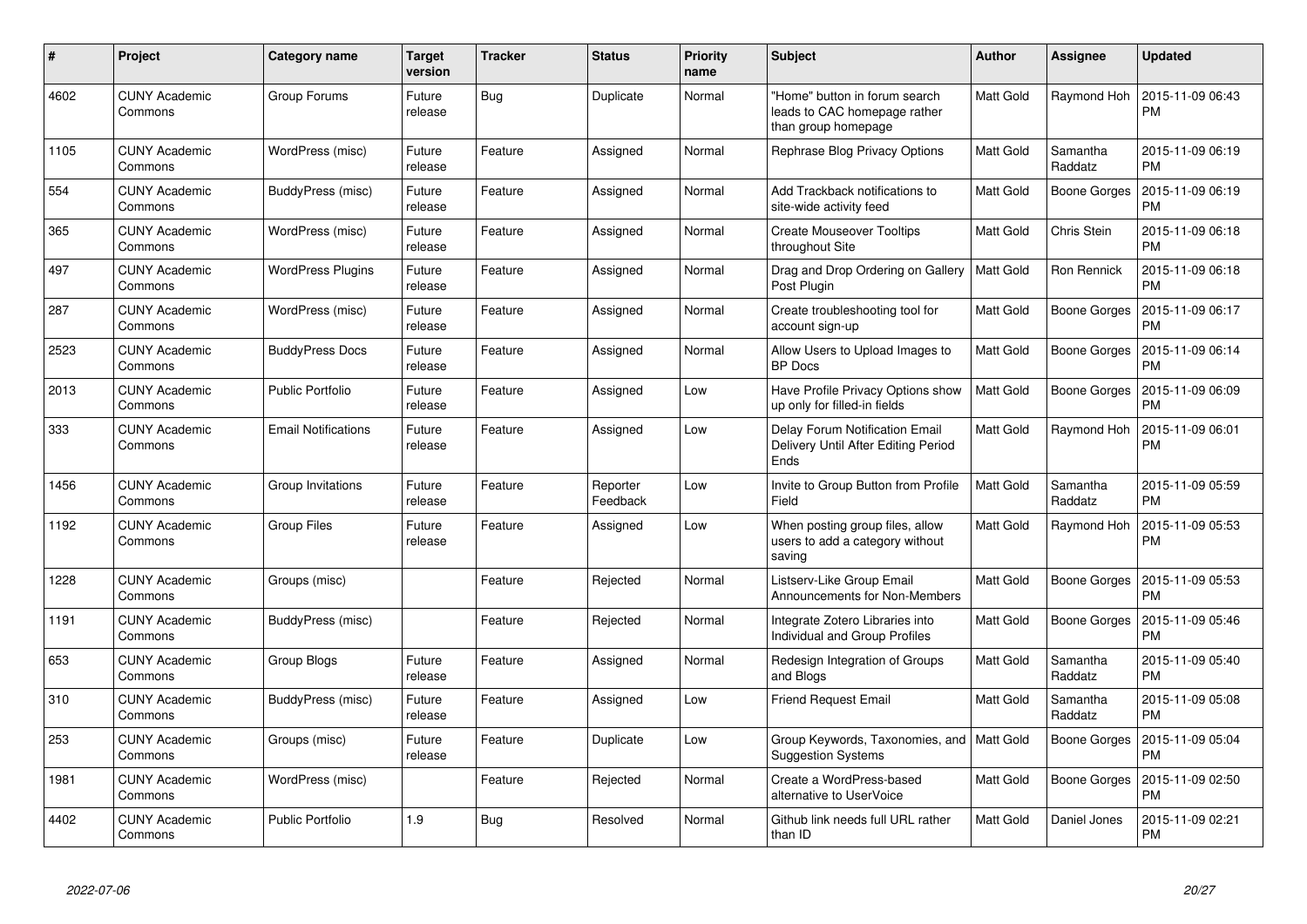| #    | Project                         | Category name              | <b>Target</b><br>version | <b>Tracker</b> | <b>Status</b> | <b>Priority</b><br>name | <b>Subject</b>                                                                         | <b>Author</b>    | <b>Assignee</b>     | <b>Updated</b>                |
|------|---------------------------------|----------------------------|--------------------------|----------------|---------------|-------------------------|----------------------------------------------------------------------------------------|------------------|---------------------|-------------------------------|
| 3517 | <b>CUNY Academic</b><br>Commons | My Commons                 | Future<br>release        | Feature        | Assigned      | Normal                  | Mute/Unmute My Commons<br>updates                                                      | Matt Gold        | Raymond Hoh         | 2015-11-09 01:19<br><b>PM</b> |
| 2707 | <b>CUNY Academic</b><br>Commons | Group Invitations          | 1.9                      | Feature        | Resolved      | Normal                  | Revise Group Invitation<br><b>Explanatory Text</b>                                     | Matt Gold        | <b>Boone Gorges</b> | 2015-11-09 01:00<br><b>PM</b> |
| 4081 | <b>CUNY Academic</b><br>Commons | Events                     | 1.9                      | Bug            | Duplicate     | Normal                  | Events Calendar: Allow restriction<br>of event creation ability to admins<br>on groups | Matt Gold        | Samantha<br>Raddatz | 2015-11-09 12:37<br><b>PM</b> |
| 4816 | <b>CUNY Academic</b><br>Commons | Group Invitations          | 1.8.15                   | Bug            | Resolved      | High                    | Group invite email notifications not<br>received                                       | <b>Matt Gold</b> | <b>Boone Gorges</b> | 2015-10-26 11:56<br>AM        |
| 4802 | <b>CUNY Academic</b><br>Commons | Events                     | Not tracked              | Feature        | Resolved      | Normal                  | Calendar Display                                                                       | Matt Gold        | Boone Gorges        | 2015-10-25 01:38<br><b>PM</b> |
| 4803 | <b>CUNY Academic</b><br>Commons | <b>WordPress Plugins</b>   | 1.8.14                   | Feature        | Resolved      | Normal                  | <b>Update Slider Revolution Plugin</b>                                                 | Matt Gold        | Boone Gorges        | 2015-10-22 03:26<br>AM        |
| 4798 | <b>CUNY Academic</b><br>Commons | DiRT Integration           | Not tracked              | <b>Bug</b>     | Resolved      | Normal                  | DiRT plugin seems to have<br>disappeared                                               | Matt Gold        | <b>Boone Gorges</b> | 2015-10-20 10:05<br><b>PM</b> |
| 4765 | <b>CUNY Academic</b><br>Commons | Group Forums               | 1.8.13                   | <b>Bug</b>     | Resolved      | Normal                  | Forum preview not showing HTML<br>tags                                                 | Matt Gold        | Boone Gorges        | 2015-10-11 10:30<br><b>PM</b> |
| 4760 | <b>CUNY Academic</b><br>Commons | <b>Email Notifications</b> | Not tracked              | Bug            | Rejected      | Normal                  | email notification contains broken<br>image                                            | Matt Gold        | Boone Gorges        | 2015-10-11 10:24<br><b>PM</b> |
| 4722 | <b>CUNY Academic</b><br>Commons | <b>BuddyPress Docs</b>     | Not tracked              | <b>Bug</b>     | Rejected      | Normal                  | Doc listing overflow issue                                                             | Matt Gold        | <b>Boone Gorges</b> | 2015-10-11 10:09<br><b>PM</b> |
| 4661 | <b>CUNY Academic</b><br>Commons | User Experience            | Future<br>release        | <b>Bug</b>     | Assigned      | Normal                  | Simplify Events text                                                                   | Matt Gold        | Samantha<br>Raddatz | 2015-10-02 09:06<br><b>PM</b> |
| 4078 | <b>CUNY Academic</b><br>Commons | Events                     | 1.8.12                   | Feature        | Resolved      | Normal                  | Add iCal link to Event Calendar<br>notification emails                                 | Matt Gold        | Raymond Hoh         | 2015-09-25 09:39<br><b>PM</b> |
| 3788 | <b>CUNY Academic</b><br>Commons | cuny.is                    | 1.8.11                   | <b>Bug</b>     | Resolved      | Normal                  | CUNY.is default links?                                                                 | Matt Gold        | <b>Boone Gorges</b> | 2015-09-25 12:53<br>AM        |
| 4662 | <b>CUNY Academic</b><br>Commons | Events                     |                          | Bug            | Resolved      | Normal                  | Events ICS download not working                                                        | Matt Gold        | Raymond Hoh         | 2015-09-23 05:37<br><b>PM</b> |
| 4663 | <b>CUNY Academic</b><br>Commons | Events                     |                          | Feature        | Duplicate     | Normal                  | Add ICS download link to events<br>email notification                                  | Matt Gold        | Boone Gorges        | 2015-09-22 08:10<br><b>PM</b> |
| 4660 | <b>CUNY Academic</b><br>Commons | Events                     | Not tracked              | Bug            | Resolved      | High                    | Creating new event leads to<br>whitescreen                                             | Matt Gold        | <b>Boone Gorges</b> | 2015-09-22 05:56<br><b>PM</b> |
| 4641 | <b>CUNY Academic</b><br>Commons |                            | Not tracked              | <b>Bug</b>     | Resolved      | Normal                  | Reply by email going to the wrong<br>address                                           | Matt Gold        | Boone Gorges        | 2015-09-21 04:05<br><b>PM</b> |
| 4639 | <b>CUNY Academic</b><br>Commons | Home Page                  | Not tracked              | Bug            | Resolved      | Urgent                  | Front page slider stopped working                                                      | Matt Gold        | Boone Gorges        | 2015-09-21 03:44<br><b>PM</b> |
| 4640 | <b>CUNY Academic</b><br>Commons |                            |                          | Bug            | Resolved      | Normal                  | Group forum problem                                                                    | Matt Gold        | Boone Gorges        | 2015-09-21 03:44<br><b>PM</b> |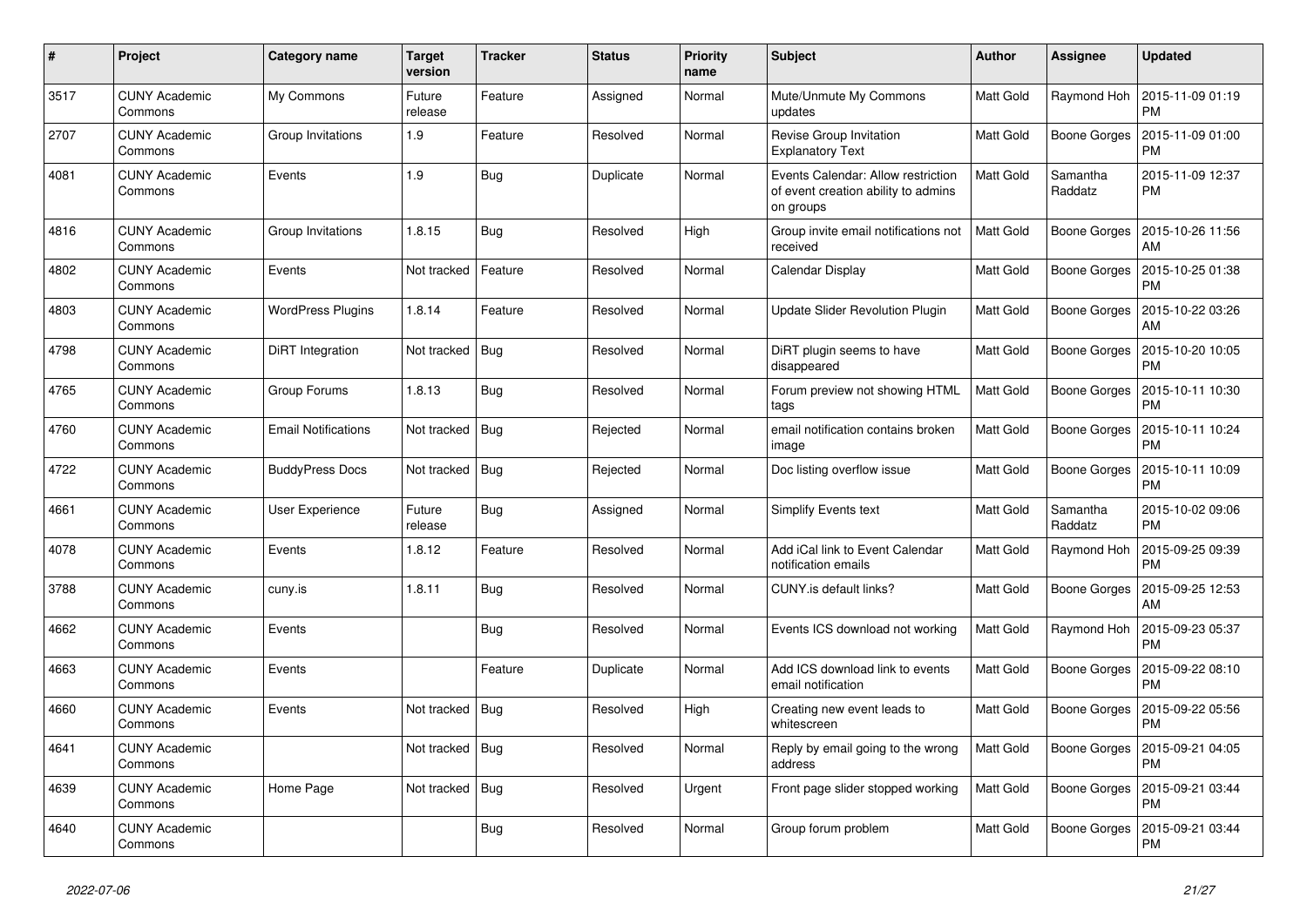| #    | Project                         | <b>Category name</b>    | <b>Target</b><br>version | <b>Tracker</b> | <b>Status</b> | <b>Priority</b><br>name | <b>Subject</b>                                                           | Author           | Assignee            | <b>Updated</b>                |
|------|---------------------------------|-------------------------|--------------------------|----------------|---------------|-------------------------|--------------------------------------------------------------------------|------------------|---------------------|-------------------------------|
| 4564 | <b>CUNY Academic</b><br>Commons | Server                  |                          | <b>Bug</b>     | Rejected      | Low                     | Registration page blocked on<br>private browser windows                  | Matt Gold        | Boone Gorges        | 2015-09-06 05:02<br>PM        |
| 4472 | <b>CUNY Academic</b><br>Commons | <b>Public Portfolio</b> | 1.8.9                    | Bug            | Resolved      | Normal                  | Search links showing up on profiles   Matt Gold                          |                  | <b>Boone Gorges</b> | 2015-08-24 04:06<br><b>PM</b> |
| 4404 | <b>CUNY Academic</b><br>Commons | <b>Public Portfolio</b> | Future<br>release        | Design/UX      | Assigned      | Normal                  | Change color of permissions info<br>on portfolio editing interface       | Matt Gold        | Samantha<br>Raddatz | 2015-08-11 05:28<br><b>PM</b> |
| 4403 | <b>CUNY Academic</b><br>Commons | <b>Public Portfolio</b> |                          | Bug            | Duplicate     | Normal                  | Redesign social media accounts<br>section of portfolio editing interface | Matt Gold        | <b>Boone Gorges</b> | 2015-08-10 04:08<br><b>PM</b> |
| 4151 | <b>CUNY Academic</b><br>Commons | <b>WordPress Themes</b> | Not tracked              | Support        | Resolved      | Normal                  | CUNY GCDI homepage image<br>links broken                                 | Matt Gold        | Daniel Jones        | 2015-08-10 02:43<br><b>PM</b> |
| 4367 | <b>CUNY Academic</b><br>Commons | DiRT Integration        | 1.8.6                    | <b>Bug</b>     | Resolved      | Normal                  | Thumbnail images broken on DiRT<br>tool listing                          | <b>Matt Gold</b> | Boone Gorges        | 2015-08-02 12:55<br>AM        |
| 4079 | <b>CUNY Academic</b><br>Commons | Events                  | 1.8.6                    | <b>Bug</b>     | Resolved      | Normal                  | Change ical label for Events<br>Calendar                                 | <b>Matt Gold</b> | Raymond Hoh         | 2015-07-22 04:16<br><b>PM</b> |
| 4315 | <b>CUNY Academic</b><br>Commons | WordPress (misc)        | Not tracked              | <b>Bug</b>     | Resolved      | Normal                  | Authentication request                                                   | Matt Gold        | Boone Gorges        | 2015-07-21 05:55<br><b>PM</b> |
| 4028 | <b>CUNY Academic</b><br>Commons | Reply By Email          | Not tracked              | Bug            | Resolved      | Normal                  | Erroneous notice of Duplicate<br>posting                                 | Matt Gold        | Raymond Hoh         | 2015-07-21 10:26<br>AM        |
| 4235 | <b>CUNY Academic</b><br>Commons |                         | Not tracked              | Design/UX      | Assigned      | Normal                  | Explore user experience around<br>comments on forum topics vs docs       | Matt Gold        | Samantha<br>Raddatz | 2015-07-21 10:23<br>AM        |
| 4202 | <b>CUNY Academic</b><br>Commons | <b>WordPress Themes</b> | 1.8.4                    | Feature        | Resolved      | Normal                  | Upload new version of premium<br>Bridge theme                            | Matt Gold        | <b>Boone Gorges</b> | 2015-07-02 10:12<br>AM        |
| 4187 | <b>CUNY Academic</b><br>Commons | <b>WordPress Themes</b> | 1.8.4                    | Feature        | Resolved      | Normal                  | Upload new version of premium<br>Planar theme                            | Matt Gold        | Boone Gorges        | 2015-07-02 10:11<br>AM        |
| 4238 | <b>CUNY Academic</b><br>Commons | Events                  | Future<br>release        | Feature        | Assigned      | Normal                  | Copy Events to Other Groups?                                             | Matt Gold        | Boone Gorges        | 2015-07-02 10:08<br>AM        |
| 4197 | <b>CUNY Academic</b><br>Commons | User Experience         | 1.8.4                    | Bug            | Resolved      | Normal                  | Open help link in same window                                            | Matt Gold        | Boone Gorges        | 2015-06-26 03:01<br><b>PM</b> |
| 4196 | <b>CUNY Academic</b><br>Commons |                         |                          | Bug            | Rejected      | High                    | News feed weirdness                                                      | Matt Gold        | Boone Gorges        | 2015-06-25 03:41<br><b>PM</b> |
| 4155 | <b>CUNY Academic</b><br>Commons | Group Forums            |                          | <b>Bug</b>     | Duplicate     | Normal                  | Don't see forum search                                                   | Matt Gold        | Boone Gorges        | 2015-06-16 12:32<br><b>PM</b> |
| 4111 | <b>CUNY Academic</b><br>Commons | commonsinabox.org       | Not tracked              | <b>Bug</b>     | Resolved      | Normal                  | Add Virginia DH site to CBOX<br>showcase                                 | Matt Gold        | scott voth          | 2015-06-08 10:01<br><b>PM</b> |
| 4125 | <b>CUNY Academic</b><br>Commons | <b>WordPress Themes</b> | 1.8.2                    | Bug            | Resolved      | Normal                  | Help overlay layer issue                                                 | Matt Gold        | Daniel Jones        | 2015-06-08 10:34<br>AM        |
| 3625 | <b>CUNY Academic</b><br>Commons | WordPress (misc)        |                          | <b>Bug</b>     | Rejected      | Normal                  | Unable to manually create account<br>for non-CUNY (gmail) user           | Matt Gold        | Boone Gorges        | 2015-06-01 03:09<br>PM        |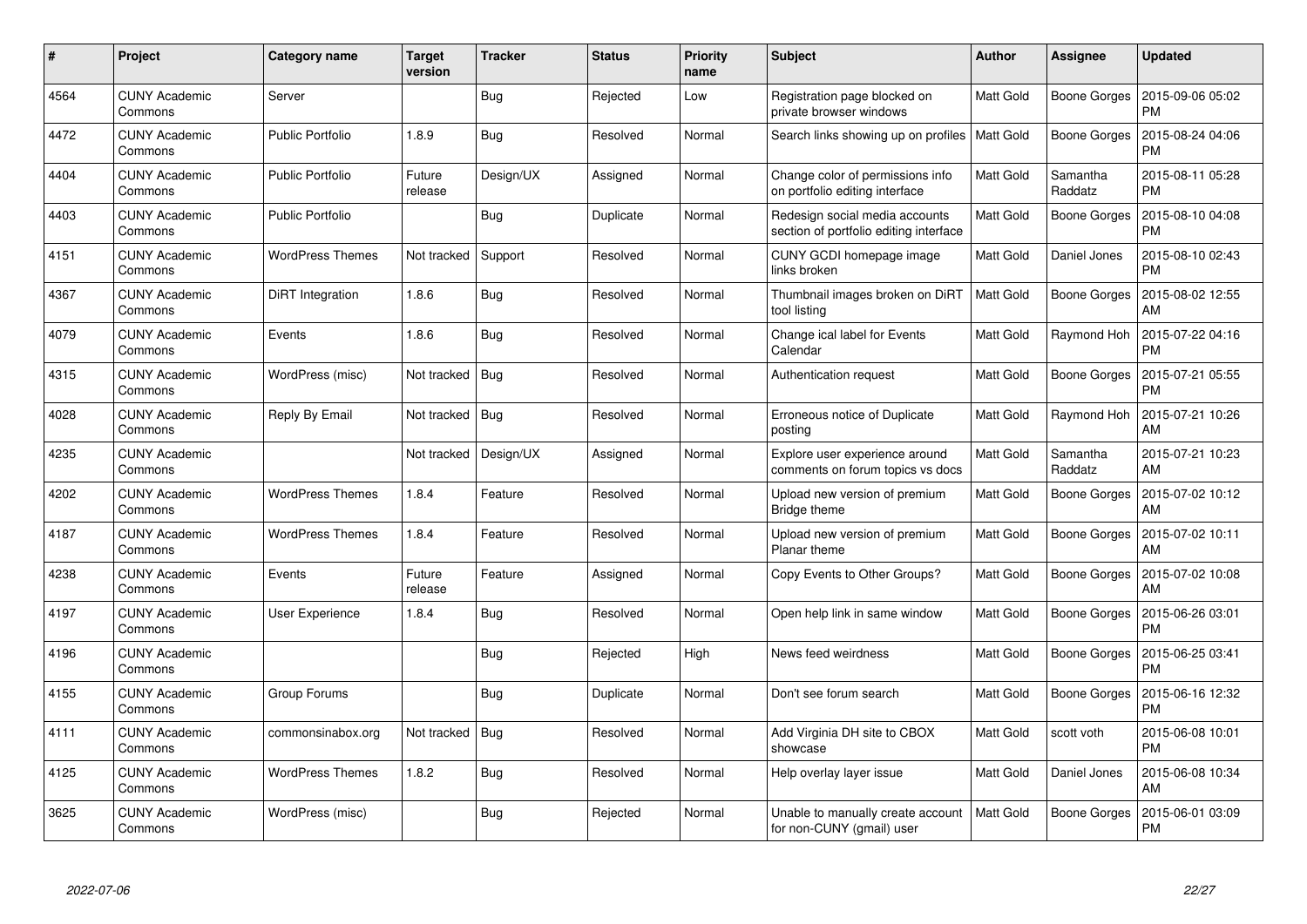| #    | Project                         | <b>Category name</b>       | <b>Target</b><br>version | <b>Tracker</b> | <b>Status</b> | <b>Priority</b><br>name | Subject                                                                               | <b>Author</b>    | <b>Assignee</b>     | <b>Updated</b>                |
|------|---------------------------------|----------------------------|--------------------------|----------------|---------------|-------------------------|---------------------------------------------------------------------------------------|------------------|---------------------|-------------------------------|
| 4057 | <b>CUNY Academic</b><br>Commons | <b>BuddyPress Docs</b>     | 1.8.1                    | Bug            | Resolved      | Normal                  | Canceling edit mode of BP Doc<br>reloads editing screen                               | Matt Gold        | <b>Boone Gorges</b> | 2015-06-01 03:08<br><b>PM</b> |
| 3587 | <b>CUNY Academic</b><br>Commons | My Commons                 | 1.8.1                    | Bug            | Resolved      | Normal                  | Force SSL issue                                                                       | Matt Gold        | Boone Gorges        | 2015-06-01 11:39<br>AM        |
| 4072 | <b>CUNY Academic</b><br>Commons | <b>Email Notifications</b> | 1.8.1                    | Bug            | Resolved      | Normal                  | Double email notification                                                             | Matt Gold        | Raymond Hoh         | 2015-05-26 03:05<br>AM        |
| 3178 | <b>CUNY Academic</b><br>Commons | Group Forums               | 1.8                      | Design/UX      | Resolved      | Normal                  | Create ability to repost forums<br>posts to other forums                              | Matt Gold        | Daniel Jones        | 2015-05-21 12:55<br><b>PM</b> |
| 4053 | <b>CUNY Academic</b><br>Commons | Events                     | Future<br>release        | Feature        | Assigned      | Normal                  | Create new tab for past events                                                        | Matt Gold        | Boone Gorges        | 2015-05-12 02:10<br><b>PM</b> |
| 4027 | <b>CUNY Academic</b><br>Commons | Commons In A Box           | Not tracked              | Design/UX      | Assigned      | Normal                  | Usability review of CBOX update<br>procedures                                         | Matt Gold        | Samantha<br>Raddatz | 2015-05-11 06:36<br><b>PM</b> |
| 3941 | <b>CUNY Academic</b><br>Commons | <b>Email Notifications</b> | 1.8.1                    | Feature        | Resolved      | Normal                  | Group forums -- Edited comment<br>notifications                                       | Matt Gold        | Daniel Jones        | 2015-05-11 04:08<br><b>PM</b> |
| 4039 | <b>CUNY Academic</b><br>Commons | <b>Group Files</b>         | 1.7.21                   | Feature        | Resolved      | Normal                  | Redirect to login when<br>non-logged-in user tries to view file<br>from private group | Matt Gold        | <b>Boone Gorges</b> | 2015-05-11 11:30<br>AM        |
| 2765 | <b>CUNY Academic</b><br>Commons | Toolbar                    | 1.8                      | Bug            | Resolved      | Normal                  | Scrolling/layer issue on admin bar                                                    | <b>Matt Gold</b> | <b>Boone Gorges</b> | 2015-05-05 03:48<br><b>PM</b> |
| 3924 | <b>CUNY Academic</b><br>Commons | Commons In A Box           | Not tracked              | Publicity      | Rejected      | Normal                  | Update CBOX showcase                                                                  | Matt Gold        | scott voth          | 2015-04-28 10:34<br><b>PM</b> |
| 4010 | <b>CUNY Academic</b><br>Commons | <b>WordPress Plugins</b>   | 1.7.20                   | <b>Bug</b>     | Resolved      | High                    | GC Digital Fellows site down                                                          | Matt Gold        |                     | 2015-04-22 10:30<br>AM        |
| 3652 | <b>CUNY Academic</b><br>Commons | Group Forums               | 1.8                      | <b>Bug</b>     | Resolved      | Low                     | Forum preview doesn't show live<br>link                                               | Matt Gold        | Raymond Hoh         | 2015-04-21 06:46<br><b>PM</b> |
| 3991 | <b>CUNY Academic</b><br>Commons | Toolbar                    | 1.7.19                   | <b>Bug</b>     | Resolved      | Normal                  | WP-Admin Bar positioning error on<br>mobile devices                                   | Matt Gold        | Boone Gorges        | 2015-04-21 02:30<br><b>PM</b> |
| 4004 | <b>CUNY Academic</b><br>Commons | Group Forums               | Not tracked              | Support        | Resolved      | High                    | "Duplicate topic detected" error<br>message when posting to group<br>forum            | Matt Gold        | Boone Gorges        | 2015-04-20 10:21<br>AM        |
| 3990 | <b>CUNY Academic</b><br>Commons | commonsinabox.org          | Not tracked              | Publicity      | Resolved      | Normal                  | Update CBOX showcase                                                                  | Matt Gold        | scott voth          | 2015-04-16 10:27<br><b>PM</b> |
| 3995 | <b>CUNY Academic</b><br>∪ommons | BuddyPress (misc)          | Not tracked   Bug        |                | Resolved      | Normal                  | Possible People Page filter error                                                     | Matt Gold        | Boone Gorges        | 2015-04-16 07:51<br>AM        |
| 3605 | <b>CUNY Academic</b><br>Commons | <b>Group Announcments</b>  |                          | Feature        | Rejected      | Normal                  | Revise Announcements Group<br>Page Explanatory Text                                   | Matt Gold        | Daniel Jones        | 2015-04-13 04:45<br><b>PM</b> |
| 3536 | <b>CUNY Academic</b><br>Commons | My Commons                 | Future<br>release        | Feature        | Assigned      | Normal                  | Infinite Scroll on My Commons<br>page                                                 | Matt Gold        | Raymond Hoh         | 2015-04-13 04:42<br><b>PM</b> |
| 3574 | <b>CUNY Academic</b><br>Commons | My Commons                 |                          | Bug            | Duplicate     | Normal                  | Address awkward possessive<br>cases on My Commons page                                | Matt Gold        | Raymond Hoh         | 2015-04-13 04:41<br><b>PM</b> |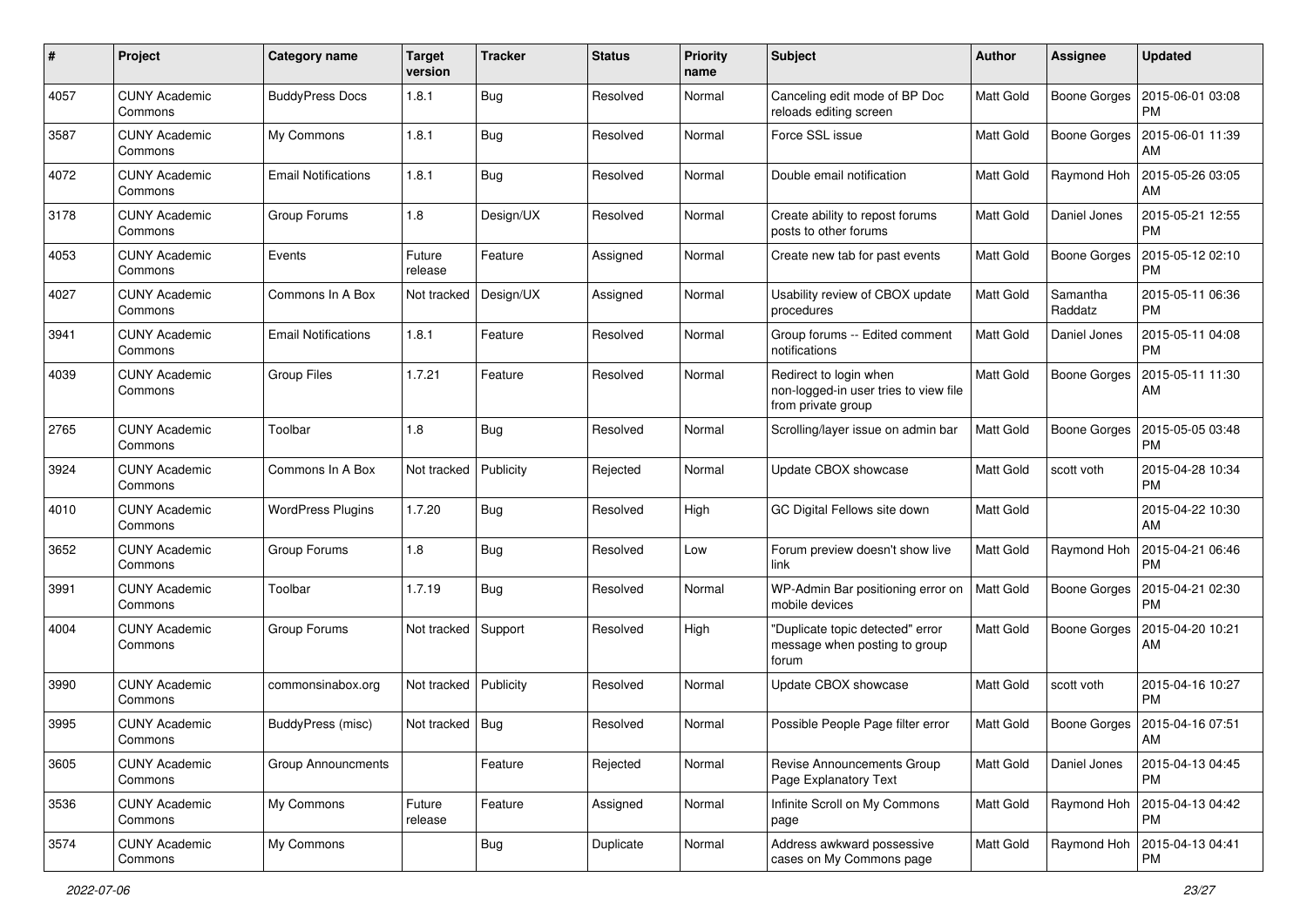| #    | Project                         | <b>Category name</b>       | <b>Target</b><br>version | <b>Tracker</b> | <b>Status</b> | <b>Priority</b><br>name | <b>Subject</b>                                                              | <b>Author</b>    | <b>Assignee</b> | <b>Updated</b>                |
|------|---------------------------------|----------------------------|--------------------------|----------------|---------------|-------------------------|-----------------------------------------------------------------------------|------------------|-----------------|-------------------------------|
| 3662 | <b>CUNY Academic</b><br>Commons | <b>SEO</b>                 | Future<br>release        | Feature        | Assigned      | Normal                  | Duplicate Content/SEO/Google<br>issues                                      | Matt Gold        | Raymond Hoh     | 2015-04-13 04:37<br><b>PM</b> |
| 3564 | <b>CUNY Academic</b><br>Commons | User Experience            |                          | Design/UX      | Rejected      | Normal                  | Consider repositioning Forum link<br>in group nav                           | Matt Gold        | Chris Stein     | 2015-04-13 04:32<br><b>PM</b> |
| 3969 | <b>CUNY Academic</b><br>Commons | <b>WordPress Plugins</b>   | 1.7.18                   | <b>Bug</b>     | Resolved      | Normal                  | External Group Blogs plugin<br>causing duplicate items of the<br>same post: | Matt Gold        | Raymond Hoh     | 2015-04-10 07:51<br><b>PM</b> |
| 370  | <b>CUNY Academic</b><br>Commons | Registration               | Future<br>release        | Feature        | Assigned      | High                    | <b>Guest Accounts</b>                                                       | Matt Gold        | Matt Gold       | 2015-04-09 09:33<br><b>PM</b> |
| 3577 | <b>CUNY Academic</b><br>Commons | My Commons                 | Future<br>release        | Design/UX      | Assigned      | Normal                  | Replies to items in My Commons                                              | Matt Gold        | Raymond Hoh     | 2015-04-09 05:19<br><b>PM</b> |
| 827  | <b>CUNY Academic</b><br>Commons | Groups (misc)              |                          | Feature        | Deferred      | Normal                  | Allow Groups to have sub-groups                                             | Matt Gold        | Chris Stein     | 2015-04-08 05:40<br><b>PM</b> |
| 3954 | <b>CUNY Academic</b><br>Commons | <b>Email Notifications</b> | 1.7.18                   | <b>Bug</b>     | Resolved      | Normal                  | <b>Issues with Email notifications for</b><br>Groups w/RSS Feeds attached   | <b>Matt Gold</b> | Raymond Hoh     | 2015-04-08 05:04<br><b>PM</b> |
| 262  | <b>CUNY Academic</b><br>Commons | Group Files                |                          | Feature        | Deferred      | Normal                  | Ideas for Improvements to Group<br>Docs                                     | Matt Gold        |                 | 2015-04-03 09:29<br>AM        |
| 275  | <b>CUNY Academic</b><br>Commons | <b>WordPress Plugins</b>   |                          | Feature        | Deferred      | Normal                  | Develop Document Repository<br>Plugin for Wordpress                         | Matt Gold        | Boone Gorges    | 2015-04-01 09:27<br><b>PM</b> |
| 94   | <b>CUNY Academic</b><br>Commons | Upgrades                   |                          | Feature        | Deferred      | Normal                  | Create new favicon                                                          | Matt Gold        | Matt Gold       | 2015-04-01 09:20<br><b>PM</b> |
| 54   | <b>CUNY Academic</b><br>Commons | Wiki                       |                          | Feature        | Rejected      | Normal                  | Install MediaWiki Stat Extension                                            | <b>Matt Gold</b> |                 | 2015-04-01 09:19<br><b>PM</b> |
| 52   | <b>CUNY Academic</b><br>Commons | Wiki                       |                          | Feature        | Deferred      | Low                     | Upgrade FCK Editor to Latest<br>version                                     | Matt Gold        |                 | 2015-04-01 09:18<br><b>PM</b> |
| 38   | <b>CUNY Academic</b><br>Commons | <b>WordPress Plugins</b>   | Future<br>release        | Feature        | Deferred      | Normal                  | Possible Upgrade to Sitewide Tags<br>Plugin                                 | Matt Gold        |                 | 2015-04-01 09:18<br><b>PM</b> |
| 3770 | <b>CUNY Academic</b><br>Commons | <b>Public Portfolio</b>    | Future<br>release        | Feature        | Assigned      | Normal                  | Improve Layout/Formatting of<br>Positions Area on Public Portfolios         | Matt Gold        | Chris Stein     | 2015-04-01 09:17<br><b>PM</b> |
| 3342 | <b>CUNY Academic</b><br>Commons | <b>Email Notifications</b> |                          | Bug            | Duplicate     | Normal                  | <b>Group Invitation Email Links</b><br>Incorrect/Non-Working                | Matt Gold        | Boone Gorges    | 2015-04-01 09:04<br><b>PM</b> |
| 2978 | <b>CUNY Academic</b><br>Commons | BuddyPress (misc)          |                          | Feature        | Deferred      | Normal                  | Revise Invite Anyone Workflow                                               | Matt Gold        | Chris Stein     | 2015-04-01 08:54<br><b>PM</b> |
| 3308 | <b>CUNY Academic</b><br>Commons | Group Invitations          | Future<br>release        | Feature        | Assigned      | Normal                  | Allow members to rescind group<br>invitations                               | Matt Gold        | Boone Gorges    | 2015-04-01 08:53<br><b>PM</b> |
| 3759 | <b>CUNY Academic</b><br>Commons | WordPress (misc)           | Future<br>release        | Feature        | Assigned      | Normal                  | Review Interface for Adding Users<br>to Blogs                               | Matt Gold        | Boone Gorges    | 2015-03-24 05:52<br>PM        |
| 3809 | <b>CUNY Academic</b><br>Commons | BuddyPress (misc)          | 1.7.17                   | Bug            | Resolved      | Normal                  | BuddyPress member filters not<br>working correctly                          | Matt Gold        | Matt Gold       | 2015-03-22 01:03<br>AM        |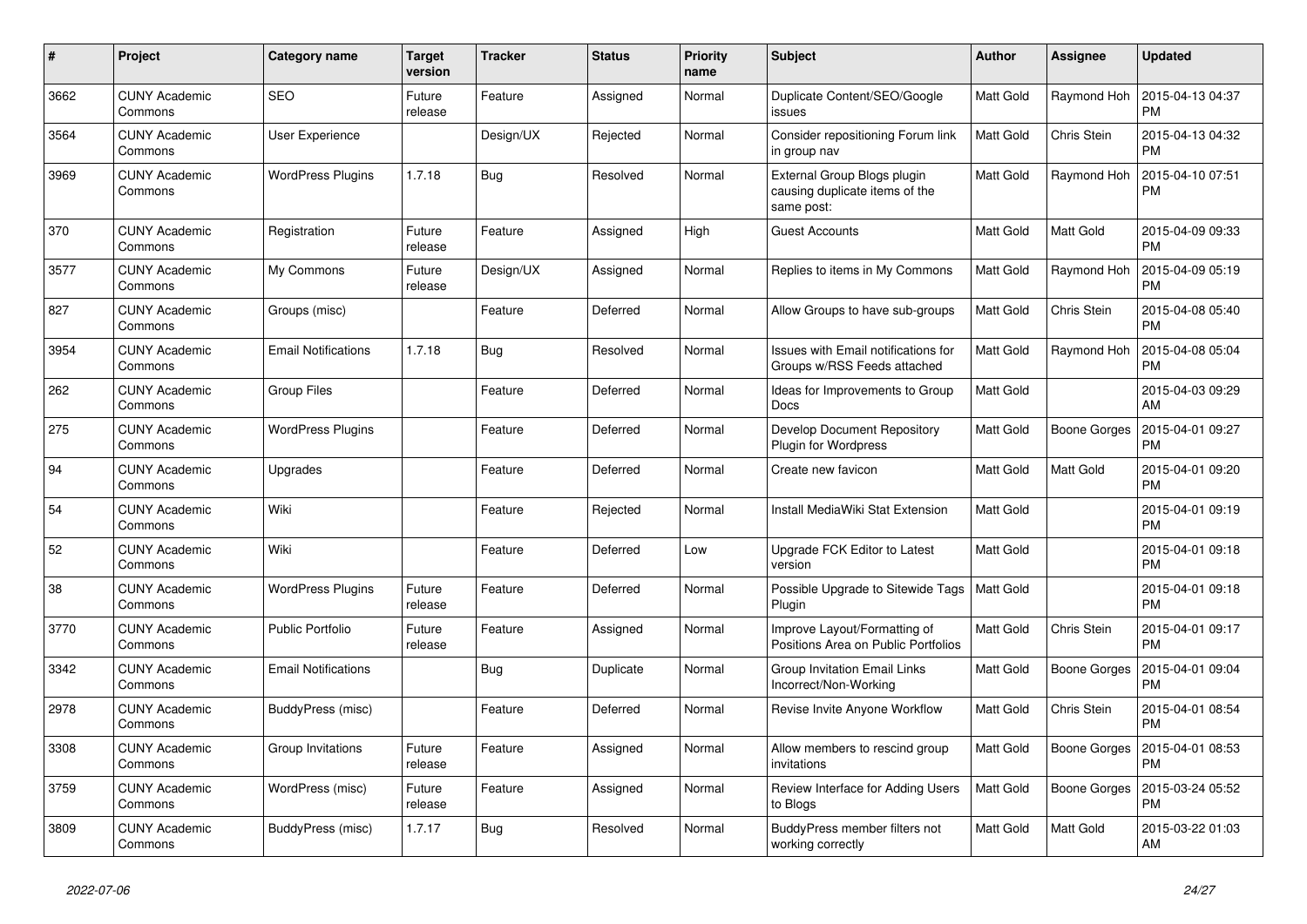| $\#$ | Project                         | Category name              | <b>Target</b><br>version | <b>Tracker</b>   | <b>Status</b> | <b>Priority</b><br>name | <b>Subject</b>                                                                                  | <b>Author</b>    | <b>Assignee</b> | <b>Updated</b>                |
|------|---------------------------------|----------------------------|--------------------------|------------------|---------------|-------------------------|-------------------------------------------------------------------------------------------------|------------------|-----------------|-------------------------------|
| 3942 | <b>CUNY Academic</b><br>Commons | Redmine                    | Not tracked              | Documentation    | Resolved      | Normal                  | <b>Preferred Redmine Statuses</b>                                                               | Matt Gold        | Boone Gorges    | 2015-03-21 09:25<br><b>PM</b> |
| 3165 | <b>CUNY Academic</b><br>Commons | <b>Email Notifications</b> |                          | Bug              | Rejected      | Normal                  | HTML notification of post with<br>attachments didn't include mention<br>of/links to attachments | Matt Gold        | Boone Gorges    | 2015-03-21 09:05<br>PM        |
| 3042 | <b>CUNY Academic</b><br>Commons | <b>Public Portfolio</b>    | Future<br>release        | Feature          | Assigned      | Normal                  | Browsing member interests                                                                       | Matt Gold        | Boone Gorges    | 2015-03-21 09:04<br><b>PM</b> |
| 3853 | <b>CUNY Academic</b><br>Commons | BuddyPress (misc)          | 1.7.16                   | <b>Bug</b>       | Resolved      | High                    | Post erroneously ascribed to wrong   Matt Gold<br>author in activity feed                       |                  | Raymond Hoh     | 2015-03-21 01:13<br><b>PM</b> |
| 3933 | <b>CUNY Academic</b><br>Commons | DiRT Integration           | Not tracked              | Bug              | Rejected      | Normal                  | DiRT Directory 'tool' directory<br>shows blank page                                             | Matt Gold        | Boone Gorges    | 2015-03-20 08:47<br>AM        |
| 3932 | <b>CUNY Academic</b><br>Commons | commonsinabox.org          | Not tracked              | <b>Publicity</b> | Resolved      | Normal                  | <b>Replace Islamic History Commons</b><br>screenshot                                            | <b>Matt Gold</b> | Boone Gorges    | 2015-03-19 09:39<br><b>PM</b> |
| 3915 | <b>CUNY Academic</b><br>Commons | commonsinabox.org          | Not tracked              | Publicity        | Resolved      | Normal                  | Add Futures Initiative to CBOX<br>showcase                                                      | Matt Gold        | scott voth      | 2015-03-19 09:34<br><b>PM</b> |
| 3917 | <b>CUNY Academic</b><br>Commons | Home Page                  | 1.7.16                   | <b>Bug</b>       | Resolved      | Normal                  | New homepage display errors                                                                     | Matt Gold        | Raymond Hoh     | 2015-03-18 11:15<br>AM        |
| 3910 | <b>CUNY Academic</b><br>Commons | Home Page                  | 1.7.15.2                 | <b>Bug</b>       | Resolved      | High                    | Home Page Display Errors                                                                        | Matt Gold        | Boone Gorges    | 2015-03-17 10:21<br>AM        |
| 3911 | <b>CUNY Academic</b><br>Commons | <b>SEO</b>                 | Not tracked              | Support          | Resolved      | Normal                  | Subdomains blocking googlebot?                                                                  | <b>Matt Gold</b> | Matt Gold       | 2015-03-15 11:14<br>AM        |
| 3914 | <b>CUNY Academic</b><br>Commons | <b>WordPress Plugins</b>   | 1.7.15.1                 | Feature          | Resolved      | High                    | Upgrade Yoast's SEO plugin                                                                      | Matt Gold        | Boone Gorges    | 2015-03-13 05:30<br><b>PM</b> |
| 3346 | <b>CUNY Academic</b><br>Commons | BuddyPress (misc)          | 1.8                      | Design/UX        | Resolved      | Normal                  | Notification page option ordering                                                               | <b>Matt Gold</b> | Daniel Jones    | 2015-03-13 05:25<br><b>PM</b> |
| 3865 | <b>CUNY Academic</b><br>Commons | Design                     | 1.7.15                   | Bug              | Resolved      | Normal                  | DiRT Tools listing in Group ><br>Manage                                                         | Matt Gold        | Boone Gorges    | 2015-03-12 10:35<br>AM        |
| 3866 | <b>CUNY Academic</b><br>Commons | <b>Email Notifications</b> | 1.7.15                   | Bug              | Resolved      | Normal                  | Email notification does not indicate<br>presence of an attachment                               | Matt Gold        | Boone Gorges    | 2015-03-12 10:35<br>AM        |
| 3864 | <b>CUNY Academic</b><br>Commons | DiRT Integration           | 1.7.15                   | <b>Bug</b>       | Resolved      | Normal                  | DiRT Tools Group sidebar label<br>display                                                       | <b>Matt Gold</b> | Boone Gorges    | 2015-03-11 09:30<br><b>PM</b> |
| 3660 | <b>CUNY Academic</b><br>Commons | Layout                     | 1.8                      | Feature          | Resolved      | Normal                  | ZenDesk Placement                                                                               | Matt Gold        | Raymond Hoh     | 2015-03-11 02:10<br>PM        |
| 3898 | <b>CUNY Academic</b><br>Commons | Server                     |                          | System Upgrade   | Resolved      | Urgent                  | commons down                                                                                    | Matt Gold        | Boone Gorges    | 2015-03-11 09:50<br>AM        |
| 3640 | <b>CUNY Academic</b><br>Commons |                            | Future<br>release        | <b>Bug</b>       | Rejected      | Normal                  | Logged out of commons when<br>trying to publish a post                                          | <b>Matt Gold</b> | Daniel Jones    | 2015-03-09 11:27<br>AM        |
| 3860 | <b>CUNY Academic</b><br>Commons | commonsinabox.org          | Not tracked              | Publicity        | Resolved      | Normal                  | Review CBOX showcase sites                                                                      | Matt Gold        | scott voth      | 2015-03-07 10:53<br>AM        |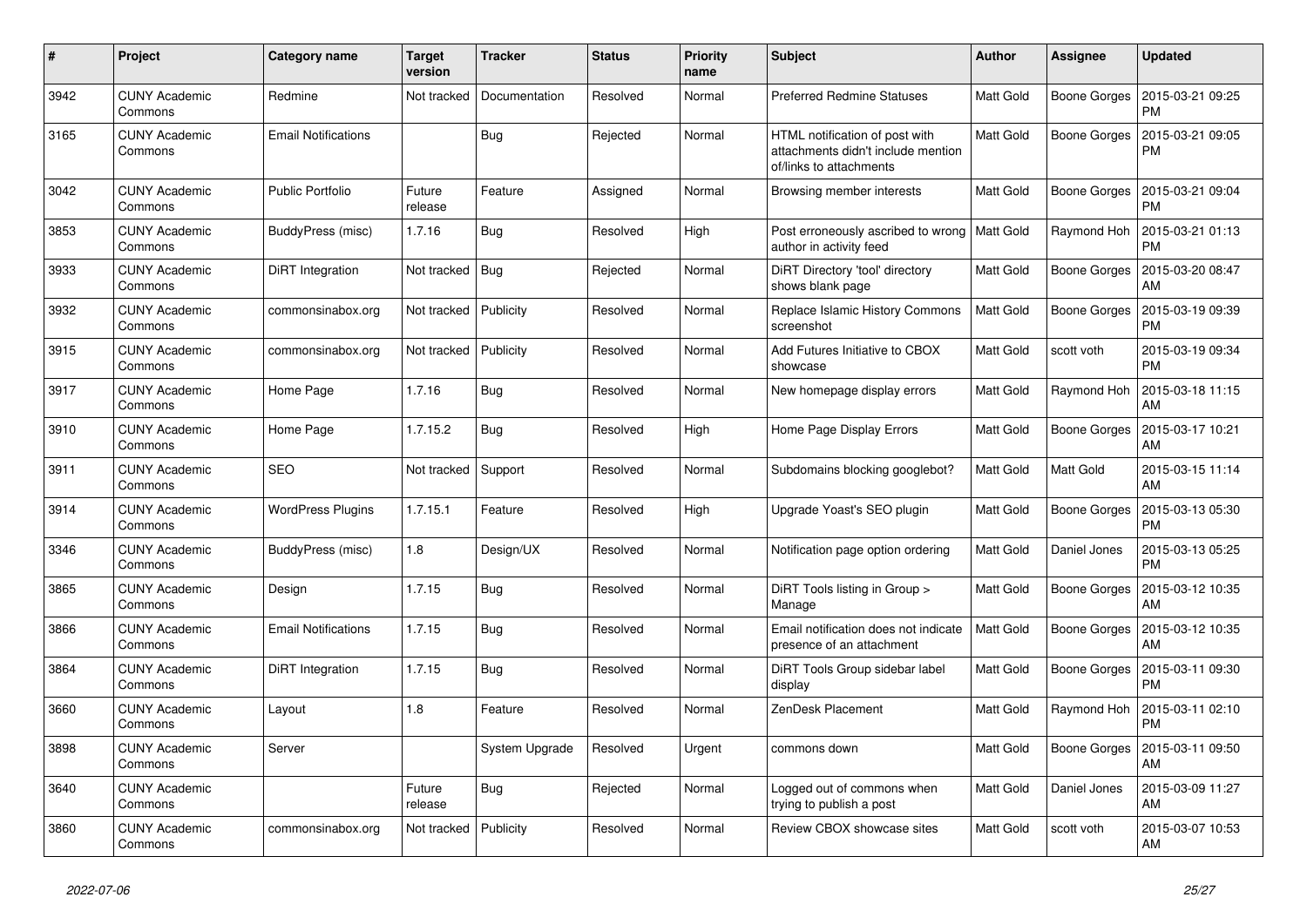| #    | Project                         | <b>Category name</b>     | <b>Target</b><br>version | <b>Tracker</b> | <b>Status</b> | Priority<br>name | <b>Subject</b>                                                          | <b>Author</b> | <b>Assignee</b>     | <b>Updated</b>                |
|------|---------------------------------|--------------------------|--------------------------|----------------|---------------|------------------|-------------------------------------------------------------------------|---------------|---------------------|-------------------------------|
| 446  | <b>CUNY Academic</b><br>Commons | WordPress (misc)         | 1.8                      | Feature        | Resolved      | Normal           | Create better account activation<br>error messages                      | Matt Gold     | Daniel Jones        | 2015-03-05 11:23<br>AM        |
| 3859 | <b>CUNY Academic</b><br>Commons | Group Forums             | 1.7.14                   | Bug            | Resolved      | Normal           | Group Forum Button Layout                                               | Matt Gold     | Boone Gorges        | 2015-03-05 10:57<br>AM        |
| 3820 | <b>CUNY Academic</b><br>Commons | commonsinabox.org        | Not tracked              | Publicity      | Resolved      | Normal           | Add Texas DH site to CBOX<br>showcase                                   | Matt Gold     | scott voth          | 2015-03-04 09:24<br>AM        |
| 3802 | <b>CUNY Academic</b><br>Commons | Home Page                | 1.7.14                   | Bug            | Resolved      | Normal           | Long user name causes problems<br>with Who's Online homepage<br>display | Matt Gold     | Daniel Jones        | 2015-02-23 03:39<br><b>PM</b> |
| 3823 | <b>CUNY Academic</b><br>Commons | commonsinabox.org        | Not tracked              | <b>Bug</b>     | Resolved      | Normal           | CBOX styling issue                                                      | Matt Gold     | Boone Gorges        | 2015-02-23 03:33<br><b>PM</b> |
| 3769 | <b>CUNY Academic</b><br>Commons | <b>Public Portfolio</b>  | 1.7.12                   | <b>Bug</b>     | Resolved      | Normal           | Completion mouseover on editing<br>version of profile is blank          | Matt Gold     | Boone Gorges        | 2015-02-12 09:13<br><b>AM</b> |
| 3761 | <b>CUNY Academic</b><br>Commons | WordPress (misc)         |                          | <b>Bug</b>     | Rejected      | Normal           | User reports that Add Users by<br>Email Address not working             | Matt Gold     | Daniel Jones        | 2015-02-12 09:01<br><b>AM</b> |
| 3799 | <b>CUNY Academic</b><br>Commons | cuny.is                  | 1.7.12                   | <b>Bug</b>     | Resolved      | Normal           | cuny.is issue                                                           | Matt Gold     | Boone Gorges        | 2015-02-10 09:07<br><b>PM</b> |
| 3796 | <b>CUNY Academic</b><br>Commons | Documentation            | Not tracked              | Documentation  | Resolved      | Normal           | Add domain mapping info to Uses<br>sites page                           | Matt Gold     | scott voth          | 2015-02-08 10:02<br><b>PM</b> |
| 3760 | <b>CUNY Academic</b><br>Commons | <b>WordPress Plugins</b> | 1.7.11                   | Feature        | Resolved      | Normal           | Add WP Accessiblity Plugin                                              | Matt Gold     | Raymond Hoh         | 2015-02-02 02:30<br><b>AM</b> |
| 3729 | <b>CUNY Academic</b><br>Commons | WordPress (misc)         | 1.7.11                   | Feature        | Resolved      | Normal           | Add 'contact us' line to failed login<br>screen                         | Matt Gold     | Daniel Jones        | 2015-02-02 01:16<br>AM        |
| 364  | <b>CUNY Academic</b><br>Commons | <b>WordPress Plugins</b> | Future<br>release        | Feature        | New           | Normal           | <b>Bulletin Board</b>                                                   | Matt Gold     |                     | 2015-01-05 08:50<br><b>PM</b> |
| 1562 | <b>CUNY Academic</b><br>Commons | <b>WordPress Plugins</b> | Future<br>release        | Feature        | Assigned      | Low              | Play with NYT Collaborative<br><b>Authoring Tool</b>                    | Matt Gold     | <b>Boone Gorges</b> | 2015-01-05 08:47<br><b>PM</b> |
| 658  | <b>CUNY Academic</b><br>Commons | <b>WordPress Plugins</b> | Future<br>release        | Feature        | Assigned      | Normal           | Rebulid Sitewide Tag Suggestion                                         | Matt Gold     | Boone Gorges        | 2015-01-05 08:47<br>PM        |
| 412  | <b>CUNY Academic</b><br>Commons | <b>WordPress Themes</b>  | Future<br>release        | Feature        | Assigned      | Normal           | <b>Featured Themes</b>                                                  | Matt Gold     | Dominic Giglio      | 2015-01-05 08:44<br><b>PM</b> |
| 2691 | <b>CUNY Academic</b><br>Commons | BuddyPress (misc)        |                          | Bug            | Rejected      | Normal           | Problems inviting members to a<br>group                                 | Matt Gold     | Dominic Giglio      | 2015-01-02 03:12<br>PM        |
| 3727 | <b>CUNY Academic</b><br>Commons | Publicity                | Not tracked              | Publicity      | Resolved      | Normal           | Happy new year homepage slide                                           | Matt Gold     | scott voth          | 2014-12-28 02:20<br><b>PM</b> |
| 3717 | <b>CUNY Academic</b><br>Commons | Groups (misc)            | 1.7.7                    | <b>Bug</b>     | Resolved      | Normal           | Member invitations to Group<br>Members error alert                      | Matt Gold     | Boone Gorges        | 2014-12-22 02:25<br><b>PM</b> |
| 3714 | <b>CUNY Academic</b><br>Commons | cuny.is                  | 1.7.7                    | Feature        | Resolved      | Normal           | cuny.is access                                                          | Matt Gold     | Boone Gorges        | 2014-12-22 02:19<br><b>PM</b> |